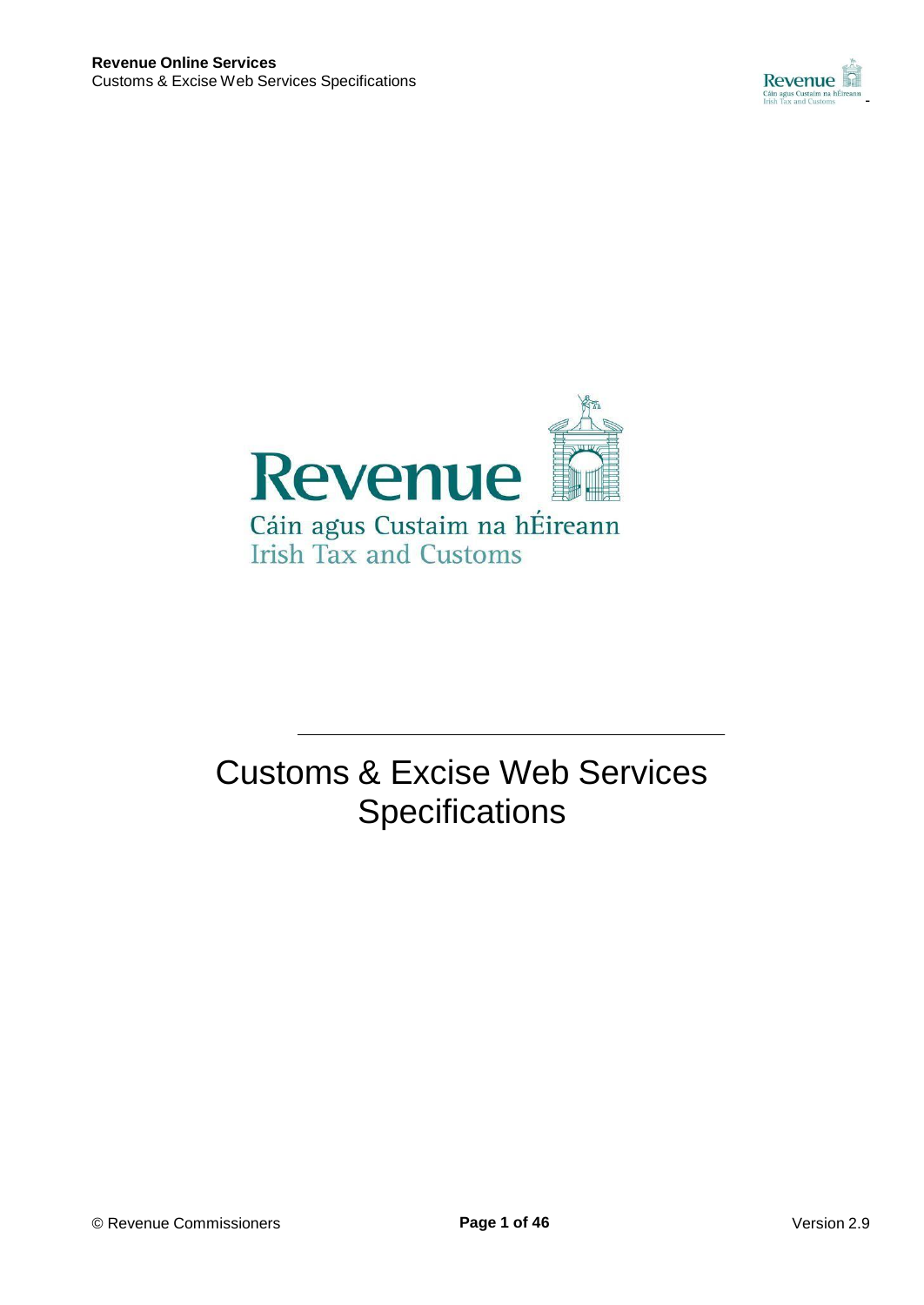

## **Version Control**

| <b>VERSION</b> | <b>DATE</b> | <b>CHAPTER</b> | <b>CHANGE</b>                                                                                                                                                                                                                                                                                                                                                                                                |
|----------------|-------------|----------------|--------------------------------------------------------------------------------------------------------------------------------------------------------------------------------------------------------------------------------------------------------------------------------------------------------------------------------------------------------------------------------------------------------------|
| $0.1$ (draft)  | 06/12/2005  | All            | Draft document published                                                                                                                                                                                                                                                                                                                                                                                     |
| $0.2$ (draft)  | 20/09/06    | All            | SAD and Enquiry web services specifications amalgamated.<br>Mailbox web services specifications added.<br>Sample messages and sample ros. wsdl updated.                                                                                                                                                                                                                                                      |
| $0.3$ (draft)  | 25/10/06    | All            | Minor clarifications to processes outlined in section 2.1 and 2.2<br>$\bullet$<br>MessageAcknowledgement message removed as a response<br>$\bullet$<br>for Mailbox requests (3.1.3 / 3.1.4 / 4.4 / 4.5)<br>Error text removed from error structures within responses (5.4)<br>٠<br>Replaced ros.wsdl file in Appendix A with updated WSDL files<br>٠<br>Some Sample Messages have been updated.<br>$\bullet$ |
| $0.4$ (draft)  | 01/11/06    | All            | Added section 5 - Digital Signatures<br>Removed references to 'ROS Web Services Overview Specification'<br>document as it is no longer needed<br>Removed Appendix with WSDL files as they are now published as<br>separate files<br>Removed signed reference for #MsgOperation from sample<br>messages as no longer needed                                                                                   |
| 0.5            | 08/01/06    | All            | Removed draft Status. Correction in certain text to unambiguously<br>clarify that Web Services operations as currently implemented for<br>ROS are not a feature of AEP Web Services                                                                                                                                                                                                                          |
| 1.0            | 30/03/2007  | All            | Added CAP SAD webservices specifications<br>Added EDE webservices specifications<br>Added Enquiry webservices specifications<br>Updated Sample Messages.                                                                                                                                                                                                                                                     |
| 1.0.1          | 27/04/2007  | All            | Oasis additions and SAD Enquiry updates.                                                                                                                                                                                                                                                                                                                                                                     |
| 2.0            | 10/07/2008  | 1, 2, 3, 6     | Added Reliable Messaging Service and TransactionID Service<br>specifications                                                                                                                                                                                                                                                                                                                                 |
| 2.0.1          | 09/01/2009  | 3.1            | Hyperlinks have been updated.                                                                                                                                                                                                                                                                                                                                                                                |
| 2.1            | 30/04/2009  | 1, 3           | Added ECS ArrivalAtExit webservice specifications<br>Added ECS ExitSummaryDeclaration webservice specification<br>Added ExportCancellationRequest webservice specification                                                                                                                                                                                                                                   |
| 2.2            | 09/07/2009  | 1, 2, 3, 4     | Added EMCS CancellationOfAnEAAD webservice specifications<br>Added EMCS ChangeOfDestination webservice specifications<br>Added EMCS SubmittedDraftofEAAD webservice specifications<br>Added EMCS AcceptedOrRejectReportOfReceipt webservice<br>specifications<br>Added EMCS ExplanationOnDelayForDelivery webservice<br>specifications                                                                       |
| 2.3            | 18/09/2009  | All            | Document title changed to 'Customs & Excise Web Services<br>Specifications' to reflect changes for EMCS.                                                                                                                                                                                                                                                                                                     |
| 2.4            | 24/09/2009  | 1,3,4          | Updated to include ICS web services:<br><b>Entry Summary Declaration Amendment</b><br>Entry Summary Declaration<br>Diversion Request Import                                                                                                                                                                                                                                                                  |
| 2.5            | 01/02/2010  | 5.4            | Updated section relating to the opening of ROS PKCS#12 files                                                                                                                                                                                                                                                                                                                                                 |
| 2.6            | 17/02/2010  | 3              | Updating WSDL file links                                                                                                                                                                                                                                                                                                                                                                                     |
| 2.7            | 30/03/2010  | 6              | <b>Updating Sample Messages</b>                                                                                                                                                                                                                                                                                                                                                                              |
| 2.8            | 01/12/2011  | 1, 2, 3        | Updated Revenue Logo & EMCS webservice specifications                                                                                                                                                                                                                                                                                                                                                        |
| 2.9            | 21/05/2013  | 1,3            | Update document to reflect changes introduced as part of the<br>Manifest project                                                                                                                                                                                                                                                                                                                             |
| 3.0            | 01/01/2016  | 3              | Updated EMCS webservice specifications                                                                                                                                                                                                                                                                                                                                                                       |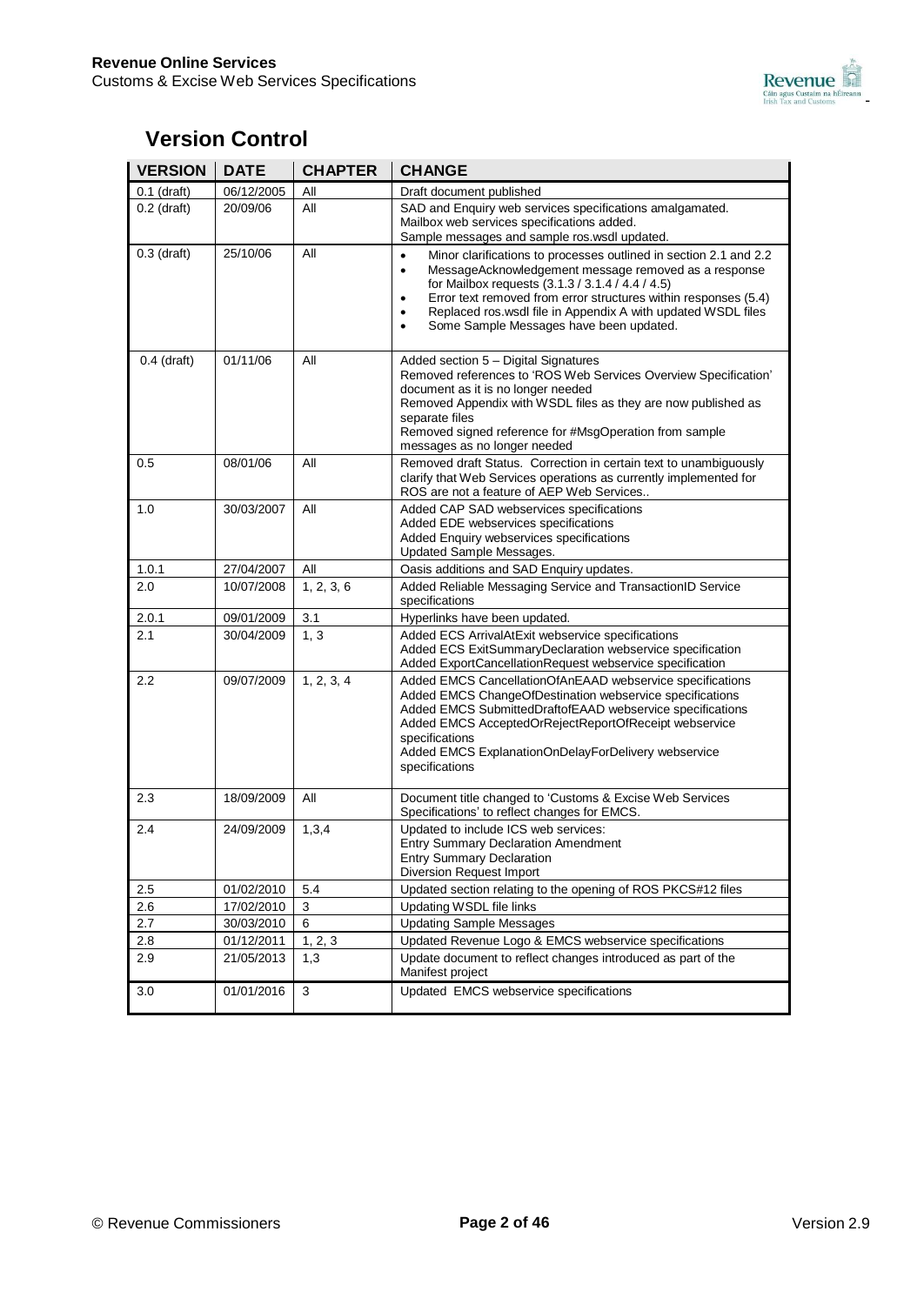

## **TABLE OF CONTENTS**

| 1              |                                                                                             |                                                                |  |  |  |
|----------------|---------------------------------------------------------------------------------------------|----------------------------------------------------------------|--|--|--|
| $\mathbf{2}$   |                                                                                             |                                                                |  |  |  |
|                | 2.1<br>2.2<br>2.3                                                                           |                                                                |  |  |  |
| 3 <sup>7</sup> |                                                                                             |                                                                |  |  |  |
|                | 3.1<br>3.2<br>3.3                                                                           |                                                                |  |  |  |
|                |                                                                                             |                                                                |  |  |  |
|                | 4.1<br>4.2<br>4.3<br>4.4<br>4.5<br>4.6                                                      |                                                                |  |  |  |
| 5              |                                                                                             |                                                                |  |  |  |
|                | 5.1<br>5.2<br>5.3<br>5.4                                                                    |                                                                |  |  |  |
| 6              |                                                                                             |                                                                |  |  |  |
|                | 6.1<br>6.2<br>6.3<br>6.4<br>6.5<br>6.6<br>6.7<br>6.8<br>6.9<br>6.10<br>6.11<br>6.12<br>6.13 | RELIABLE MESSAGING SERVICE MESSAGE ACKNOWLEDGEMENT RESPONSE 36 |  |  |  |
|                | 6.14                                                                                        |                                                                |  |  |  |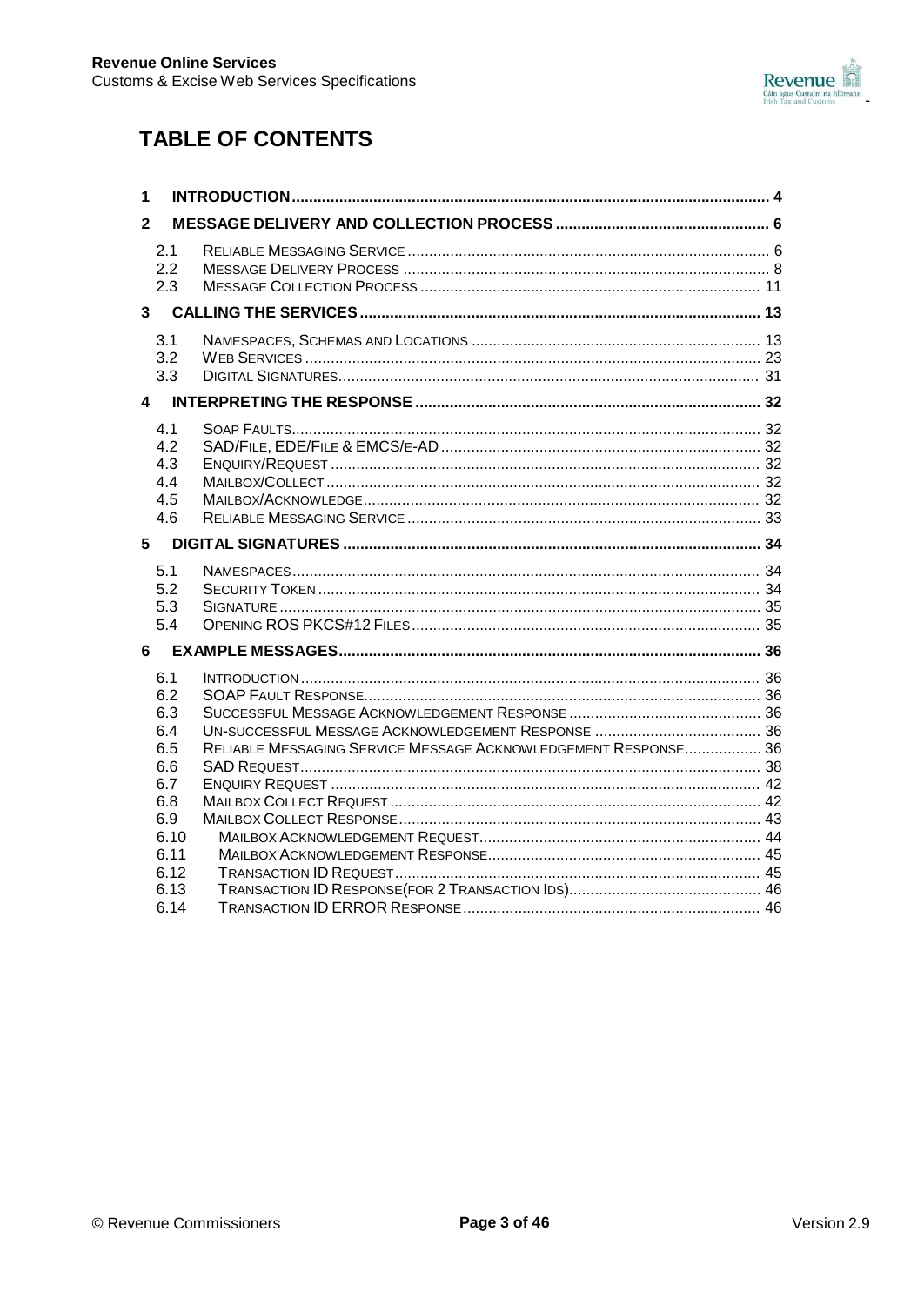

## **1 INTRODUCTION**

This document details the Customs & Excise ROS web services specification. ROS web services are built on industry standard technologies. They are available over the Internet and ensure the same level of privacy and security as the ROS web site. This document covers the following Customs & Excise web services:

- o SAD (Single Administrative Document)
- o EDE (Excise Duty Entry)
- o Enquiry
- Mailbox Collect<br>○ Mailbox Acknow
- **Mailbox Acknowledge**
- o TransactionID (Reliable Messaging)
- o Arrival at Exit<br>
o Exit Summary
- **Exit Summary Declaration**
- o Export Cancellation Request
- o Excise Movement Control System (EMCS)
	- Submission and Registration of an Electronic Administrative Document (e-AD)
	- **Cancellation of an Electronic Administrative Document (e-AD)**<br> **Change of Destination**
	- Change of Destination
	- **Explanation for Delay of Delivery**
	- Report of Receipt
	- Alert or Rejection of an e-AD
	- **Submission Draft of Splitting Operation**
	- Explanation on Reason For Shortage
- o Import Control System (ICS)
	- Entry Summary Declaration Amendment
	- Entry Summary Declaration
	- Diversion Request Import
	- o Manifest System
		- **Manifest Declaration Amendment**<br>**Manifest Declaration**
		- **Manifest Declaration**<br>Manifest Declaration
		- Manifest Declaration Cancellation

The ROS web services for the Customs & Excise message specifications provide the following basic services:

- o Submission of SAD declarations to Irish Customs & Excise
- o Submission of EDE declaration to Irish Customs & Excise
- o Submission of Export Control System (ECS) declarations to Irish Customs & Excise
- o Submission of Import Control System (ICS) declarations to Irish Customs & Excise
- o Submission of Excise Movement Control System (EMCS) declarations and requests to Irish Customs & Excise
- o Submission of Enquiry requests to Irish Customs & Excise
- o Submission of Manifest declarations to Irish Customs & Excise
- o Submission of Mailbox collection requests to Irish Customs & Excise to retrieve previously uncollected and unacknowledged mailbox items
- o Submission of Mailbox acknowledgement requests to Irish Customs & Excise to acknowledge receipt of mailbox items so that they may be cleared down from the Mailbox to ensure that they do not get redelivered for subsequent Mailbox collection requests
- Submission of a TransactionID request to Irish Customs & Excise to retrieve a list of transaction Ids that can be utilised where a trader has opted to use the Reliable Messaging Service.

WSDL is a W3C standard for describing web services. Further details of each web service can be found in the supporting WSDL file. Each file references the necessary schemas and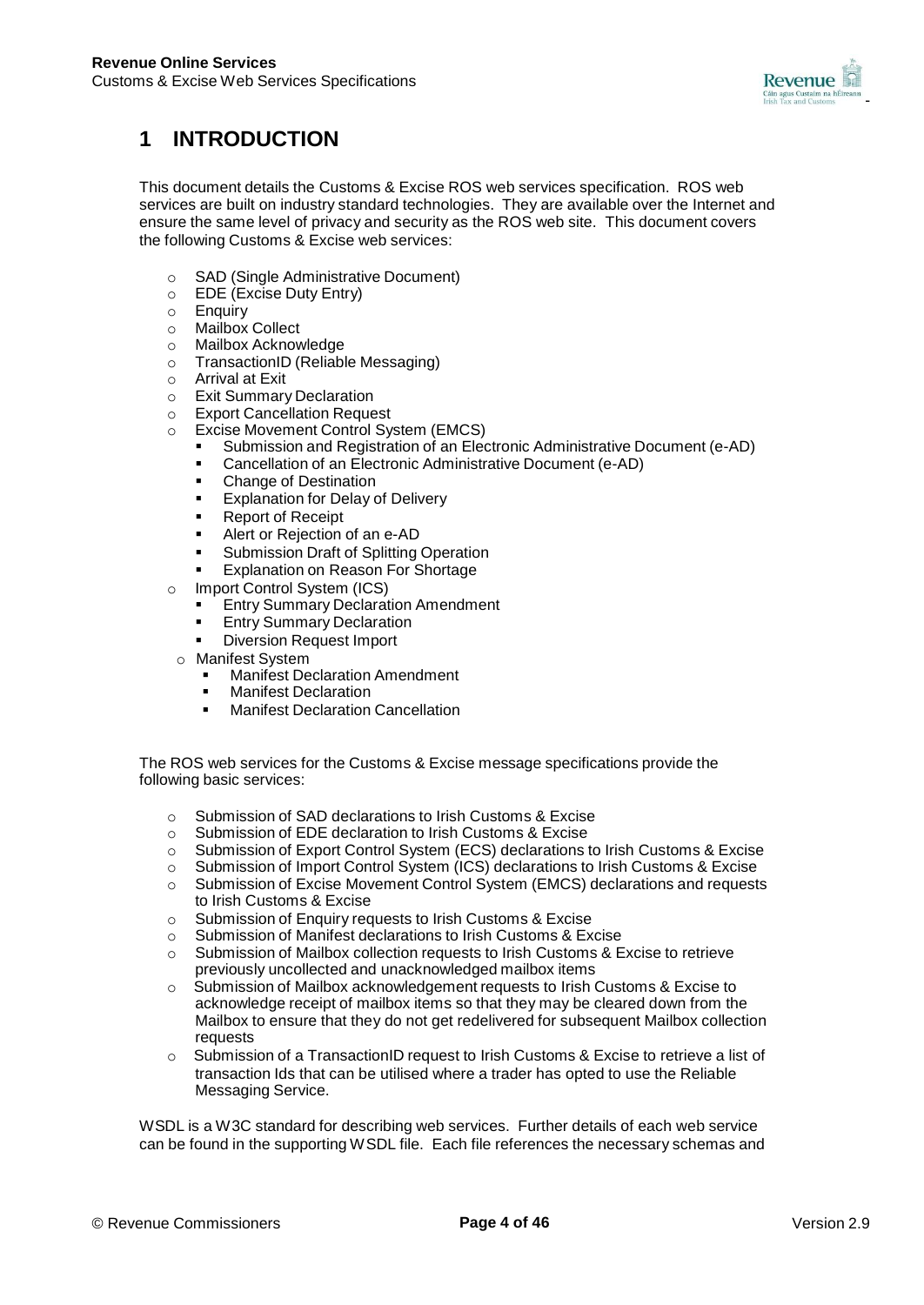

indicates the URL where the services may be accessed. The URL for each web service will use the HTTPS protocol to ensure the privacy of all communication between ROS and the web service client.

There is also the option for traders and economic operators to use a Reliable Messaging Service. Reliable messaging is a protocol that guarantees a set of delivery semantics for a message. In the context of the Customs & Excise web services, reliable messaging is used to guarantee once-only submission of a Customs & Excise document from a trader or economic operator to Revenue.

For example, when the connection from the trader/economic operator is broken while the web service request is being made, it is possible to recover to a point that allows:

- The trader/economic operator submitting the message to be sure that it was received by Revenue.
- The trader/economic operator submitting the message to be sure that the message is only processed once by Revenue.

**Please note:** The URLs referenced within the WSDL files are those of the production web services. To send web service requests to the Public Interface Testing (PIT) environment, the production URLs must be substituted with those of the PIT environment. The URL for the PIT environment is issued by email following submission of satisfactory test messages from the trader/economic operator.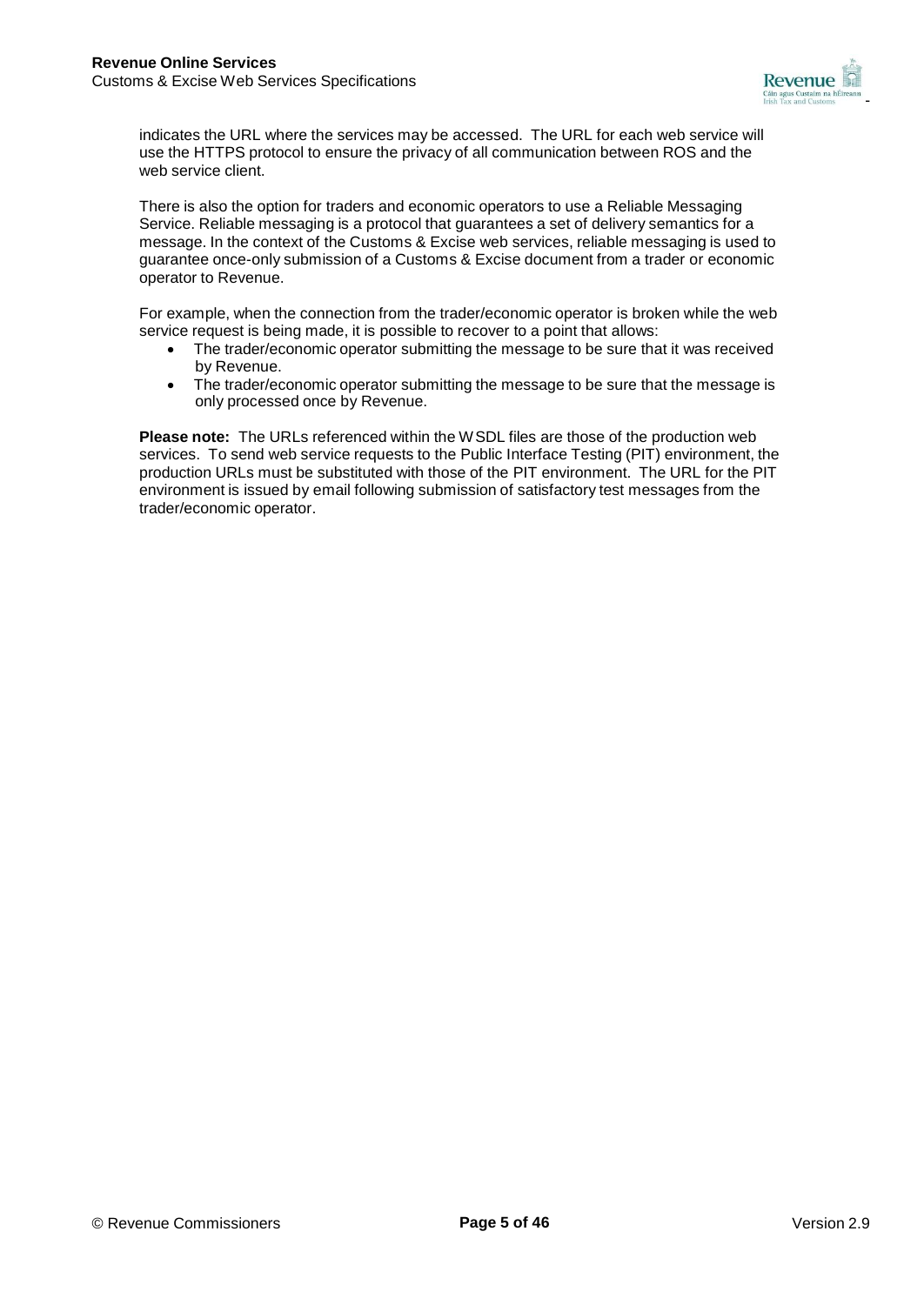

## **2 MESSAGE DELIVERY AND COLLECTION PROCESS**

## *2.1 Reliable Messaging Service*

## **2.1.1 Summary Overview**

Reliable Messaging Service is an optional piece of functionality that traders and economic operators can utilise. The introduction of Reliable Messaging does not affect existing functionality. i.e. you are not required to change existing software.

Reliable messaging ensures that a message submitted was received by Revenue and that a message is only processed once by Revenue.

When calling one of the submit web services without reliable messaging, the Trader/Economic Operator software will submit the request and receive an acknowledgement from ROS. However, if this acknowledgement is not properly received, due to a lost network connection or a timeout for example; then the Trader/Economic Operator software cannot positively determine whether the message was received by ROS or not, i.e. did the connection fail before the message reached ROS, or after it reached ROS and before the acknowledgement was returned. There are two choices for the Trader/Economic Operator at this point: resend the message and risk it being processed a second time, or do not resend the message and risk it not being received at all by ROS.

The reliable messaging protocol serves to address this issue. The Trader/Economic Operator may first call a new web service, the TransactionID web service, to retrieve up to 100 Transaction Ids in advance of calling any of the submission web services. The Trader/Economic Operator software should then assign each of these Transaction IDs to a SAD/EMCS request and send that Transaction ID with the request when calling the submission web service. The submission web service will ensure that the Transaction ID is valid (it was issued by ROS and has not yet expired) and ensure the each ID is processed only once. Thus, for the scenario described above where an acknowledgement is not received by the Trader/Economic Operator Software, it can safely resend the same SAD/ECMS request with the same Transaction ID as ROS will guarantee that duplicate submissions with the same Transaction ID are not processed twice.

If all validation on the transactionId passes, then the SAD/EMCS response is sent as per existing functionality.

## **2.1.2 Scenarios**

When a SAD/EMCS request is filed using Reliable Messaging a number of scenarios can be encountered, relating to the response returned to the Trader/Economic Operator. All examples of responses can be found in section 6.5.

The MessageStatus field will contain one of two values:

- ACCEPTED The message was successfully accepted by Revenue.
- REJECTED The message was reject for some reason. This may be due to either an issue with the Transaction ID or the message itself. The TransactionIdStatus field and the optional error field can be used for further diagnosis.

The TransactionIdStatus field will contain one of these values if the MessageStatus is ACCCEPTED. They can be ignored or used to validate that the correct redelivery semantics worked.

- ACCEPTED The message has been accepted by Revenue and the Transaction ID can be used as a reference to this message.
- ALREADY ACCEPTED A message has already been accepted by Revenue that used this Transaction ID.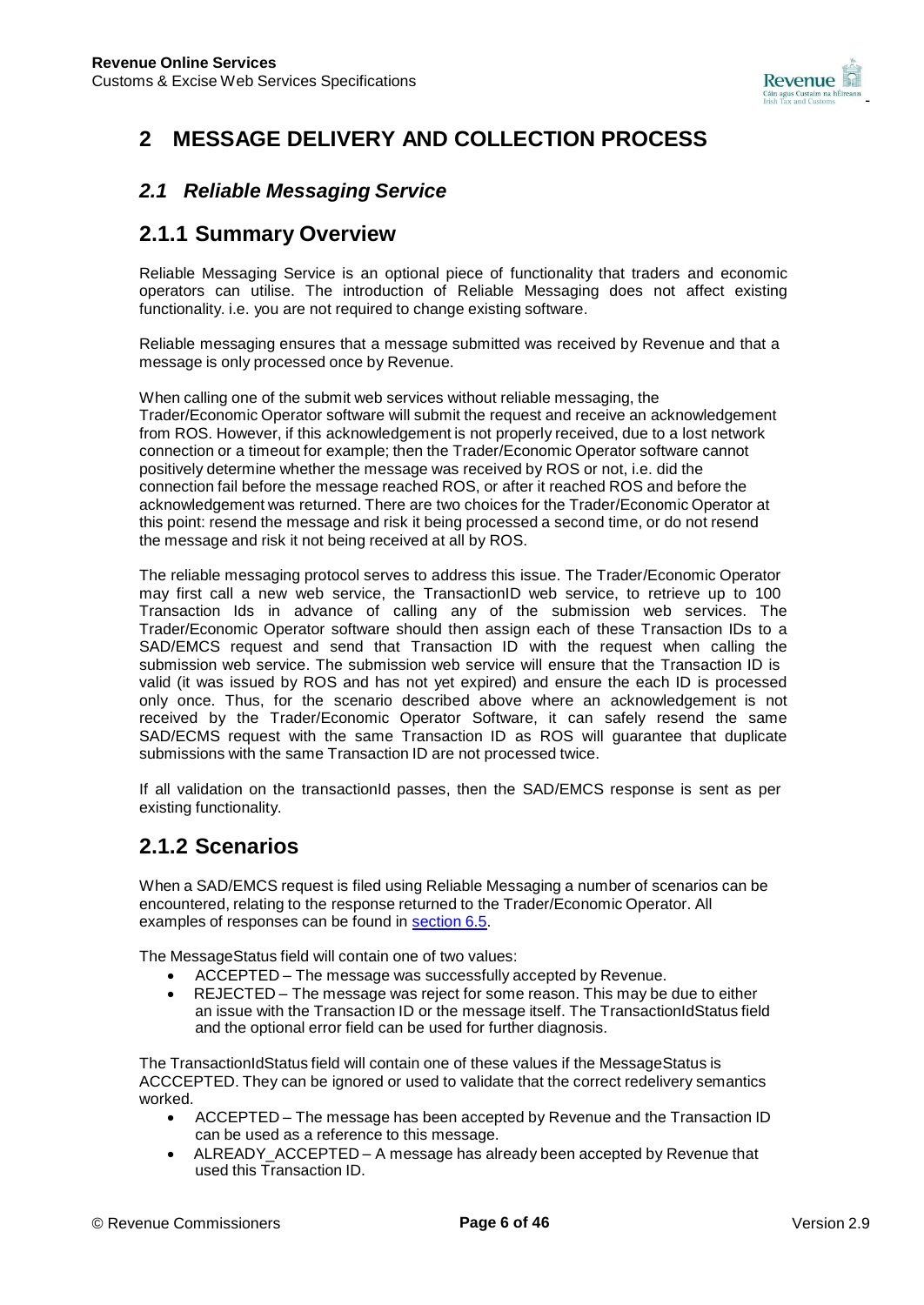

If the MessageStatus is REJECTED, the TransactionIdStatus will be set to one of these values. These can be used to determine whether the problem was related to the reliable messaging protocol, and if so, what the problem was.

- INVALID The Transaction ID was not recognised. This can happen if the Transaction ID was not retrieved from Revenue in the first place or if it is over 7 days old.
- EXPIRED The Transaction ID is recognised, has not been used, but has expired. A new Transaction ID should be retrieved and used. Note that a Transaction ID that is over 7 days old may return INVALID instead of EXPIRED.
- ERROR There was an error with the submission of the message unrelated to the Transaction ID; see the ErrorReference element for more details.

## **2.1.3 Transaction ID request**

| Goal:                                  | Trader/Economic Operator receives valid Transaction Ids ready for<br>submission to existing webservices                                                                                                                                                                                                                                                                                                                                                                                                                                                       |  |  |
|----------------------------------------|---------------------------------------------------------------------------------------------------------------------------------------------------------------------------------------------------------------------------------------------------------------------------------------------------------------------------------------------------------------------------------------------------------------------------------------------------------------------------------------------------------------------------------------------------------------|--|--|
| <b>Prerequisites:</b>                  | Trader/Economic Operator has created a Transaction ID message for<br>delivery to ROS and wrapped it in a digitally-signed SOAP message                                                                                                                                                                                                                                                                                                                                                                                                                        |  |  |
| <b>Successful Outcome:</b>             | Trader receives response containing Transaction Ids                                                                                                                                                                                                                                                                                                                                                                                                                                                                                                           |  |  |
| <b>Failed Outcome:</b>                 | Trader does not receive response containing Transaction Ids                                                                                                                                                                                                                                                                                                                                                                                                                                                                                                   |  |  |
| <b>People and Systems:</b>             | Trader software, ROS                                                                                                                                                                                                                                                                                                                                                                                                                                                                                                                                          |  |  |
| Trigger:                               | Trader software sends a message to ROS                                                                                                                                                                                                                                                                                                                                                                                                                                                                                                                        |  |  |
| <b>Successful Process</b><br>Steps:    | 1 Trader/Economic Operator software sends a request for a Transaction IDs<br>to ROS via a WS<br>2 ROS authenticates the digital signature and checks that the<br>trader/Economic Operator is authorised to file Customs/Excise returns<br>3 ROS performs a well-formed XML check on the Transaction ID message<br>and it is well-formed<br>4 ROS successfully generates Transaction IDs placing it in the data store<br>with a status of "unused"<br>5 ROS returns the Transaction IDs to the trader/Economic Operator in the<br>transaction response message |  |  |
| <b>Variations on Process</b><br>Steps: | N/A                                                                                                                                                                                                                                                                                                                                                                                                                                                                                                                                                           |  |  |
| <b>Exceptions on Process</b><br>Steps: | 1 Trader/Economic Operator software sends a request to ROS via a WS but<br>there is a connection failure and so it does not reach ROS<br>1.1 Trader/Economic Operator software times-out waiting for a response<br>1.2 Resume step 1<br>2. ROS verifies that the SOAP message is not well formed OR that the                                                                                                                                                                                                                                                  |  |  |
|                                        | request is not for a valid ROS WS OR can not authenticate the digital<br>signature<br>2.1 ROS returns a SOAP fault<br>2.2 End of process                                                                                                                                                                                                                                                                                                                                                                                                                      |  |  |
|                                        | 3 ROS verifies that the trader/Economic Operator is not authorised to file<br>messages OR the type of the message being submitted is not recognised by<br>the WS<br>3.1 ROS returns a negative acknowledgement WS response containing an<br>error.<br>3.2 End of process                                                                                                                                                                                                                                                                                      |  |  |
|                                        | 4 ROS is unable to accept the message for processing                                                                                                                                                                                                                                                                                                                                                                                                                                                                                                          |  |  |

### **Customs & Excise Message Delivery Process**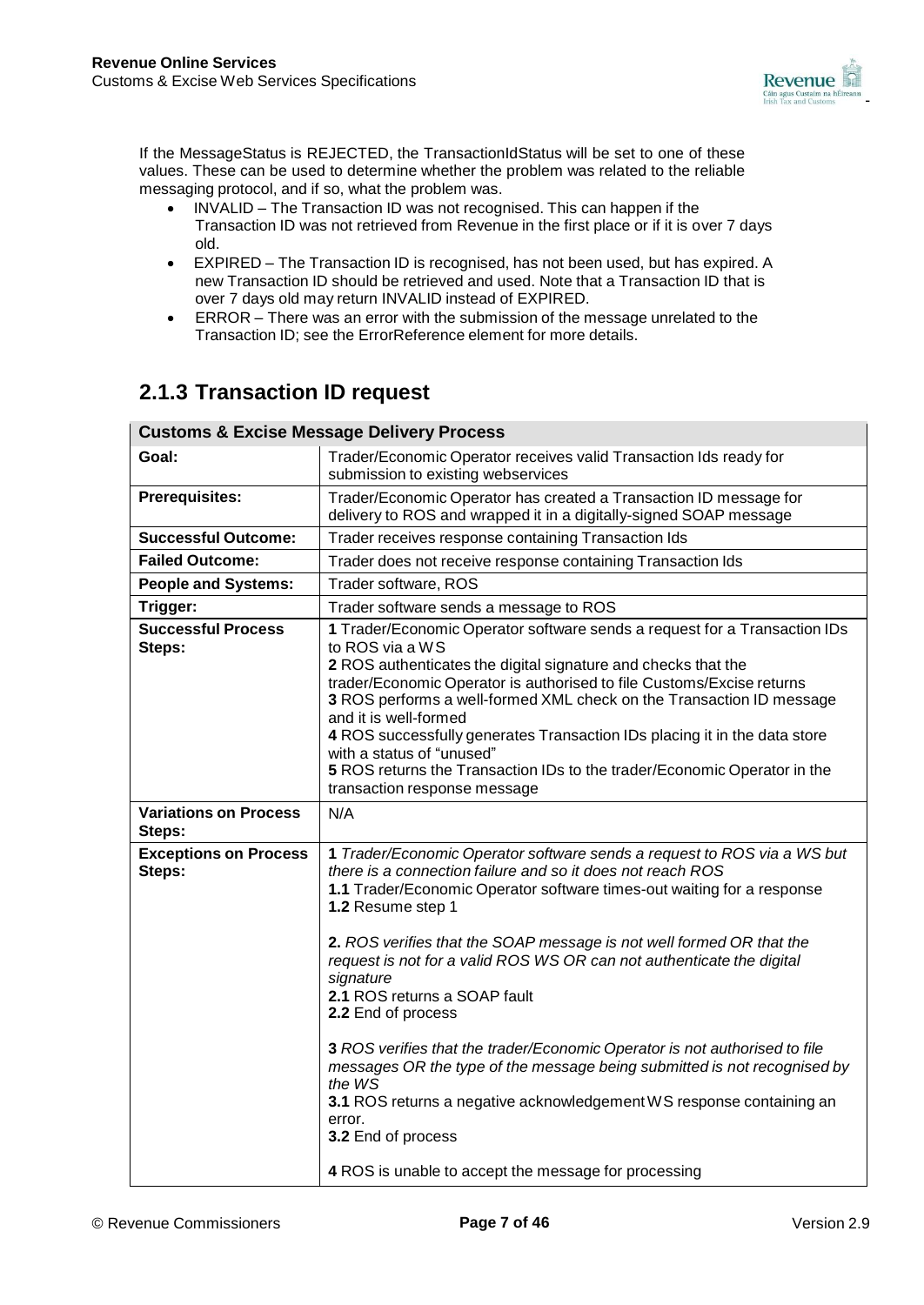

| 4.1 ROS returns a negative acknowledgement WS response containing an<br>error stating that processing is not possible at this time<br>4.2 End of process                                                                                                                                             |
|------------------------------------------------------------------------------------------------------------------------------------------------------------------------------------------------------------------------------------------------------------------------------------------------------|
| 2.1 / 3.1 / 4.1 / 5 ROS attempts to reply to the trader's/Economic Operator's<br>WS request but there has been a connection failure and so it does not reach<br>the trader/Economic Operator software<br>5.1 Trader/Economic Operator software times-out waiting for a response<br>5.2 Resume step 1 |

## *2.2 Message Delivery Process*

## **2.2.1 Default (Without Reliable Messaging)**

## **Customs & Excise Message Delivery Process**

| Goal:                                  | Trader/Economic Operator delivers a message to ROS for processing                                                                                                                                                                                                                                                                                                                                                                                                                                                                                                                                                                                                                                                                                                                            |  |
|----------------------------------------|----------------------------------------------------------------------------------------------------------------------------------------------------------------------------------------------------------------------------------------------------------------------------------------------------------------------------------------------------------------------------------------------------------------------------------------------------------------------------------------------------------------------------------------------------------------------------------------------------------------------------------------------------------------------------------------------------------------------------------------------------------------------------------------------|--|
| <b>Prerequisites:</b>                  | Trader/Economic Operator has created a message for delivery to ROS and<br>wrapped it in a digitally-signed SOAP message                                                                                                                                                                                                                                                                                                                                                                                                                                                                                                                                                                                                                                                                      |  |
| <b>Successful Outcome:</b>             | Message is delivered to ROS for processing                                                                                                                                                                                                                                                                                                                                                                                                                                                                                                                                                                                                                                                                                                                                                   |  |
| <b>Failed Outcome:</b>                 | Message is not delivered to ROS for processing                                                                                                                                                                                                                                                                                                                                                                                                                                                                                                                                                                                                                                                                                                                                               |  |
| <b>People and Systems:</b>             | Trader/Economic Operator software, ROS                                                                                                                                                                                                                                                                                                                                                                                                                                                                                                                                                                                                                                                                                                                                                       |  |
| Trigger:                               | Trader/Economic Operator software sends a message to ROS                                                                                                                                                                                                                                                                                                                                                                                                                                                                                                                                                                                                                                                                                                                                     |  |
| <b>Successful Process</b><br>Steps:    | 1 Trader/Economic Operator software sends a request to ROS via a WS<br>2 ROS verifies that the SOAP message is well formed, the request is for a<br>valid ROS WS and authenticates the digital signature<br>3 ROS verifies that the trader/Economic Operator is authorised to file<br>messages and the type of the message being submitted is acceptable by the<br>WS<br>4 ROS accepts the message for processing<br>5 ROS replies to the trader's/Economic Operator's WS request with a<br>successful acknowledgement containing the transaction ID                                                                                                                                                                                                                                         |  |
| <b>Variations on Process</b><br>Steps: | N/A                                                                                                                                                                                                                                                                                                                                                                                                                                                                                                                                                                                                                                                                                                                                                                                          |  |
| <b>Exceptions on Process</b><br>Steps: | 1 Trader/Economic Operator software sends a request to ROS via a WS but<br>there is a connection failure and so it does not reach ROS<br>1.1 Trader/Economic Operator software times-out waiting for a response<br>1.2 Resume step 1<br>2. ROS verifies that the SOAP message is not well formed OR that the<br>request is not for a valid ROS WS OR can not authenticate the digital<br>signature<br>2.1 ROS returns a SOAP fault<br>2.2 End of process<br>3 ROS verifies that the trader/Economic Operator is not authorised to file<br>messages OR the type of the message being submitted is not recognised by<br>the WS<br>3.1 ROS returns a negative acknowledgement WS response containing an<br>error.<br>3.2 End of process<br>4 ROS is unable to accept the message for processing |  |
|                                        | 4.1 ROS returns a negative acknowledgement WS response containing an<br>error stating that processing is not possible at this time                                                                                                                                                                                                                                                                                                                                                                                                                                                                                                                                                                                                                                                           |  |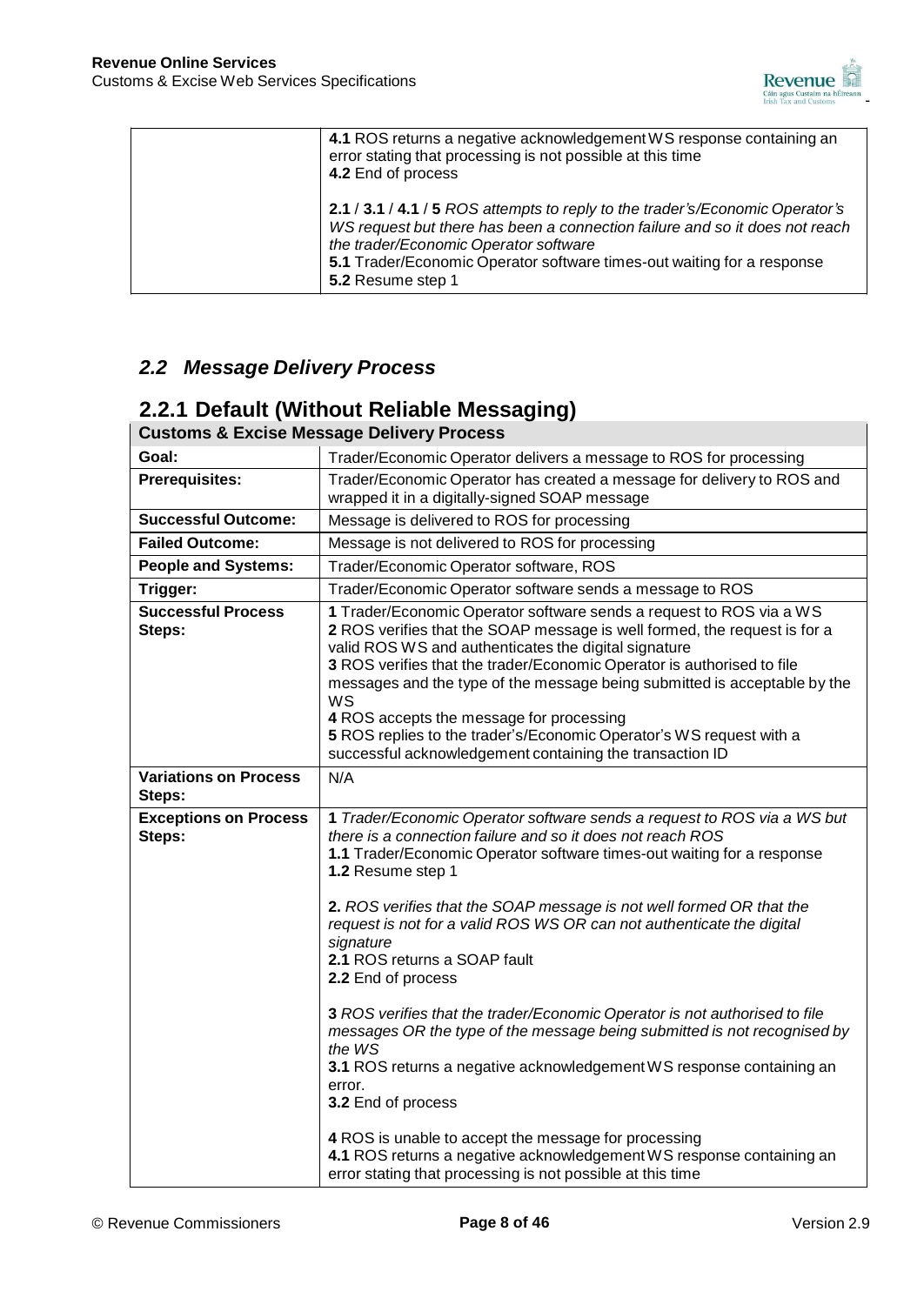

| 4.2 End of process                                                                                                                                                                                                                                                                                   |
|------------------------------------------------------------------------------------------------------------------------------------------------------------------------------------------------------------------------------------------------------------------------------------------------------|
| 2.1 / 3.1 / 4.1 / 5 ROS attempts to reply to the trader's/economic Operator's<br>WS request but there has been a connection failure and so it does not reach<br>the trader/Economic Operator software<br>5.1 Trader/Economic Operator software times-out waiting for a response<br>5.2 Resume step 1 |

## **2.2.2 With Reliable Messaging**

| <b>Prerequisites:</b>                                                                                                                                                                                                                                                                                                                                                                                                                                                                                                                                                                                                                                                                                                                                                                                                                                                                                                                                                                                           | Trader/Economic Operator has sent a request for Transactions Ids.<br>Trader/Economic Operator has created a message for delivery to ROS and<br>wrapped it in a digitally-signed SOAP message containing a previously<br>requested Transaction ID.                                                                                                                                                                                                                                                                                                                                                                  |  |  |
|-----------------------------------------------------------------------------------------------------------------------------------------------------------------------------------------------------------------------------------------------------------------------------------------------------------------------------------------------------------------------------------------------------------------------------------------------------------------------------------------------------------------------------------------------------------------------------------------------------------------------------------------------------------------------------------------------------------------------------------------------------------------------------------------------------------------------------------------------------------------------------------------------------------------------------------------------------------------------------------------------------------------|--------------------------------------------------------------------------------------------------------------------------------------------------------------------------------------------------------------------------------------------------------------------------------------------------------------------------------------------------------------------------------------------------------------------------------------------------------------------------------------------------------------------------------------------------------------------------------------------------------------------|--|--|
| <b>Successful Outcome:</b>                                                                                                                                                                                                                                                                                                                                                                                                                                                                                                                                                                                                                                                                                                                                                                                                                                                                                                                                                                                      | Message is delivered to ROS for processing                                                                                                                                                                                                                                                                                                                                                                                                                                                                                                                                                                         |  |  |
| <b>Failed Outcome:</b>                                                                                                                                                                                                                                                                                                                                                                                                                                                                                                                                                                                                                                                                                                                                                                                                                                                                                                                                                                                          | Message is not delivered to ROS for processing                                                                                                                                                                                                                                                                                                                                                                                                                                                                                                                                                                     |  |  |
| <b>People and Systems:</b>                                                                                                                                                                                                                                                                                                                                                                                                                                                                                                                                                                                                                                                                                                                                                                                                                                                                                                                                                                                      | Trader/Economic Operator software, ROS, RMS (Reliable Messaging<br>Service)                                                                                                                                                                                                                                                                                                                                                                                                                                                                                                                                        |  |  |
| Trigger:                                                                                                                                                                                                                                                                                                                                                                                                                                                                                                                                                                                                                                                                                                                                                                                                                                                                                                                                                                                                        | Trader/Economic Operator software sends a message to ROS                                                                                                                                                                                                                                                                                                                                                                                                                                                                                                                                                           |  |  |
| <b>Successful Process</b><br>1 Trader/Economic Operator software places the Transaction ID into the<br>header of the SOAP message containing the Customs/Excise message<br>Steps:<br>2 Trader/Economic Operator software sends a request to ROS via a WS<br>3 ROS verifies that the SOAP message is well formed, the request is for a<br>valid ROS WS and authenticates the digital signature<br>4 ROS checks that the Transaction ID sent in the Header is listed as valid in<br>the Database<br>5 ROS performs a well-formed XML check on the DTI message and it is well-<br>formed<br>6 ROS creates a JMS message containing a populated RMS Header and the<br>Customs/Excise message, and places it on the RMS queue for processing<br>7 RMS returns a successful acknowledgement receipt for the JMS message<br>8 ROS updates the Transaction ID in the data store to have a status of<br>"processed"<br>9 ROS replies to the trader's/economic operator's WS request with a<br>successful acknowledgement |                                                                                                                                                                                                                                                                                                                                                                                                                                                                                                                                                                                                                    |  |  |
| <b>Variations on Process</b><br>Steps:                                                                                                                                                                                                                                                                                                                                                                                                                                                                                                                                                                                                                                                                                                                                                                                                                                                                                                                                                                          | N/A                                                                                                                                                                                                                                                                                                                                                                                                                                                                                                                                                                                                                |  |  |
| <b>Exceptions on Process</b><br>Steps:                                                                                                                                                                                                                                                                                                                                                                                                                                                                                                                                                                                                                                                                                                                                                                                                                                                                                                                                                                          | 2 Trader/Economic Operator software sends a request to ROS via a WS but<br>there is a connection failure and so it does not reach ROS<br>2.1 Trader/Economic Operator software times-out waiting for a response<br>2.2 Resume step 1<br>2. ROS verifies that the SOAP message is not well formed OR that the<br>request is not for a valid ROS WS OR can not authenticate the digital<br>signature<br>2.1 ROS returns a SOAP fault<br>2.2 End of process<br>3 ROS verifies that the trader/Economic Operator is not authorised to file<br>messages OR the type of the message being submitted is not recognised by |  |  |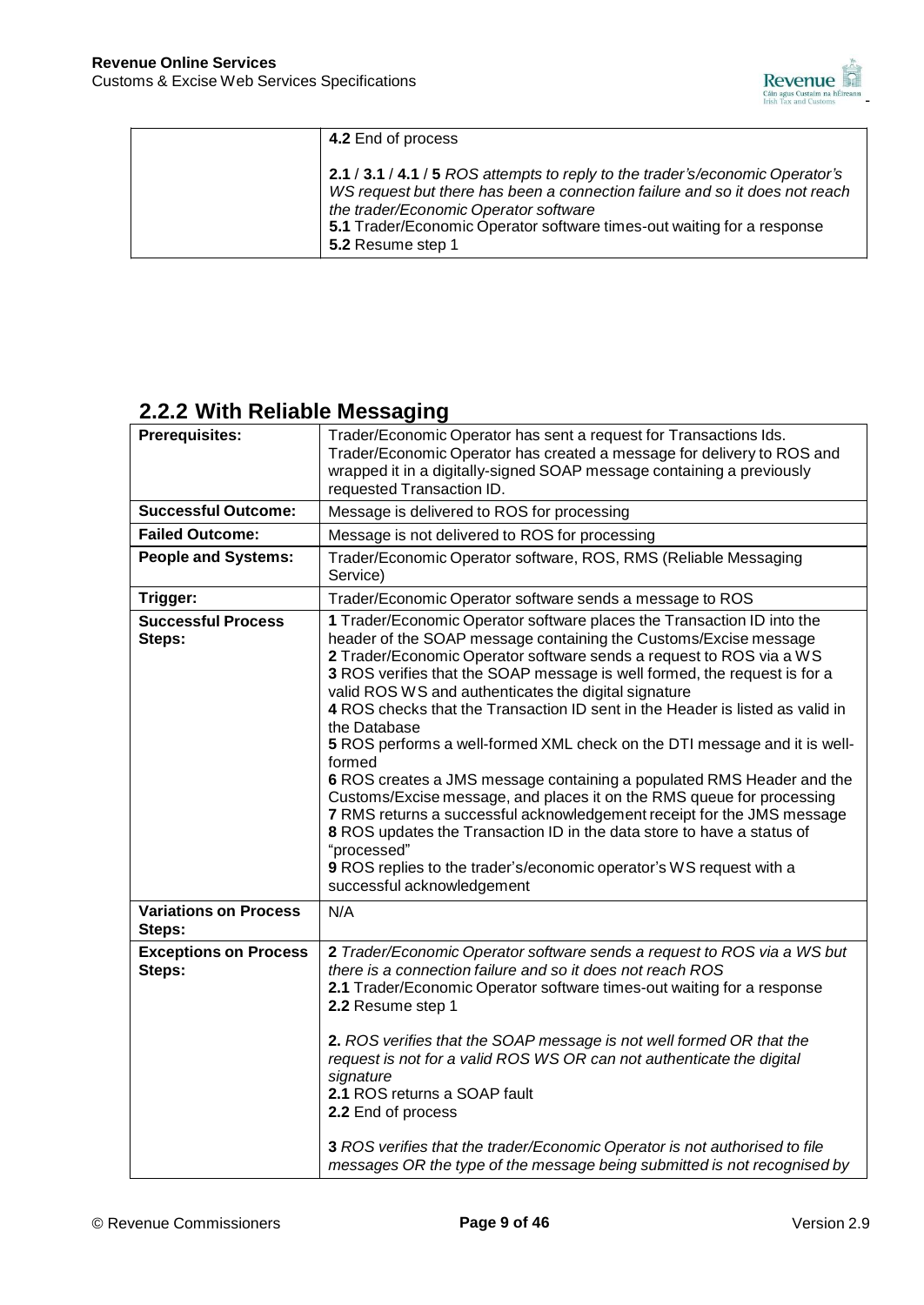

| the WS<br>3.1 ROS returns a negative acknowledgement WS response containing an<br>error.<br>3.2 End of process                                                                                                                                                                                                                                                                                                                                                               |
|------------------------------------------------------------------------------------------------------------------------------------------------------------------------------------------------------------------------------------------------------------------------------------------------------------------------------------------------------------------------------------------------------------------------------------------------------------------------------|
| 3 ROS is unable to accept the message for processing<br>3.1 ROS returns a negative acknowledgement WS response containing an<br>error stating that processing is not possible at this time<br>3.2 End of process                                                                                                                                                                                                                                                             |
| 2.1 / 3.1 / 4.1 / 5 ROS attempts to reply to the trader's/Economic Operator's<br>WS request but there has been a connection failure and so it does not reach<br>the trader/Economic Operator software<br>5.1 Trader/Economic Operator software times-out waiting for a response<br>5.2 Resume step 1                                                                                                                                                                         |
| 4.1.1 The Transaction ID expires in the ROS data store after a certain<br>parameterised period of time<br>4.1.2 Trader/Economic Operator receives an acknowledgement message<br>with the Transaction ID and a status of "REJECTED" && "EXPIRED"                                                                                                                                                                                                                              |
| 4.1 ROS checks that the Transaction ID is in the data store and that it is in<br>the list of valid IDs but it has a status of "processed".<br>4.1.1 ROS returns an acknowledgement message to the Trader/Economic<br>Operator with the Transaction ID and a status of "ACCEPTED" &&<br>"ALREADY ACCEPTED" meaning that the Transaction ID number has<br>already been used against either the webservice being filed or against<br>another webservice<br>4.1.2 End of process |
| 8.2 ROS checks the Transaction ID against its data store and it is not in the<br>list of valid IDs with a status of either "processed" or "unprocessed"<br>8.2.1 ROS returns an acknowledgement message to the trader/Economic<br>Operator with the Transaction ID and a status of "REJECTED" && "INVALID"<br>8.2.2 Resume step 1                                                                                                                                            |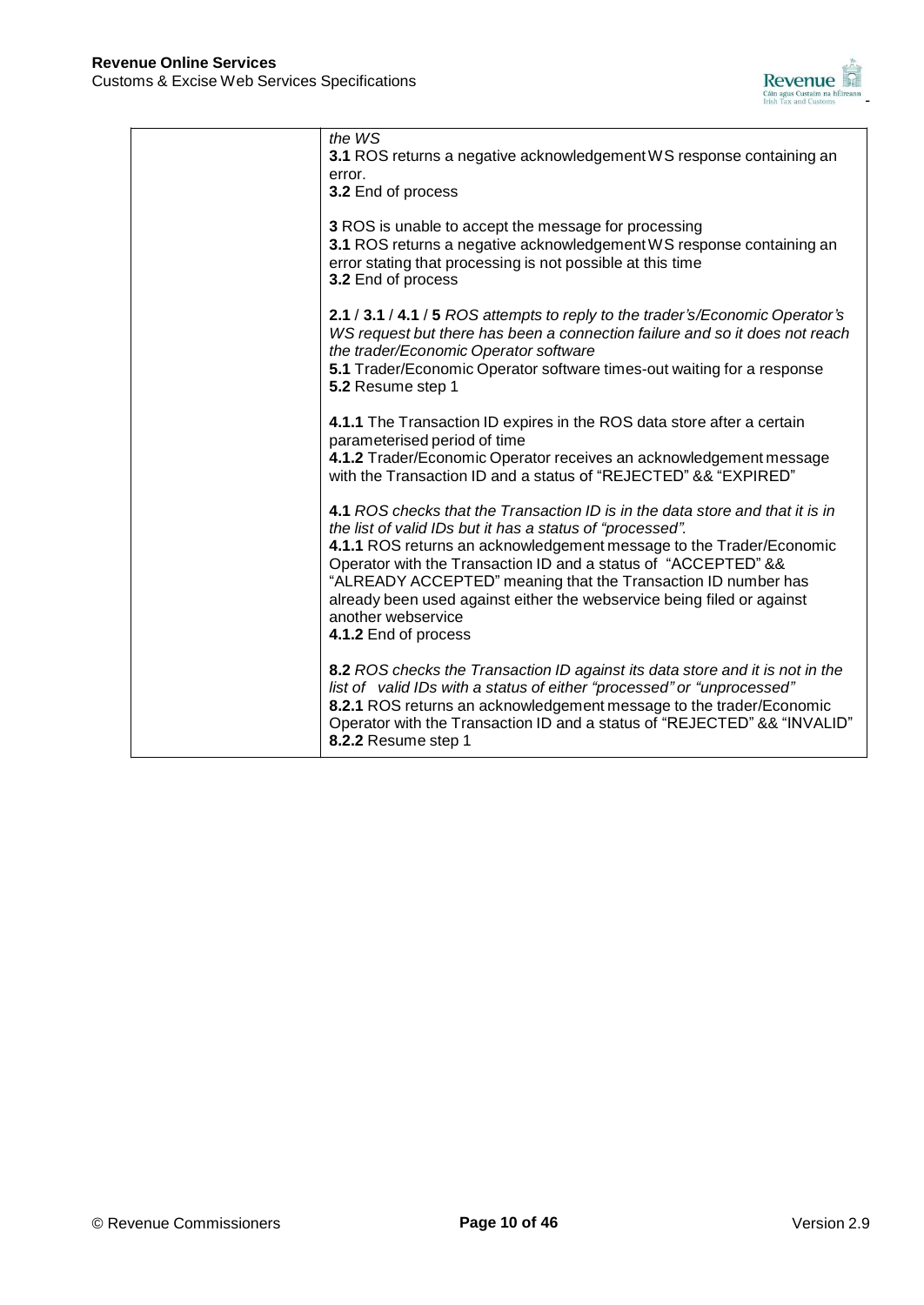

## *2.3 Message Collection Process*

| <b>Customs &amp; Excise Message Collection Process</b> |                                                                                                                                                                                                                                                                                                                                                                                                                                                                                                                                                                                                                                                                                                                                                                                                                                                                                                                                                                                                                                                                                                                                                                                                                                                                                                                                                                                                                                                                                                                                                                                                                                            |  |  |
|--------------------------------------------------------|--------------------------------------------------------------------------------------------------------------------------------------------------------------------------------------------------------------------------------------------------------------------------------------------------------------------------------------------------------------------------------------------------------------------------------------------------------------------------------------------------------------------------------------------------------------------------------------------------------------------------------------------------------------------------------------------------------------------------------------------------------------------------------------------------------------------------------------------------------------------------------------------------------------------------------------------------------------------------------------------------------------------------------------------------------------------------------------------------------------------------------------------------------------------------------------------------------------------------------------------------------------------------------------------------------------------------------------------------------------------------------------------------------------------------------------------------------------------------------------------------------------------------------------------------------------------------------------------------------------------------------------------|--|--|
| Goal:                                                  | Trader/Economic Operator collects previously uncollected response<br>messages from the mailbox and confirms their delivery                                                                                                                                                                                                                                                                                                                                                                                                                                                                                                                                                                                                                                                                                                                                                                                                                                                                                                                                                                                                                                                                                                                                                                                                                                                                                                                                                                                                                                                                                                                 |  |  |
| <b>Prerequisites:</b>                                  | None                                                                                                                                                                                                                                                                                                                                                                                                                                                                                                                                                                                                                                                                                                                                                                                                                                                                                                                                                                                                                                                                                                                                                                                                                                                                                                                                                                                                                                                                                                                                                                                                                                       |  |  |
| <b>Successful Outcome:</b>                             | Uncollected response messages for the trader/Economic Operator are<br>delivered and confirmed                                                                                                                                                                                                                                                                                                                                                                                                                                                                                                                                                                                                                                                                                                                                                                                                                                                                                                                                                                                                                                                                                                                                                                                                                                                                                                                                                                                                                                                                                                                                              |  |  |
| <b>Failed Outcome:</b>                                 | Uncollected response messages for the trader/Economic Operator are either<br>not delivered or not confirmed                                                                                                                                                                                                                                                                                                                                                                                                                                                                                                                                                                                                                                                                                                                                                                                                                                                                                                                                                                                                                                                                                                                                                                                                                                                                                                                                                                                                                                                                                                                                |  |  |
| <b>People and Systems:</b>                             | Trader/Economic Operator software, ROS                                                                                                                                                                                                                                                                                                                                                                                                                                                                                                                                                                                                                                                                                                                                                                                                                                                                                                                                                                                                                                                                                                                                                                                                                                                                                                                                                                                                                                                                                                                                                                                                     |  |  |
| Trigger:                                               | Trader/Economic Operator software sends a request for uncollected<br>response messages                                                                                                                                                                                                                                                                                                                                                                                                                                                                                                                                                                                                                                                                                                                                                                                                                                                                                                                                                                                                                                                                                                                                                                                                                                                                                                                                                                                                                                                                                                                                                     |  |  |
| <b>Successful Process</b><br>Steps:                    | 1 Trader/Economic Operator software sends a request for uncollected<br>response messages to ROS via a WS<br>2 ROS verifies that the SOAP message is well formed, the request is for a<br>valid ROS WS and authenticates the digital signature<br>3 ROS verifies that the trader/Economic Operator is authorised to file<br>messages and the type of the message being submitted is acceptable by the<br>WS<br>4 ROS determines the identity of the customer as per the Administrator<br>digital cert<br>5 ROS verifies that there has not been a collect request from that customer<br>within the last minute<br>6 ROS retrieves all previously uncollected and unacknowledged mailbox<br>items from the mailbox for that customer<br>7 ROS returns all previously uncollected and unacknowledged mailbox items<br>to the trader/Economic Operator software in the WS response<br>8 Trader/Economic Operator software makes an acknowledgement request<br>containing the mailbox ID of the retrieved mailbox items via a WS<br>9 ROS verifies that the SOAP message is well formed, the request is for a<br>valid ROS WS and authenticates the digital signature<br>10 ROS verifies that the trader/Economic Operator is authorised to file<br>messages and the type of the message being submitted is acceptable by the<br>WS<br>11 ROS determines the identity of the customer as per the Administrator<br>digital cert<br>12 ROS acknowledges delivery of the mailbox items and removes them from<br>the mailbox<br>13 ROS returns the mailbox IDs and status of all acknowledged messages to<br>the trader software in the WS response |  |  |
| <b>Variations on Process</b><br>Steps:                 | 7 ROS returns a message containing no mailbox items to the trader software<br>in the WS response as there were no messages to be collected from the<br>mailbox<br>7.1 End of process                                                                                                                                                                                                                                                                                                                                                                                                                                                                                                                                                                                                                                                                                                                                                                                                                                                                                                                                                                                                                                                                                                                                                                                                                                                                                                                                                                                                                                                       |  |  |
|                                                        | <b>7</b> ROS returns all previously uncollected and unacknowledged mailbox items<br>to the trader/Economic Operator software in the WS response AND the<br>response indicates that there are more messages to be collected<br>7.1 Complete steps 8 to 13<br>7.2 Resume step 1                                                                                                                                                                                                                                                                                                                                                                                                                                                                                                                                                                                                                                                                                                                                                                                                                                                                                                                                                                                                                                                                                                                                                                                                                                                                                                                                                              |  |  |
| <b>Exceptions on Process</b><br>Steps:                 | 1 Trader/Economic Operator software sends a request to ROS via a WS but<br>there is a connection failure and so it does not reach ROS<br>1.1 Trader/Economic Operator software times-out waiting for a response                                                                                                                                                                                                                                                                                                                                                                                                                                                                                                                                                                                                                                                                                                                                                                                                                                                                                                                                                                                                                                                                                                                                                                                                                                                                                                                                                                                                                            |  |  |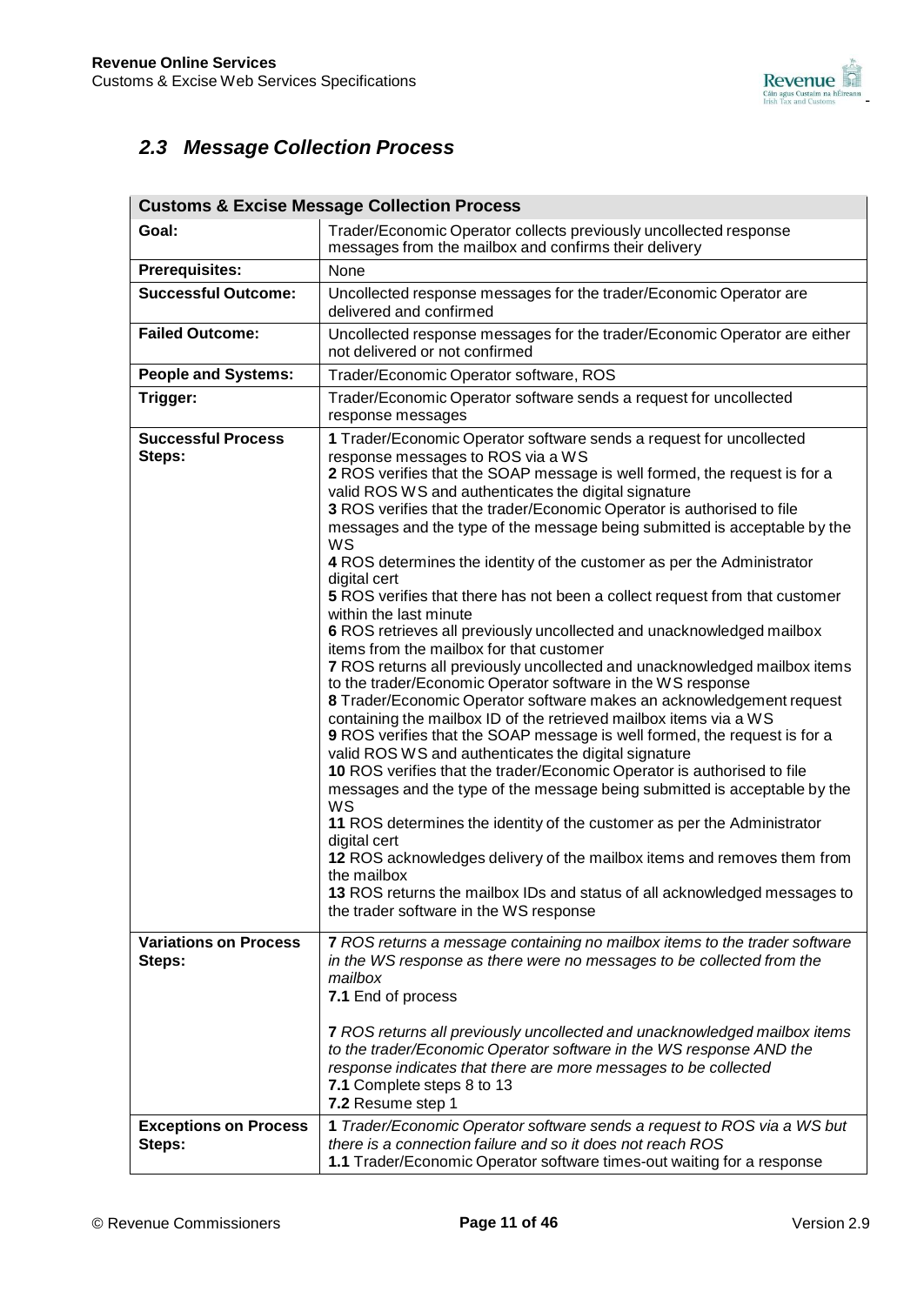

| 1.2 Resume step 1                                                                                                                                                                                                                                                                                                           |
|-----------------------------------------------------------------------------------------------------------------------------------------------------------------------------------------------------------------------------------------------------------------------------------------------------------------------------|
| 2 ROS verifies that the SOAP message is not well formed OR that the<br>request is not for a valid ROS WS OR can not authenticate the digital<br>signature<br>2.1 ROS returns a SOAP fault<br>2.2 End of process                                                                                                             |
| 3 ROS verifies that the trader/Economic Operator is not authorised to file<br>messages OR the type of the message being submitted is not recognised by<br>the WS<br>3.1 ROS returns a WS response containing an error<br>stating that the trader/Economic Operator is not authorised to file messages<br>3.2 End of process |
| 5 ROS verifies that there has been a collect request from that customer<br>within the last minute<br>5.1 ROS returns a WS response containing an error stating that the trader<br>must wait a minute between mailbox collect requests<br>5.2 End of process                                                                 |
| 6/12 ROS is unable to complete the mailbox operation<br>6.1 ROS returns a WS response containing an error stating the reason for<br>the failure<br>6.2 End of process                                                                                                                                                       |
| 2.1 / 3.1 / 5.1 / 6.1 / 7 ROS attempts to reply to the trader's/Economic<br>Operator's WS request but there has been a connection failure and so it<br>does not reach the trader software<br>7.1 Trader/Economic Operator software times-out waiting for a response<br>7.2 Resume step 1                                    |
| 8 Trader/Economic Operator software sends a request to ROS via a WS but<br>there is a connection failure and so it does not reach ROS<br>8.1 Trader/Economic Operator software times-out waiting for a response<br>8.2 Resume step 8                                                                                        |
| 9 ROS verifies that the SOAP message is not well formed OR that the<br>request is not for a valid ROS WS OR can not authenticate the digital<br>signature<br>9.1 ROS returns a SOAP fault<br>9.2 End of process                                                                                                             |
| 10 ROS verifies that the trader/economic operator is not authorised to file<br>messages OR the type of the message being submitted is not recognised by<br>the WS<br>10.1 ROS returns a WS response containing an error<br>10.2 End of process                                                                              |
| 8.1 / 9.1 / 10.1 / 13 ROS attempts to reply to the trader's/economic operator's<br>WS request but there has been a connection failure and so it does not reach<br>the trader/Economic Operator software<br>13.1 Trader/Economic Operator software times-out waiting for a response<br>13.2 Resume step 8                    |
|                                                                                                                                                                                                                                                                                                                             |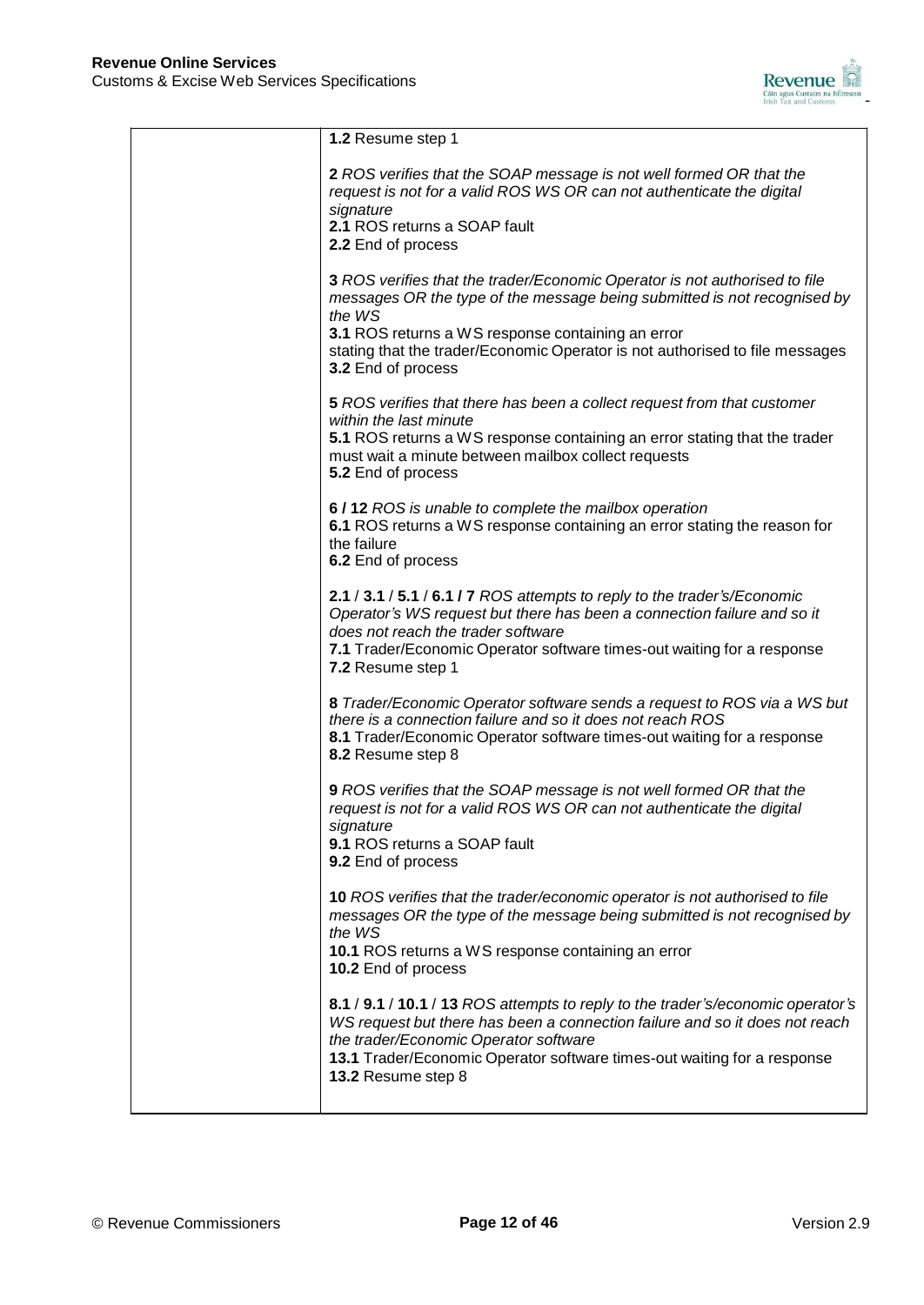

## **3 CALLING THE SERVICES**

The Web Services for the Customs & Excise messages are described through WSDL files and the schemas for each message. The following are the type of message that can be forwarded through the web service:

- SAD Declarations (XML & Edifact)<br>○ EDE Declarations (XML)
- EDE Declarations (XML)
- o Enquiry Request (XML & Edifact)
- o Mailbox Collect Request (XML)
- o Mailbox Acknowledgement Request (XML)
- o Excise Movement Control System Requests (XML)

Further details of the webservices can be found in the published Customs & Excise WSDL files.

## *3.1 Namespaces, Schemas and Locations*

The Customs & Excise web services use a namespace specifically for types used by Irish Customs & Excise, which is detailed in the table below.

| <b>DESCRIPTION</b>                                                 | <b>NAMESPACE</b>                                    | <b>LOCATION</b>                                                                                  |
|--------------------------------------------------------------------|-----------------------------------------------------|--------------------------------------------------------------------------------------------------|
| Basic types for<br>Customs & Excise<br>Schemas and Web<br>Services | http://www.ros.ie/schemas/customs/<br>customstypes/ | http://www.revenue.je/en/customs/businesses/importing/aep/sche<br>mas/customstypes/v1/schema.xsd |

**Please note:** The Customs & Excise schemas and WSDL files have been temporarily published to [www.revenue.ie](http://www.revenue.ie/) and will remain exclusively at this location in the short term.

Namespaces specific to each type of message also exist as outlined in the following subsections.

### **3.1.1 SAD web service**

| <b>DESCRIPTION</b>                           | <b>NAMESPACE</b>                                                 | <b>LOCATION</b>                                                                                            |
|----------------------------------------------|------------------------------------------------------------------|------------------------------------------------------------------------------------------------------------|
| Customs SAD File                             | http://www.ros.ie/customs/service/S                              | http://www.revenue.ie/en/online/customs-excise-web-                                                        |
| Web Service                                  | ad/File                                                          | services/wsdl/sadfile.wsdl                                                                                 |
| <b>Customs Import SAD</b>                    | http://www.ros.ie/schemas/customs/                               | http://www.revenue.ie/en/customs/ecustoms/schemas/IM515-                                                   |
| Schema (XML)                                 | sadimport/v1/                                                    | ImportDeclaration/v1/schema.xsd                                                                            |
| <b>Customs Export SAD</b>                    | http://www.ros.ie/schemas/customs/                               | http://www.revenue.ie/en/customs/ecustoms/schemas/IE515b-                                                  |
| Schema (XML)                                 | sadexport/v1/                                                    | ExportDeclaration/v1/schema.xsd                                                                            |
| Customs Import SAD                           | http://www.ros.ie/schemas/customs/                               | http://www.revenue.ie/en/customs/ecustoms/schemas/IM515-                                                   |
| Schema (EDIFACT)                             | edisad/v1/                                                       | Edifact-ImportDeclaration/v1/schema.xsd                                                                    |
| <b>Customs Export SAD</b>                    | http://www.ros.ie/schemas/customs/                               | http://www.revenue.ie/en/customs/ecustoms/schemas/IE515b-                                                  |
| Schema (EDIFACT)                             | edisad/v1/                                                       | Edifact-ExportDeclaration/v1/schema.xsd                                                                    |
| Customs Message<br>Acknowledgement<br>Schema | http://www.ros.ie/schemas/customs/<br>messageacknowledgement/v1/ | http://www.revenue.ie/en/customs/businesses/importing/aep/sche<br>mas/messageacknowledgement/v1/schema.xsd |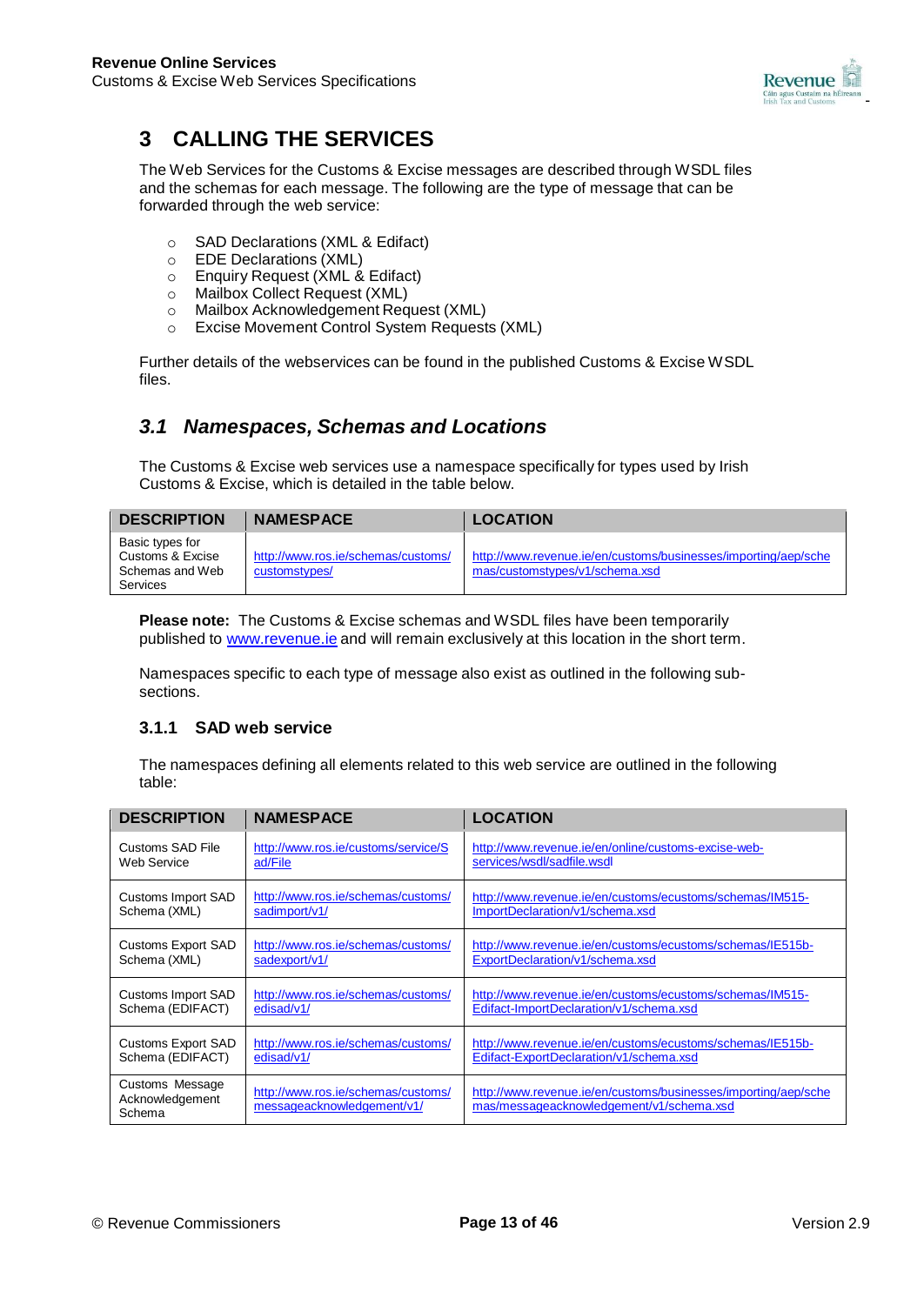

### **3.1.2 SAD Enquiry web service**

The namespaces defining all elements related to this web service are outlined in the following table:

| <b>DESCRIPTION</b>                                    | <b>NAMESPACE</b>                                                         | <b>LOCATION</b>                                                                                            |
|-------------------------------------------------------|--------------------------------------------------------------------------|------------------------------------------------------------------------------------------------------------|
| Customs SAD<br><b>Enquiry Request</b><br>Web Service  | http://www.ros.ie/customs/service/S<br>adEnguiry/Request                 | http://www.revenue.ie/en/online/customs-excise-web-<br>services/wsdl/sadenquiryrequest.wsdl                |
| <b>Customs Enquiry</b><br>Request schema<br>(XML)     | http://www.ros.ie/schemas/customs<br>/enquiryrequest/v1/                 | http://www.revenue.ie/en/customs/businesses/importing/aep/sche<br>mas/enquiryrequest/v1/schema.xsd         |
| <b>Customs Enquiry</b><br>Request Schema<br>(EDIFACT) | http://www.ros.ie/schemas/customs<br>/enquiries/v1/edienquiryrequest/v1/ | http://www.revenue.ie/en/customs/businesses/importing/aep/sche<br>mas/edienquiryrequest/v1/schema.xsd      |
| <b>Customs Message</b><br>Acknowledgement<br>Schema   | http://www.ros.ie/schemas/customs<br>/messageacknowledgement/v1/         | http://www.revenue.ie/en/customs/businesses/importing/aep/sche<br>mas/messageacknowledgement/v1/schema.xsd |

### **3.1.3 Mailbox Collect web service**

The namespaces defining all elements related to this web service are outlined in the following table:

| <b>DESCRIPTION</b>                                         | <b>NAMESPACE</b>                                          | <b>LOCATION</b>                                                                                     |
|------------------------------------------------------------|-----------------------------------------------------------|-----------------------------------------------------------------------------------------------------|
| <b>Mailbox Collect</b><br>Web Service                      | http://www.ros.ie/customs/service/Mailbo<br>x/Collect     | http://www.revenue.ie/en/online/customs-excise-web-<br>services/wsdl/mailboxcollect.wsdl            |
| <b>Customs Mailbox</b><br><b>Collect Request</b><br>Schema | http://www.ros.ie/schemas/customs/colle<br>ctrequest/v1/  | http://www.revenue.ie/en/customs/businesses/importing/aep/sche<br>mas/collectrequest/v1/schema.xsd  |
| Customs Mailbox<br><b>Collect Response</b><br>Schema       | http://www.ros.ie/schemas/customs/colle<br>ctresponse/v1/ | http://www.revenue.ie/en/customs/businesses/importing/aep/sche<br>mas/collectresponse/v1/schema.xsd |

### **3.1.4 Mailbox Acknowledgement web service**

| <b>DESCRIPTION</b>                            | <b>NAMESPACE</b>                                              | <b>LOCATION</b>                                                                                         |
|-----------------------------------------------|---------------------------------------------------------------|---------------------------------------------------------------------------------------------------------|
| Mailbox<br>Acknowledgement<br>Web Service     | http://www.ros.ie/customs/service/Mailbo<br>x/Acknowledge     | http://www.revenue.ie/en/online/customs-excise-web-<br>services/wsdl/mailboxacknowledgement.wsdl        |
| Mailbox<br>Acknowledgement<br>Request Schema  | http://www.ros.ie/schemas/customs/ackn<br>owledgerequest/v1/  | http://www.revenue.ie/en/customs/businesses/importing/aep/sche<br>mas/acknowledgerequest/v1/schema.xml  |
| Mailbox<br>Acknowledgement<br>Response Schema | http://www.ros.ie/schemas/customs/ackn<br>owledgeresponse/v1/ | http://www.revenue.ie/en/customs/businesses/importing/aep/sche<br>mas/acknowledgeresponse/v1/schema.xsd |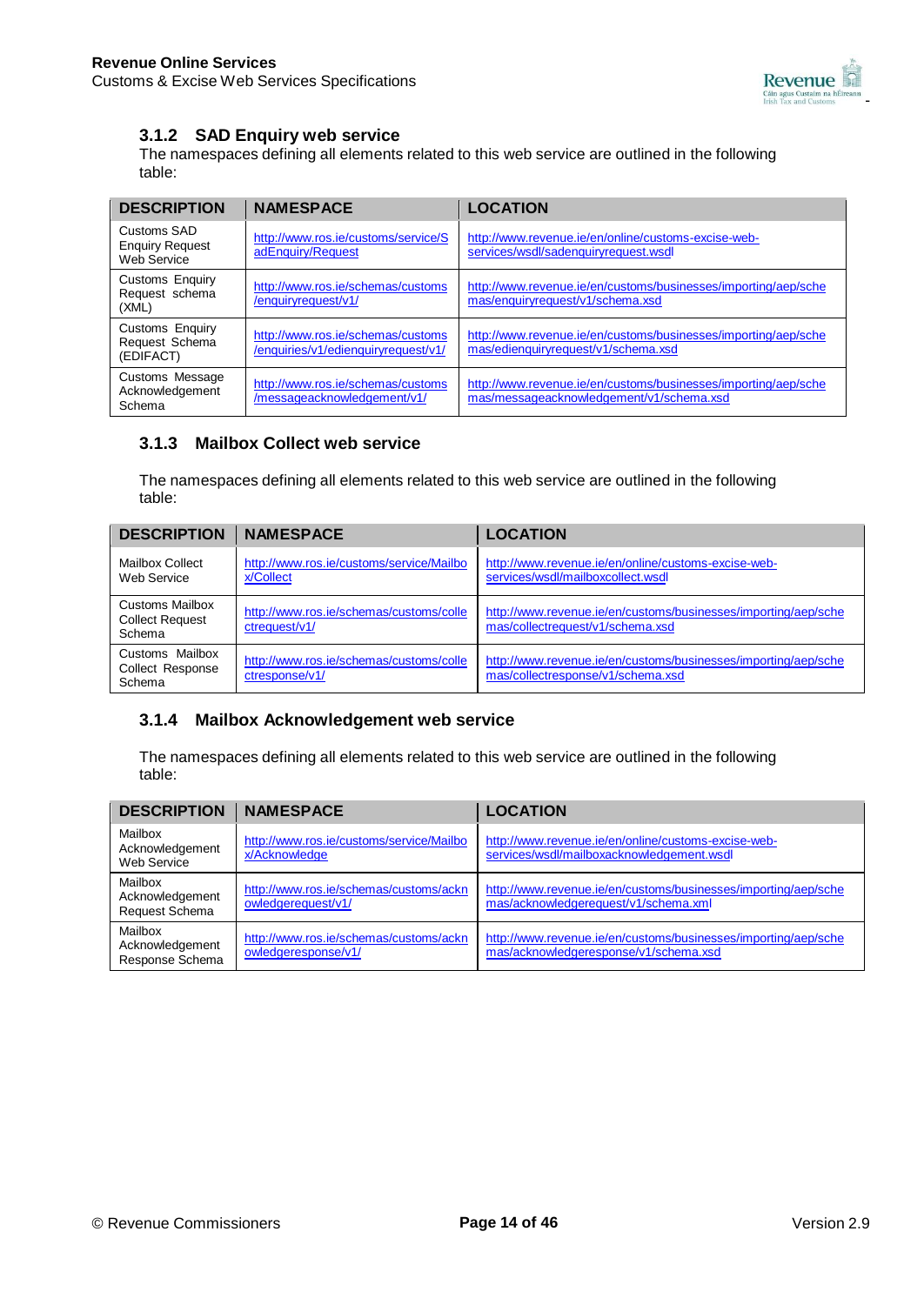

## **3.1.5 EDE web service**

The namespaces defining all elements related to this web service are outlined in the following table:

| <b>DESCRIPTION</b>                           | <b>NAMESPACE</b>                                                 | <b>LOCATION</b>                                                                                            |
|----------------------------------------------|------------------------------------------------------------------|------------------------------------------------------------------------------------------------------------|
| Customs Ede File                             | http://www.ros.ie/customs/service/E                              | http://www.revenue.ie/en/online/customs-excise-web-                                                        |
| Web Service                                  | de/File                                                          | services/wsdl/edefile.wsdl                                                                                 |
| Customs Import SAD                           | http://www.ros.ie/schemas/customs/                               | http://www.revenue.ie/en/customs/businesses/importing/aep/sche                                             |
| Schema (XML)                                 | sadimport/v1/                                                    | mas/sadimport/v1/schema.xsd                                                                                |
| Customs Message<br>Acknowledgement<br>Schema | http://www.ros.ie/schemas/customs/<br>messageacknowledgement/v1/ | http://www.revenue.ie/en/customs/businesses/importing/aep/sche<br>mas/messageacknowledgement/v1/schema.xsd |

### **3.1.6 NOI web service**

The namespaces defining all elements related to this web service are outlined in the following table:

| <b>DESCRIPTION</b>                           | <b>NAMESPACE</b>                                                 | <b>LOCATION</b>                                                                                            |
|----------------------------------------------|------------------------------------------------------------------|------------------------------------------------------------------------------------------------------------|
| Customs NOI File                             | http://www.ros.ie/customs/service/N                              | http://www.revenue.ie/en/online/customs-excise-web-                                                        |
| Web Service                                  | Ol/File                                                          | services/wsdl/noifile.wsdl                                                                                 |
| <b>Customs Export SAD</b>                    | http://www.ros.ie/schemas/customs/                               | http://www.revenue.ie/en/customs/businesses/importing/aep/sche                                             |
| Schema (XML)                                 | sadexport/v1/                                                    | mas/sadexport/v1/schema.xsd                                                                                |
| <b>Customs Export SAD</b>                    | http://www.ros.ie/schemas/customs/                               | http://www.revenue.ie/en/customs/businesses/importing/aep/sche                                             |
| Schema (EDIFACT)                             | edisad/v1/                                                       | mas/edisad/v1/schema.xsd                                                                                   |
| Customs Message<br>Acknowledgement<br>Schema | http://www.ros.ie/schemas/customs/<br>messageacknowledgement/v1/ | http://www.revenue.ie/en/customs/businesses/importing/aep/sche<br>mas/messageacknowledgement/v1/schema.xsd |

### **3.1.7 SadComTransfer web service**

| <b>DESCRIPTION</b>                            | <b>NAMESPACE</b>                                                 | <b>LOCATION</b>                                                                                            |
|-----------------------------------------------|------------------------------------------------------------------|------------------------------------------------------------------------------------------------------------|
| Customs<br>SadComTransfer File<br>Web Service | http://www.ros.ie/customs/service/S<br>adComTransfer/File        | http://www.revenue.ie/en/online/customs-excise-web-<br>services/wsdl/sadcomtransferfile.wsdl               |
| <b>Customs Export SAD</b><br>Schema (XML)     | http://www.ros.ie/schemas/customs/<br>sadexport/v1/              | http://www.revenue.ie/en/customs/businesses/importing/aep/sche<br>mas/sadexport/v1/schema.xsd              |
| <b>Customs Export SAD</b><br>Schema (EDIFACT) | http://www.ros.ie/schemas/customs/<br>edisad/v1/                 | http://www.revenue.ie/en/customs/businesses/importing/aep/sche<br>mas/edisad/v1/schema.xsd                 |
| Customs Message<br>Acknowledgement<br>Schema  | http://www.ros.ie/schemas/customs/<br>messageacknowledgement/v1/ | http://www.revenue.ie/en/customs/businesses/importing/aep/sche<br>mas/messageacknowledgement/v1/schema.xsd |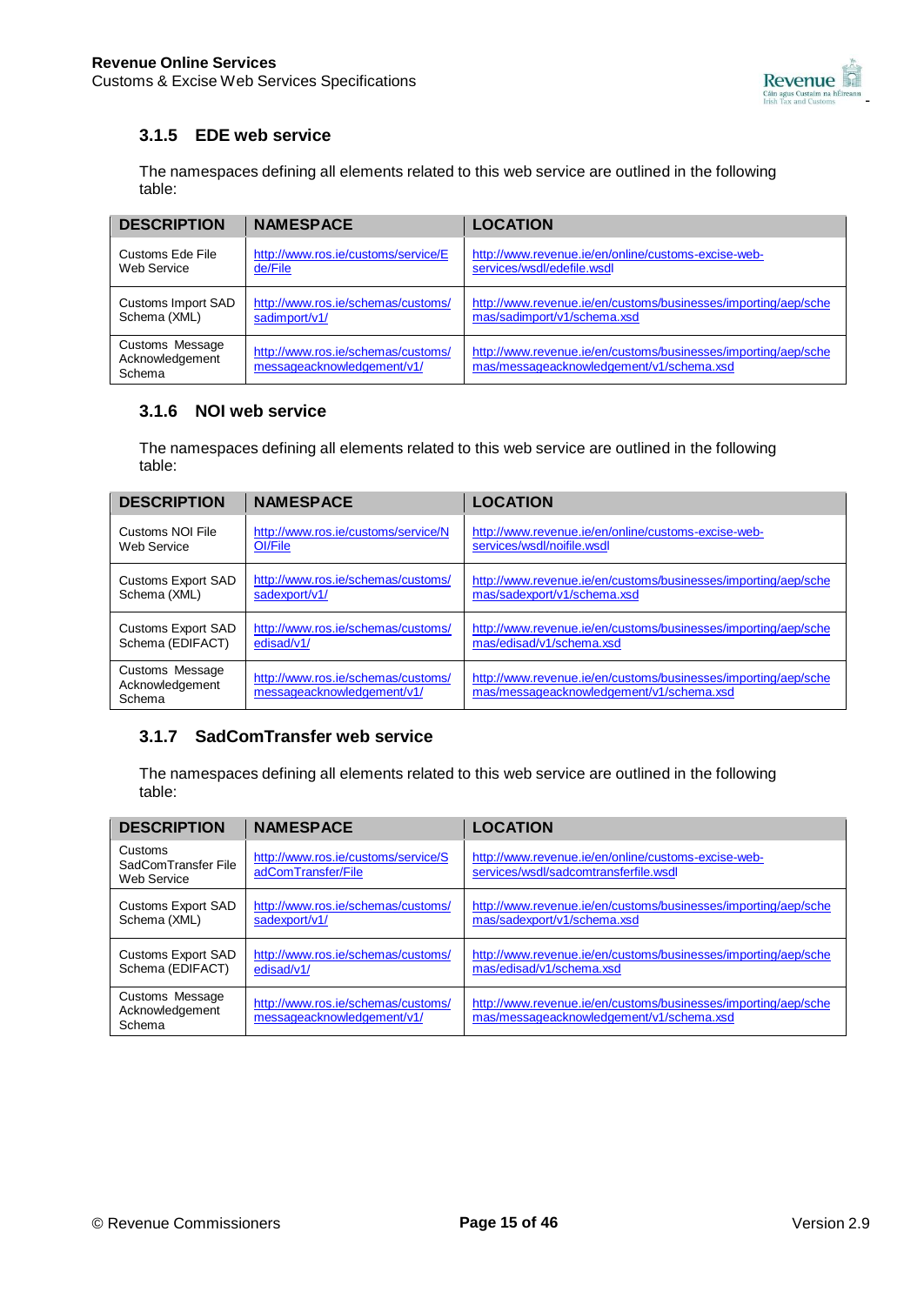

## **3.1.8 SadExUnderControl web service**

The namespaces defining all elements related to this web service are outlined in the following table:

| <b>DESCRIPTION</b>                               | <b>NAMESPACE</b>                                                 | <b>LOCATION</b>                                                                                            |
|--------------------------------------------------|------------------------------------------------------------------|------------------------------------------------------------------------------------------------------------|
| Customs<br>SadExUnderControl<br>File Web Service | http://www.ros.ie/customs/service/S<br>adExUnderControl/File     | http://www.revenue.ie/en/online/customs-excise-web-<br>services/wsdl/sadexundercontrolfile.wsdl            |
| <b>Customs Export SAD</b><br>Schema (XML)        | http://www.ros.ie/schemas/customs/<br>sadexport/v1/              | http://www.revenue.ie/en/customs/businesses/importing/aep/sche<br>mas/sadexport/v1/schema.xsd              |
| <b>Customs Export SAD</b><br>Schema (EDIFACT)    | http://www.ros.ie/schemas/customs/<br>edisad/v1/                 | http://www.revenue.ie/en/customs/businesses/importing/aep/sche<br>mas/edisad/v1/schema.xsd                 |
| Customs Message<br>Acknowledgement<br>Schema     | http://www.ros.ie/schemas/customs/<br>messageacknowledgement/v1/ | http://www.revenue.ie/en/customs/businesses/importing/aep/sche<br>mas/messageacknowledgement/v1/schema.xsd |

### **3.1.9 EDE Enquiry web service**

The namespaces defining all elements related to this web service are outlined in the following table:

| <b>DESCRIPTION</b>                                | <b>NAMESPACE</b>                                                 | <b>LOCATION</b>                                                                                            |
|---------------------------------------------------|------------------------------------------------------------------|------------------------------------------------------------------------------------------------------------|
| <b>EdeEnquiry Request</b><br>Web Service          | http://www.ros.ie/customs/service/E<br>deEnquiry/Request         | http://www.revenue.ie/en/online/customs-excise-web-<br>services/wsdl/edeenquiry.wsdl                       |
| <b>Customs Enquiry</b><br>Request schema<br>(XML) | http://www.ros.ie/schemas/customs<br>/enquiryrequest/v1/         | http://www.revenue.ie/en/customs/businesses/importing/aep/sche<br>mas/enquiryrequest/v1/schema.xsd         |
| Customs Message<br>Acknowledgement<br>Schema      | http://www.ros.ie/schemas/customs<br>/messageacknowledgement/v1/ | http://www.revenue.ie/en/customs/businesses/importing/aep/sche<br>mas/messageacknowledgement/v1/schema.xsd |

## **3.1.10 NOI Enquiry web service**

| <b>DESCRIPTION</b>                                    | <b>NAMESPACE</b>                                                         | <b>LOCATION</b>                                                                                            |
|-------------------------------------------------------|--------------------------------------------------------------------------|------------------------------------------------------------------------------------------------------------|
| <b>NOIEnquiry Request</b><br>Web Service              | http://www.ros.ie/customs/service/N<br><b>OlEnquiry / Request</b>        | http://www.revenue.ie/en/online/customs-excise-web-<br>services/wsdl/noienquiry.wsdl                       |
| <b>Customs Enquiry</b><br>Request schema<br>(XML)     | http://www.ros.ie/schemas/customs<br>/enquiryrequest/v1/                 | http://www.revenue.ie/en/customs/businesses/importing/aep/sche<br>mas/enquiryrequest/v1/schema.xsd         |
| <b>Customs Enquiry</b><br>Request Schema<br>(EDIFACT) | http://www.ros.ie/schemas/customs<br>/enquiries/v1/edienquiryrequest/v1/ | http://www.revenue.ie/en/customs/businesses/importing/aep/sche<br>mas/edienquiryrequest/v1/schema.xsd      |
| Customs Message<br>Acknowledgement<br>Schema          | http://www.ros.ie/schemas/customs<br>/messageacknowledgement/v1/         | http://www.revenue.ie/en/customs/businesses/importing/aep/sche<br>mas/messageacknowledgement/v1/schema.xsd |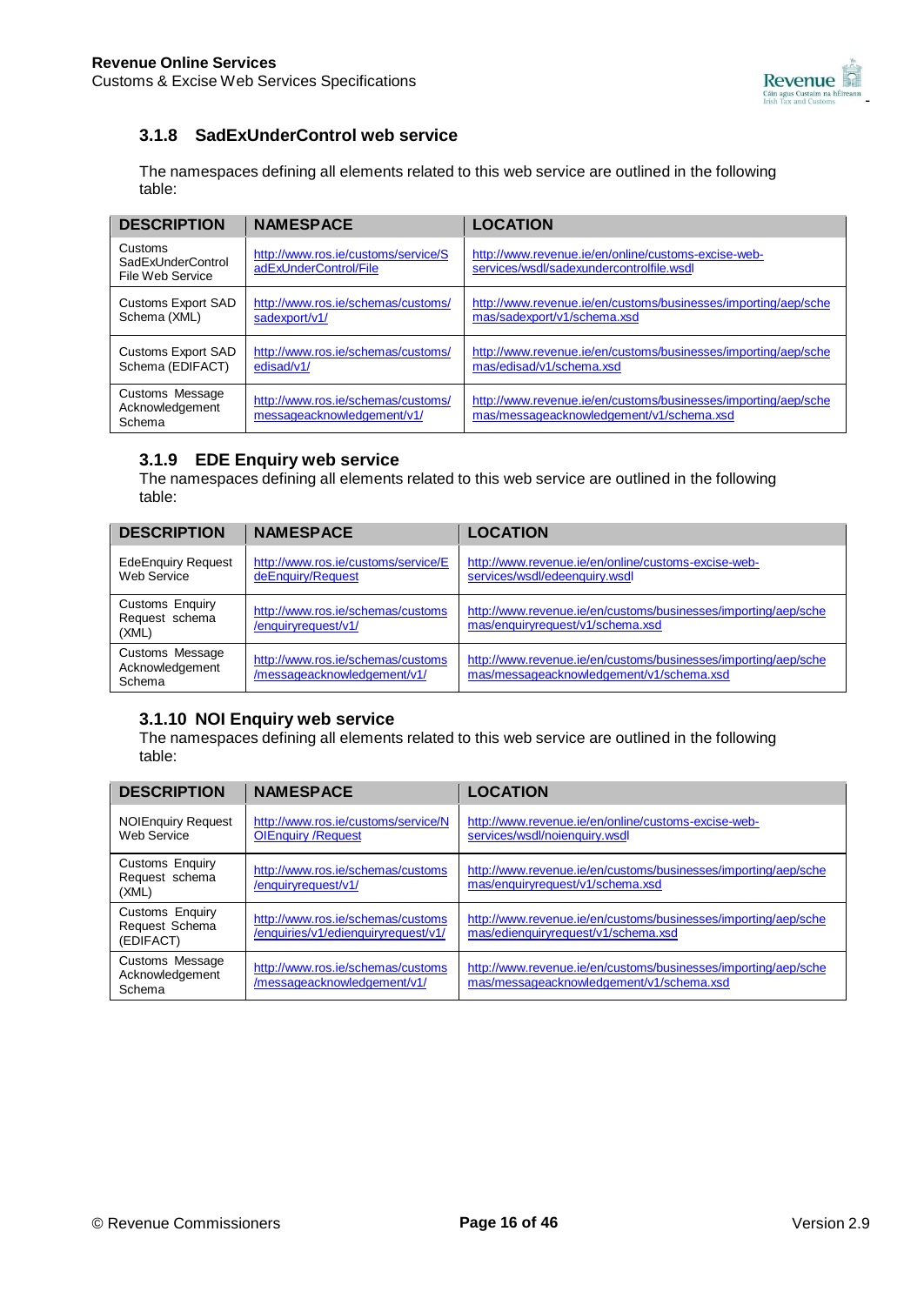

### **3.1.11 SadComTransfer Enquiry web service**

The namespaces defining all elements related to this web service are outlined in the following table:

| <b>DESCRIPTION</b>                                | <b>NAMESPACE</b>                                                         | <b>LOCATION</b>                                                                                            |
|---------------------------------------------------|--------------------------------------------------------------------------|------------------------------------------------------------------------------------------------------------|
| SadComTransferEng<br>uiry Request Web<br>Service  | http://www.ros.ie/customs/service/S<br>adComTransferEnquiry / Request    | http://www.revenue.ie/en/online/customs-excise-web-<br>services/wsdl/sadcomtransferenguiry.wsdl            |
| <b>Customs Enquiry</b><br>Request schema<br>(XML) | http://www.ros.ie/schemas/customs<br>/enquiryrequest/v1/                 | http://www.revenue.ie/en/customs/businesses/importing/aep/sche<br>mas/enquiryrequest/v1/schema.xsd         |
| Customs Enquiry<br>Request Schema<br>(EDIFACT)    | http://www.ros.ie/schemas/customs<br>/enquiries/v1/edienquiryrequest/v1/ | http://www.revenue.ie/en/customs/businesses/importing/aep/sche<br>mas/edienquiryrequest/v1/schema.xsd      |
| Customs Message<br>Acknowledgement<br>Schema      | http://www.ros.ie/schemas/customs<br>/messageacknowledgement/v1/         | http://www.revenue.ie/en/customs/businesses/importing/aep/sche<br>mas/messageacknowledgement/v1/schema.xsd |

### **3.1.12 SadExUnderControl Enquiry web service**

The namespaces defining all elements related to this web service are outlined in the following table:

| <b>DESCRIPTION</b>                                         | <b>NAMESPACE</b>                                                         | <b>LOCATION</b>                                                                                            |
|------------------------------------------------------------|--------------------------------------------------------------------------|------------------------------------------------------------------------------------------------------------|
| SadExUnderControl<br><b>Enquiry Request</b><br>Web Service | http://www.ros.ie/customs/service/S<br>adExUnderControl /Request         | http://www.revenue.ie/en/online/customs-excise-web-<br>services/wsdl/sadexundercontrolenquiry.wsdl         |
| <b>Customs Enquiry</b><br>Request schema<br>(XML)          | http://www.ros.ie/schemas/customs<br>/enquiryrequest/v1/                 | http://www.revenue.ie/en/customs/businesses/importing/aep/sche<br>mas/enquiryrequest/v1/schema.xsd         |
| Customs Enquiry<br>Request Schema<br>(EDIFACT)             | http://www.ros.ie/schemas/customs<br>/enquiries/v1/edienquiryrequest/v1/ | http://www.revenue.ie/en/customs/businesses/importing/aep/sche<br>mas/edienquiryrequest/v1/schema.xsd      |
| Customs Message<br>Acknowledgement<br>Schema               | http://www.ros.ie/schemas/customs<br>/messageacknowledgement/v1/         | http://www.revenue.ie/en/customs/businesses/importing/aep/sche<br>mas/messageacknowledgement/v1/schema.xsd |

## **3.1.13 TransactionID Webservice**

The namespaces defining all elements related to this webservice are outlined in the following table:

| <b>DESCRIPTION</b>                                    | <b>NAMESPACE</b>                                               | <b>LOCATION</b>                                                                                           |
|-------------------------------------------------------|----------------------------------------------------------------|-----------------------------------------------------------------------------------------------------------|
| TransactionID<br>Webservice                           | http://www.ros.ie/schemas/customs<br>/transactionidrequest/v1  | http://www.revenue.ie/en/online/customs-excise-web-<br>services/wsdl/transaction-id.wsdl                  |
| Transaction ID<br><b>Webservice Request</b><br>Schema | http://www.ros.ie/schemas/customs<br>/transactionidrequest/v1  | http://www.revenue.ie/en/customs/businesses/importing/aep/sche<br>mas/transactionidrequest/v1/schema.xsd  |
| Transaction ID<br>Webservice<br>Response              | http://www.ros.ie/schemas/customs<br>/transactionidresponse/v1 | http://www.revenue.ie/en/customs/businesses/importing/aep/sche<br>mas/transactionidresponse/v1/schema.xsd |

## **3.1.14 ArrivalAtExit Webservice**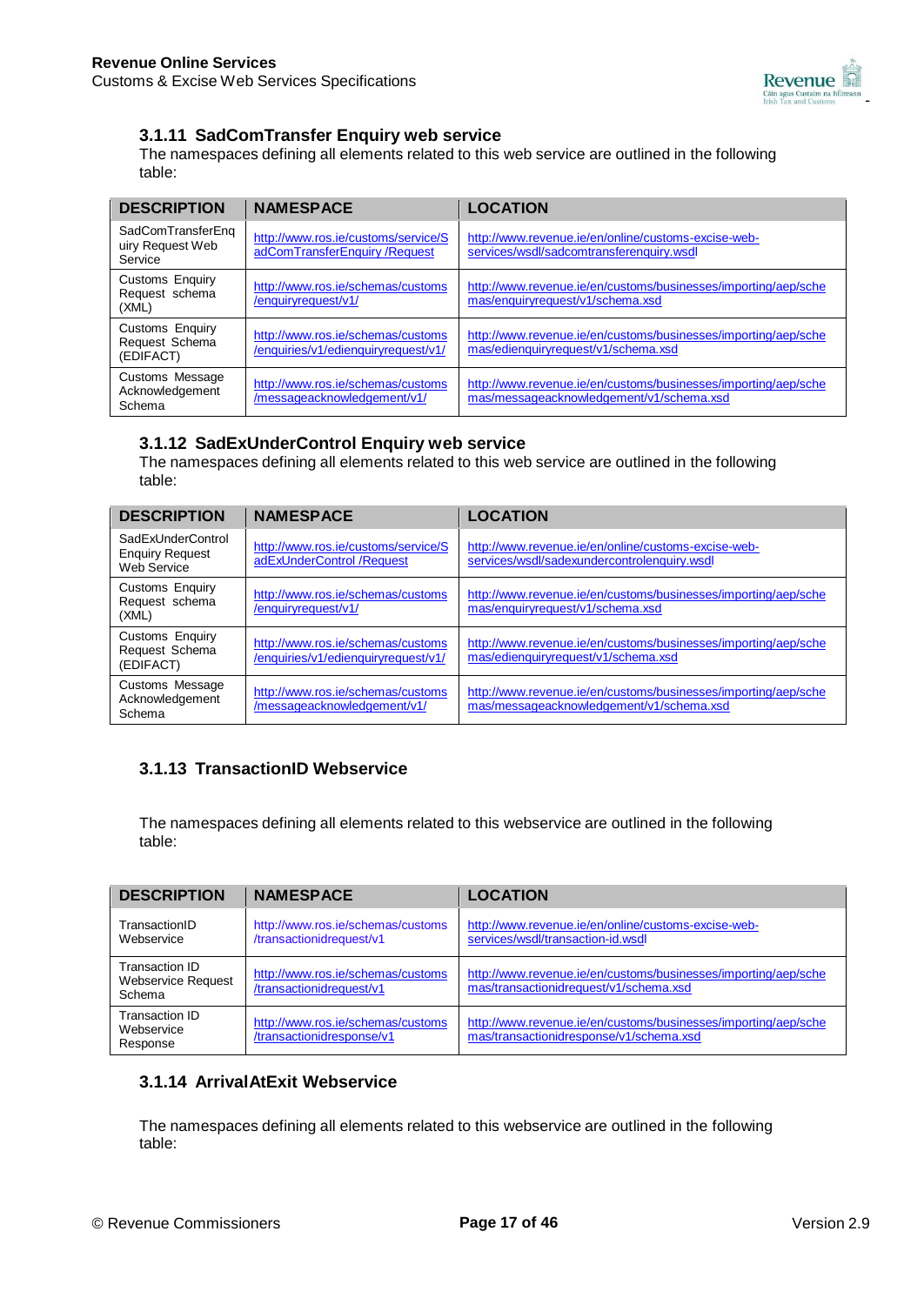

| <b>DESCRIPTION</b>                           | <b>NAMESPACE</b>                                                 | <b>LOCATION</b>                                                                                            |
|----------------------------------------------|------------------------------------------------------------------|------------------------------------------------------------------------------------------------------------|
| <b>ECS ArrivalAtExit</b>                     | http://www.ros.ie/schemas/customs                                | http://www.revenue.ie/en/online/customs-excise-web-                                                        |
| Web Service                                  | /service/ArrivalAtExit                                           | services/wsdl/arrivalatexit.wsdl                                                                           |
| <b>ECS ArrivalAtExit</b>                     | http://www.ros.ie/schemas/ecs/IE50                               | http://www.revenue.ie/en/customs/ecustoms/schemas/IE507-                                                   |
| Schema (XML)                                 | 7/v1                                                             | ArrivalAtExit/v1/schema.xsd                                                                                |
| <b>ECS ArrivalAtExit</b>                     | http://www.ros.ie/schemas/ecs/edil                               | http://www.revenue.ie/en/customs/ecustoms/schemas/IE507-                                                   |
| Schema (EDIFACT)                             | E507/v1                                                          | Edifact-ArrivalAtExit/v1/schema.xsd                                                                        |
| Customs Message<br>Acknowledgement<br>Schema | http://www.ros.ie/schemas/customs<br>/messageacknowledgement/v1/ | http://www.revenue.ie/en/customs/businesses/importing/aep/sche<br>mas/messageacknowledgement/v1/schema.xsd |

### **3.1.15 ExitSummaryDeclaration**

The namespaces defining all elements related to this webservice are outlined in the following table:

| <b>DESCRIPTION</b>                                           | <b>NAMESPACE</b>                                                     | <b>LOCATION</b>                                                                                            |
|--------------------------------------------------------------|----------------------------------------------------------------------|------------------------------------------------------------------------------------------------------------|
| <b>ECS</b><br>ExitSummaryDeclara<br>tion Web Service         | http://www.ros.ie/schemas/customs<br>/service/ExitSummaryDeclaration | http://www.revenue.ie/en/online/customs-excise-web-<br>services/wsdl/exitsummarydeclaration.wsdl           |
| ECS<br>ExitSummaryDeclara<br>tion Schema (XML)               | http://www.ros.ie/schemas/ecs/IE61<br>5/v1                           | http://www.revenue.ie/en/customs/businesses/importing/aep/sche<br>mas/IE615/v1/schema.xsd                  |
| <b>ECS</b><br>ExitSummaryDeclara<br>tion Schema<br>(EDIFACT) | http://www.ros.ie/schemas/ecs/edil<br>E615/v1                        | http://www.revenue.ie/en/customs/businesses/importing/aep/sche<br>mas/edilE615/v1/schema.xsd               |
| Customs Message<br>Acknowledgement<br>Schema                 | http://www.ros.ie/schemas/customs<br>/messageacknowledgement/v1/     | http://www.revenue.ie/en/customs/businesses/importing/aep/sche<br>mas/messageacknowledgement/v1/schema.xsd |

### **3.1.16 ExportCancellationRequest**

| <b>DESCRIPTION</b>                                                 | <b>NAMESPACE</b>                                                        | <b>LOCATION</b>                                                                                             |
|--------------------------------------------------------------------|-------------------------------------------------------------------------|-------------------------------------------------------------------------------------------------------------|
| <b>ECS</b><br><b>ExportCancellationR</b><br>equest Web Service     | http://www.ros.ie/schemas/customs<br>/service/ExportCancellationRequest | http://www.revenue.ie/en/online/customs-excise-web-<br>services/wsdl/exportcancellationrequest.wsdl         |
| <b>ECS</b><br><b>ExportCancellationR</b><br>equest Schema<br>(XML) | http://www.ros.ie/schemas/ecs/IE51<br>4/v1                              | http://www.revenue.ie/en/customs/ecustoms/schemas/IE514-<br>ExportCancellationRequest/v1/schema.xsd         |
| <b>ECS</b><br>ExportCancellationR<br>equest Schema<br>(EDIFACT)    | http://www.ros.ie/schemas/ecs/edil<br>E514/v1                           | http://www.revenue.ie/en/customs/ecustoms/schemas/IE514-<br>Edifact-ExportCancellationRequest/v1/schema.xsd |
| Customs Message<br>Acknowledgement<br>Schema                       | http://www.ros.ie/schemas/customs<br>/messageacknowledgement/v1/        | http://www.revenue.ie/en/customs/businesses/importing/aep/sche<br>mas/messageacknowledgement/v1/schema.xsd  |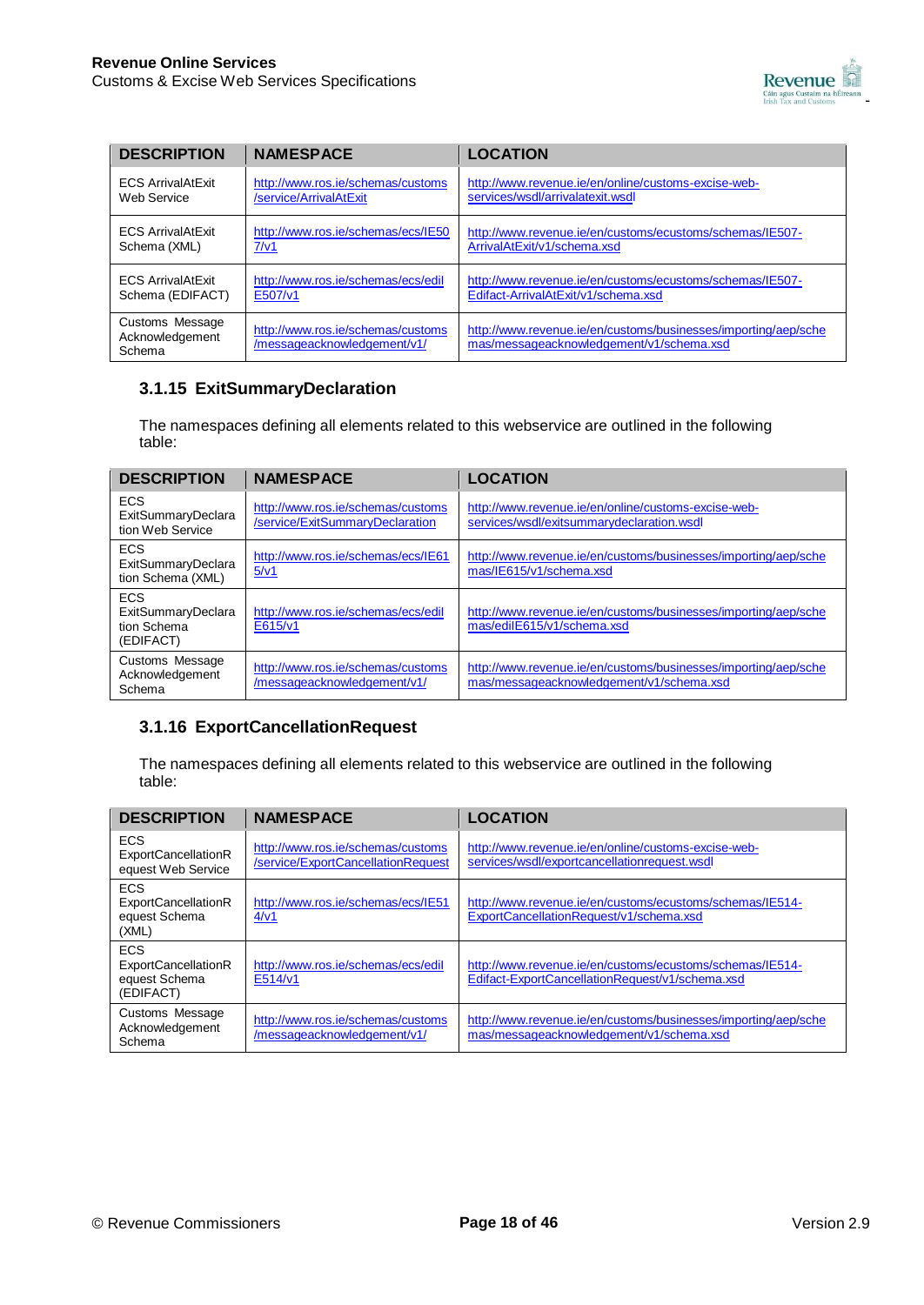

## **3.1.17 diversionRequestImport Webservice**

The namespaces defining all elements related to this webservice are outlined in the following table:

| <b>DESCRIPTION</b>                                           | <b>NAMESPACE</b>                                                     | <b>LOCATION</b>                                                                                            |
|--------------------------------------------------------------|----------------------------------------------------------------------|------------------------------------------------------------------------------------------------------------|
| <b>ICS</b><br>diversionRequestImp<br>ort Web Service         | http://www.ros.ie/schemas/customs<br>/service/DiversionRequestImport | http://www.revenue.ie/en/online/customs-excise-web-<br>services/wsdl/diversionrequestimport.wsdl           |
| <b>ICS</b><br>diversionRequestImp<br>ort Schema (XML)        | http://www.ros.ie/schemas/ics/IE32<br>3/v1                           | http://www.revenue.ie/en/customs/ecustoms/schemas/IE323-<br>DiversionRequestImport/v1/schema.xsd           |
| <b>ICS</b><br>diversionRequestImp<br>ort Schema<br>(EDIFACT) | http://www.ros.ie/schemas/ics/edilE<br>323/v1                        | http://www.revenue.ie/en/customs/ecustoms/schemas/IE323-<br>Edifact-DiversionRequestImport/v1/schema.xsd   |
| Customs Message<br>Acknowledgement<br>Schema                 | http://www.ros.ie/schemas/customs<br>/messageacknowledgement/v1/     | http://www.revenue.ie/en/customs/businesses/importing/aep/sche<br>mas/messageacknowledgement/v1/schema.xsd |

### **3.1.18 entrySummaryDeclaration Webservice**

The namespaces defining all elements related to this webservice are outlined in the following table:

| <b>DESCRIPTION</b>                                            | <b>NAMESPACE</b>                                                      | <b>LOCATION</b>                                                                                            |
|---------------------------------------------------------------|-----------------------------------------------------------------------|------------------------------------------------------------------------------------------------------------|
| <b>ICS</b><br>entrySummaryDeclar<br>ation Web Service         | http://www.ros.ie/schemas/customs<br>/service/EntrySummaryDeclaration | http://www.revenue.ie/en/online/customs-excise-web-<br>services/wsdl/entrysummarydeclaration.wsdl          |
| <b>ICS</b><br>entrySummaryDeclar<br>ation Schema (XML)        | http://www.ros.ie/schemas/ics/IE31<br>5/v1                            | http://www.revenue.ie/en/customs/ecustoms/schemas/IE315-<br>EntrySummaryDeclaration/v1/schema.xsd          |
| <b>ICS</b><br>entrySummaryDeclar<br>ation Schema<br>(EDIFACT) | http://www.ros.ie/schemas/ics/edilE<br>315/v1                         | http://www.revenue.ie/en/customs/ecustoms/schemas/IE315-<br>Edifact-EntrySummaryDeclaration/v1/schema.xsd  |
| Customs Message<br>Acknowledgement<br>Schema                  | http://www.ros.ie/schemas/customs<br>/messageacknowledgement/v1/      | http://www.revenue.ie/en/customs/businesses/importing/aep/sche<br>mas/messageacknowledgement/v1/schema.xsd |

### **3.1.19 entrySummaryDeclarationAmendment Webservice**

| <b>DESCRIPTION</b>                                                     | <b>NAMESPACE</b>                                                                   | <b>LOCATION</b>                                                                                                     |
|------------------------------------------------------------------------|------------------------------------------------------------------------------------|---------------------------------------------------------------------------------------------------------------------|
| <b>ICS</b><br>entrySummaryDeclar<br>ationAmendment<br>Web Service      | http://www.ros.ie/schemas/customs<br>/service/EntrySummaryDeclaration<br>Amendment | http://www.revenue.ie/en/online/customs-excise-web-<br>services/wsdl/entrysummarydeclarationamendment.wsdl          |
| <b>ICS</b><br>entrySummaryDeclar<br>ationAmendment<br>Schema (XML)     | http://www.ros.ie/schemas/ics/IE31<br>3/v1                                         | http://www.revenue.ie/en/customs/ecustoms/schemas/IE313-<br>EntrySummaryDeclarationAmendment/v1/schema.xsd          |
| <b>ICS</b><br>entrySummaryDeclar<br>ationAmendment<br>Schema (EDIFACT) | http://www.ros.ie/schemas/ics/edilE<br>313/v1                                      | http://www.revenue.ie/en/customs/ecustoms/schemas/IE313-<br>Edifact-EntrySummaryDeclarationAmmendment/v1/schema.xsd |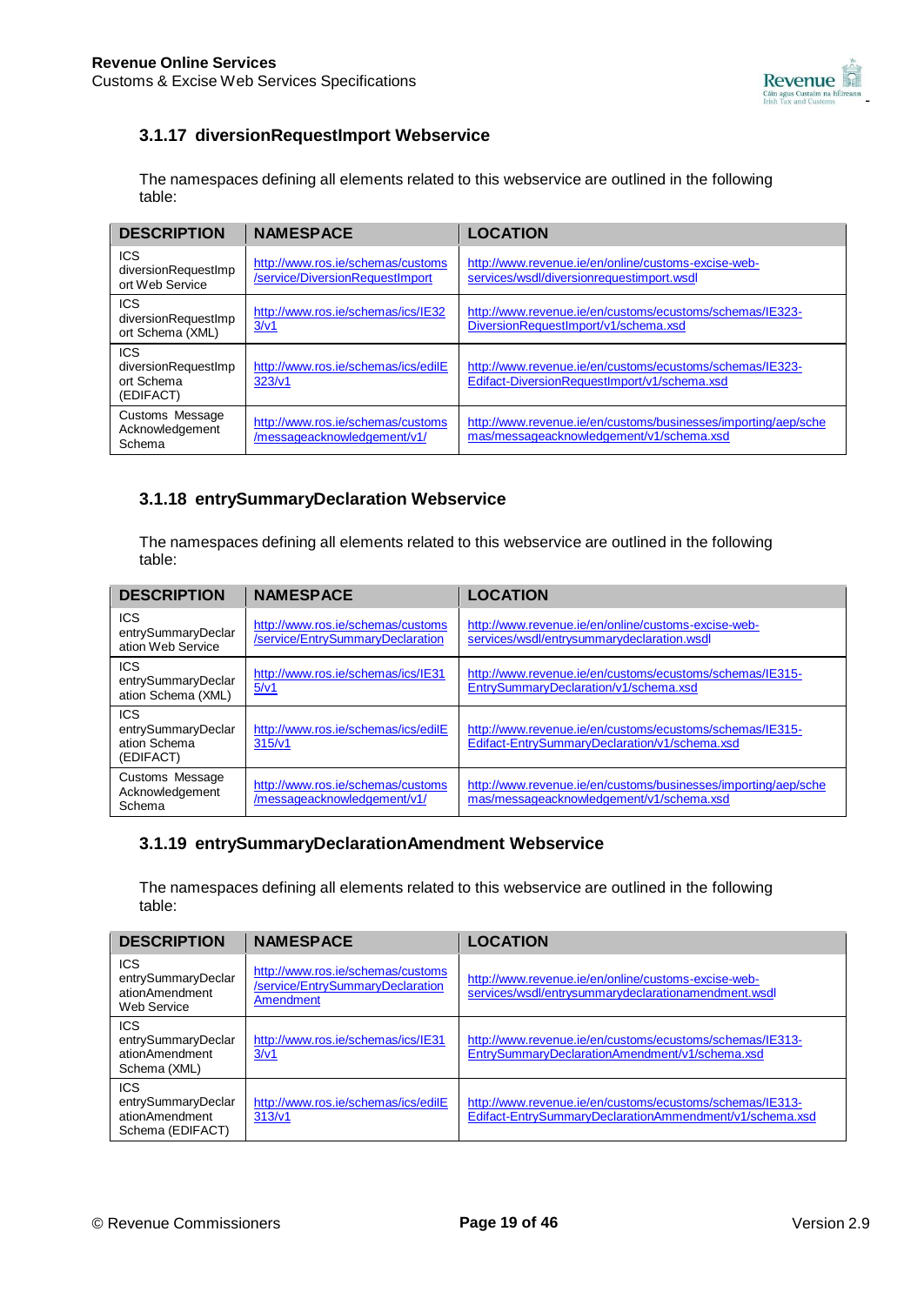

| Customs Message<br>Acknowledgement<br>Schema | http://www.ros.ie/schemas/customs<br>/messageacknowledgement/v1/ | http://www.revenue.je/en/customs/businesses/importing/aep/sche<br>I mas/messageacknowledgement/v1/schema.xsd |
|----------------------------------------------|------------------------------------------------------------------|--------------------------------------------------------------------------------------------------------------|
|                                              |                                                                  |                                                                                                              |

## **3.1.20 Excise Movement Control System Web Services (EMCS)**

### **3.1.20.1.1 CancellationOfAnEAAD Webservice**

| <b>DESCRIPTION</b>                               | <b>NAMESPACE</b>                                                   | <b>LOCATION</b>                                                                                            |
|--------------------------------------------------|--------------------------------------------------------------------|------------------------------------------------------------------------------------------------------------|
| CancellationOfAnEA<br>AD Web Service             | http://www.ros.ie/schemas/customs<br>/service/CancellationOfAnEAAD | http://www.revenue.ie/en/online/customs-excise-web-<br>services/wsdl/cancellationofaneaad.wsdl             |
| CancellationOfAnEA<br>AD Request schema<br>(XML) | http://emcs.dqtaxud.ec/v10/cd810/i<br><u>e</u>                     | http://www.revenue.ie/en/tax/excise/emcs/ddnea-phase3-2-v1-77/app-<br>h/ie810.xsd                          |
| Customs Message<br>Acknowledgement<br>Schema     | http://www.ros.ie/schemas/customs<br>/messageacknowledgement/v1/   | http://www.revenue.ie/en/customs/businesses/importing/aep/sche<br>mas/messageacknowledgement/v1/schema.xsd |

## **3.1.20.1.2 -ChangeOfDestination Webservice**

| <b>DESCRIPTION</b>                              | <b>NAMESPACE</b>                                                  | <b>LOCATION</b>                                                                                            |
|-------------------------------------------------|-------------------------------------------------------------------|------------------------------------------------------------------------------------------------------------|
| ChangeOfDestinatio<br>n Web Service             | http://www.ros.ie/schemas/customs<br>/service/ChangeOfDestination | http://www.revenue.ie/en/online/customs-excise-web-<br>services/wsdl/changeofdestination.wsdl              |
| ChangeOfDestinatio<br>n Request schema<br>(XML) | http://emcs.dgtaxud.ec/v10/cd813/i<br><u>e</u>                    | http://www.revenue.ie/en/tax/excise/emcs/ddnea-phase3-2-v1-77/app-<br>h/ie813.xsd                          |
| Customs Message<br>Acknowledgement<br>Schema    | http://www.ros.ie/schemas/customs<br>/messageacknowledgement/v1/  | http://www.revenue.ie/en/customs/businesses/importing/aep/sche<br>mas/messageacknowledgement/v1/schema.xsd |

## **3.1.20.1.3 SubmittedDraftofEAAD Webservice**

| <b>DESCRIPTION</b>                               | <b>NAMESPACE</b>                                                   | <b>LOCATION</b>                                                                                            |
|--------------------------------------------------|--------------------------------------------------------------------|------------------------------------------------------------------------------------------------------------|
| SubmittedDraftofEAA<br>D Web Service             | http://www.ros.ie/schemas/customs<br>/service/SubmittedDraftofEAAD | http://www.revenue.ie/en/online/customs-excise-web-<br>services/wsdl/submitteddraftofeaad.wsdl             |
| SubmittedDraftofEAA<br>D Request schema<br>(XML) | http://emcs.dqtaxud.ec/v10/cd815/i<br><u>e</u>                     | http://www.revenue.ie/en/tax/excise/emcs/ddnea-phase3-2-v1-77/app-<br>h/ie815.xsd                          |
| Customs Message<br>Acknowledgement<br>Schema     | http://www.ros.ie/schemas/customs<br>/messageacknowledgement/v1/   | http://www.revenue.ie/en/customs/businesses/importing/aep/sche<br>mas/messageacknowledgement/v1/schema.xsd |

## **3.1.20.1.4 AcceptedOrRejectReportOfReceipt Webservice**

| <b>DESCRIPTION</b>                                             | <b>NAMESPACE</b>                                                                  | <b>LOCATION</b>                                                                                           |
|----------------------------------------------------------------|-----------------------------------------------------------------------------------|-----------------------------------------------------------------------------------------------------------|
| AcceptedOrRejectRe<br>portOfReceipt Web<br>Service             | http://www.ros.ie/schemas/customs<br>/service/AcceptedOrRejectReportO<br>fReceipt | http://www.revenue.ie/en/online/customs-excise-web-<br>services/wsdl/acceptedorrejectreportofreceipt.wsdl |
| AcceptedOrRejectRe<br>portOfReceipt<br>Request schema<br>(XML) | http://emcs.dgtaxud.ec/v10/cd818/i<br><u>e</u>                                    | http://www.revenue.ie/en/tax/excise/emcs/ddnea-phase3-2-v1-77/app-<br>h/ie818.xsd                         |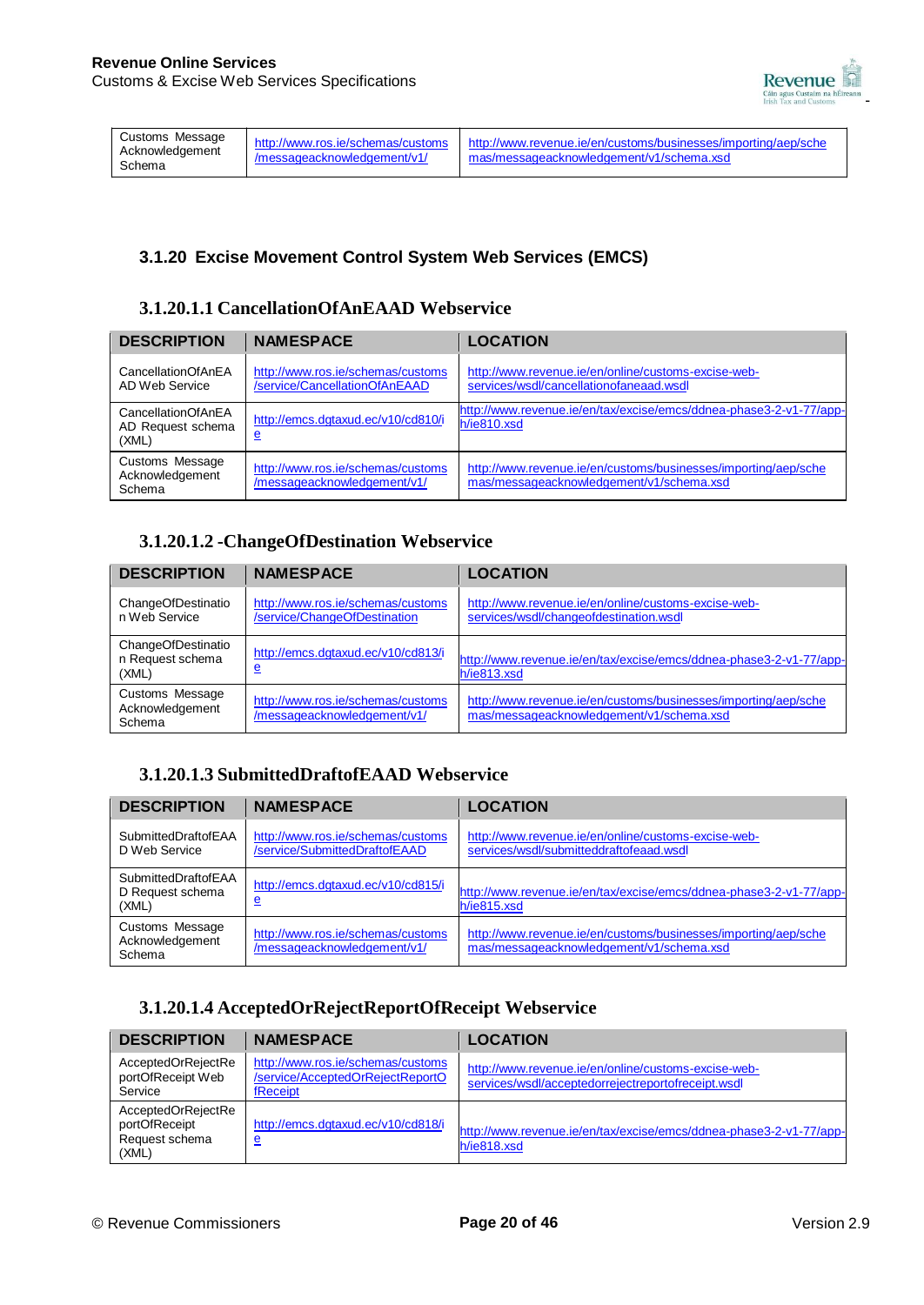

## **3.1.20.1.5 ExplanationOnDelayForDelivery Webservice**

| <b>DESCRIPTION</b>                                                      | <b>NAMESPACE</b>                                                                       | <b>LOCATION</b>                                                                                            |
|-------------------------------------------------------------------------|----------------------------------------------------------------------------------------|------------------------------------------------------------------------------------------------------------|
| ExplanationOnDelay<br>ForDelivery Web<br>Service                        | http://www.ros.ie/schemas/customs<br>/service/ExplanationOnDelayForDel<br><b>IVery</b> | http://www.revenue.ie/en/online/customs-excise-web-<br>services/wsdl/explanationondelayfordelivery.wsdl    |
| <b>ExplanationOnDelay</b><br><b>ForDelivery Request</b><br>schema (XML) | http://emcs.dgtaxud.ec/v10/cd837/i<br><u>e</u>                                         | http://www.revenue.ie/en/tax/excise/emcs/ddnea-phase3-2-v1-77/app-<br>h/ie837.xsd                          |
| Customs Message<br>Acknowledgement<br>Schema                            | http://www.ros.ie/schemas/customs<br>/messageacknowledgement/v1/                       | http://www.revenue.ie/en/customs/businesses/importing/aep/sche<br>mas/messageacknowledgement/v1/schema.xsd |

## **3.1.20.1.6 AlertOrRejection Webservice**

| <b>DESCRIPTION</b>                                  | <b>NAMESPACE</b>                                                       | <b>LOCATION</b>                                                                                            |
|-----------------------------------------------------|------------------------------------------------------------------------|------------------------------------------------------------------------------------------------------------|
| AlertOrRejectionofan<br><b>EAAD Webservice</b>      | http://www.ros.ie/schemas/customs<br>/service/AlertOrRejectionofanEAAD | http://www.revenue.ie/en/online/customs-excise-web-<br>services/wsdl/alertorrejectionofaneaad.wsdl         |
| AlertOrRejectionofan<br><b>EAAD</b><br>schema (XML) | http://emcs.dgtaxud.ec/v10/cd819/i<br><u>e</u>                         | http://www.revenue.ie/en/tax/excise/emcs/ddnea-phase3-2-<br>$v1-77/$ app-h/ie $819$ .xsd                   |
| Customs Message<br>Acknowledgement<br>Schema        | http://www.ros.ie/schemas/customs<br>/messageacknowledgement/v1/       | http://www.revenue.ie/en/customs/businesses/importing/aep/sche<br>mas/messageacknowledgement/v1/schema.xsd |

## **3.1.20.1.7 [SubmittedDraftofSplittingOperation](http://www.revenue.ie/en/online/customs-excise-web-services/wsdl/submitteddraftofsplittingoperation) Webservice**

| <b>DESCRIPTION</b>                                     | <b>NAMESPACE</b>                                                                     | <b>LOCATION</b>                                                                                              |
|--------------------------------------------------------|--------------------------------------------------------------------------------------|--------------------------------------------------------------------------------------------------------------|
| SubmittedDraftofSplit<br>tingOperation<br>Webservice   | http://www.ros.ie/schemas/customs<br>/service/SubmittedDraftofSplittingO<br>peration | http://www.revenue.ie/en/online/customs-excise-web-<br>services/wsdl/submitteddraftofsplittingoperation.wsdl |
| SubmittedDraftofSplit<br>tingOperation<br>schema (XML) | http://emcs.dqtaxud.ec/v10/cd825/i<br><u>e</u>                                       | http://www.revenue.ie/en/tax/excise/emcs/ddnea-phase3-2-v1-77/app-<br>h/ie825.xsd                            |
| Customs Message<br>Acknowledgement<br>Schema           | http://www.ros.ie/schemas/customs<br>/messageacknowledgement/v1/                     | http://www.revenue.ie/en/customs/businesses/importing/aep/sche<br>mas/messageacknowledgement/v1/schema.xsd   |

## **3.1.20.1.8 ExplanationonReasonForShortage Webservice**

| <b>DESCRIPTION</b>                                 | <b>NAMESPACE</b>                                                                 | <b>LOCATION</b>                                                                                          |
|----------------------------------------------------|----------------------------------------------------------------------------------|----------------------------------------------------------------------------------------------------------|
| ExplanationonReaso<br>nForShortage<br>Webservice   | http://www.ros.ie/schemas/customs<br>/service/ExplanationonReasonForS<br>hortage | http://www.revenue.ie/en/online/customs-excise-web-<br>services/wsdl/explanationonreasonforshortage.wsdl |
| ExplanationonReaso<br>nForShortage<br>schema (XML) | http://emcs.dqtaxud.ec/v10/cd871/i<br><u>e</u>                                   | http://www.revenue.je/en/tax/excise/emcs/ddnea-phase3-2-v1-77/app-<br>h/ie871.xsd                        |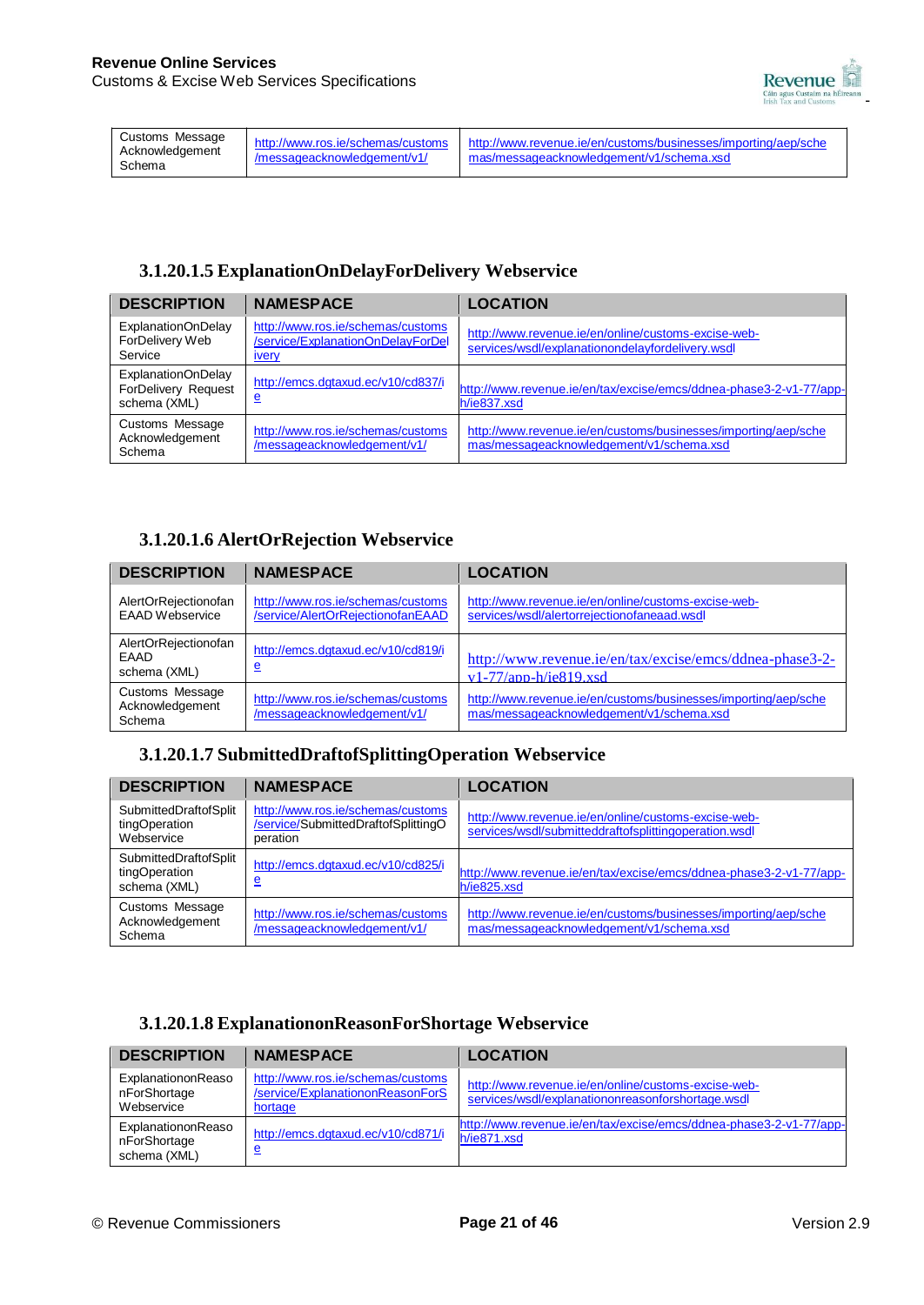

| Customs Message           |                             | http://www.ros.je/schemas/customs http://www.revenue.je/en/customs/businesses/importing/aep/sche |
|---------------------------|-----------------------------|--------------------------------------------------------------------------------------------------|
| Acknowledgement<br>Schema | /messageacknowledgement/v1/ | mas/messageacknowledgement/v1/schema.xsd                                                         |

### **3.1.20.1.9 ManifestDeclaration Webservice**

| <b>DESCRIPTION</b>                                     | <b>NAMESPACE</b>                                                  | <b>LOCATION</b>                                                                                            |
|--------------------------------------------------------|-------------------------------------------------------------------|------------------------------------------------------------------------------------------------------------|
| <b>Manifest Declaration</b><br>Web Service             | https://www.ros.ie/customs/service/<br><b>ManifestDeclaration</b> | http://www.revenue.ie/en/online/customs-excise-web-<br>services/wsdl/manifestdeclaration.wsdl              |
| <b>Manifest Declaration</b><br>Request schema<br>(XML) | http://www.ros.ie/schemas/emanife<br>st/MD115/v1/                 | http://www.revenue.ie/en/customs/ecustoms/schemas/MD115-<br>ManifestDeclaration/v1/schema.xsd              |
| Customs Message<br>Acknowledgement<br>Schema           | http://www.ros.ie/schemas/customs<br>/messageacknowledgement/v1/  | http://www.revenue.ie/en/customs/businesses/importing/aep/sche<br>mas/messageacknowledgement/v1/schema.xsd |

### **3.1.20.1.10 ManifestAmendment Webservice**

| <b>DESCRIPTION</b>                                   | <b>NAMESPACE</b>                                                 | <b>LOCATION</b>                                                                                            |
|------------------------------------------------------|------------------------------------------------------------------|------------------------------------------------------------------------------------------------------------|
| Manifest Amendment<br>Web Service                    | https://www.ros.ie/customs/service/<br><b>ManifestAmendment</b>  | http://www.revenue.ie/en/online/customs-excise-web-<br>services/wsdl/manifestamendment.wsdl                |
| <b>Manifest Amendment</b><br>Request schema<br>(XML) | http://www.ros.ie/schemas/emanife<br>st/MD113/v1/                | http://www.revenue.ie/en/customs/ecustoms/schemas/MD113-<br>ManifestAmendmentRequest/v1/schema.xsd         |
| Customs Message<br>Acknowledgement<br>Schema         | http://www.ros.ie/schemas/customs<br>/messageacknowledgement/v1/ | http://www.revenue.ie/en/customs/businesses/importing/aep/sche<br>mas/messageacknowledgement/v1/schema.xsd |

## **3.1.20.1.11 ManifestCancellation Webservice**

| <b>DESCRIPTION</b>                                      | <b>NAMESPACE</b>                                                   | <b>LOCATION</b>                                                                                            |
|---------------------------------------------------------|--------------------------------------------------------------------|------------------------------------------------------------------------------------------------------------|
| Manifest<br>Cancellation Web<br>Service                 | https://www.ros.ie/customs/service/<br><b>ManifestCancellation</b> | http://www.revenue.ie/en/online/customs-excise-web-<br>services/wsdl/manifestcancellation.wsdl             |
| Manifest<br><b>Cancellation Request</b><br>schema (XML) | http://www.ros.ie/schemas/emanife<br>st/MD114/v1/                  | http://www.revenue.ie/en/customs/ecustoms/schemas/MD114-<br>ManifestCancellationRequest/v1/schema.xsd      |
| Customs Message<br>Acknowledgement<br>Schema            | http://www.ros.ie/schemas/customs<br>/messageacknowledgement/v1/   | http://www.revenue.ie/en/customs/businesses/importing/aep/sche<br>mas/messageacknowledgement/v1/schema.xsd |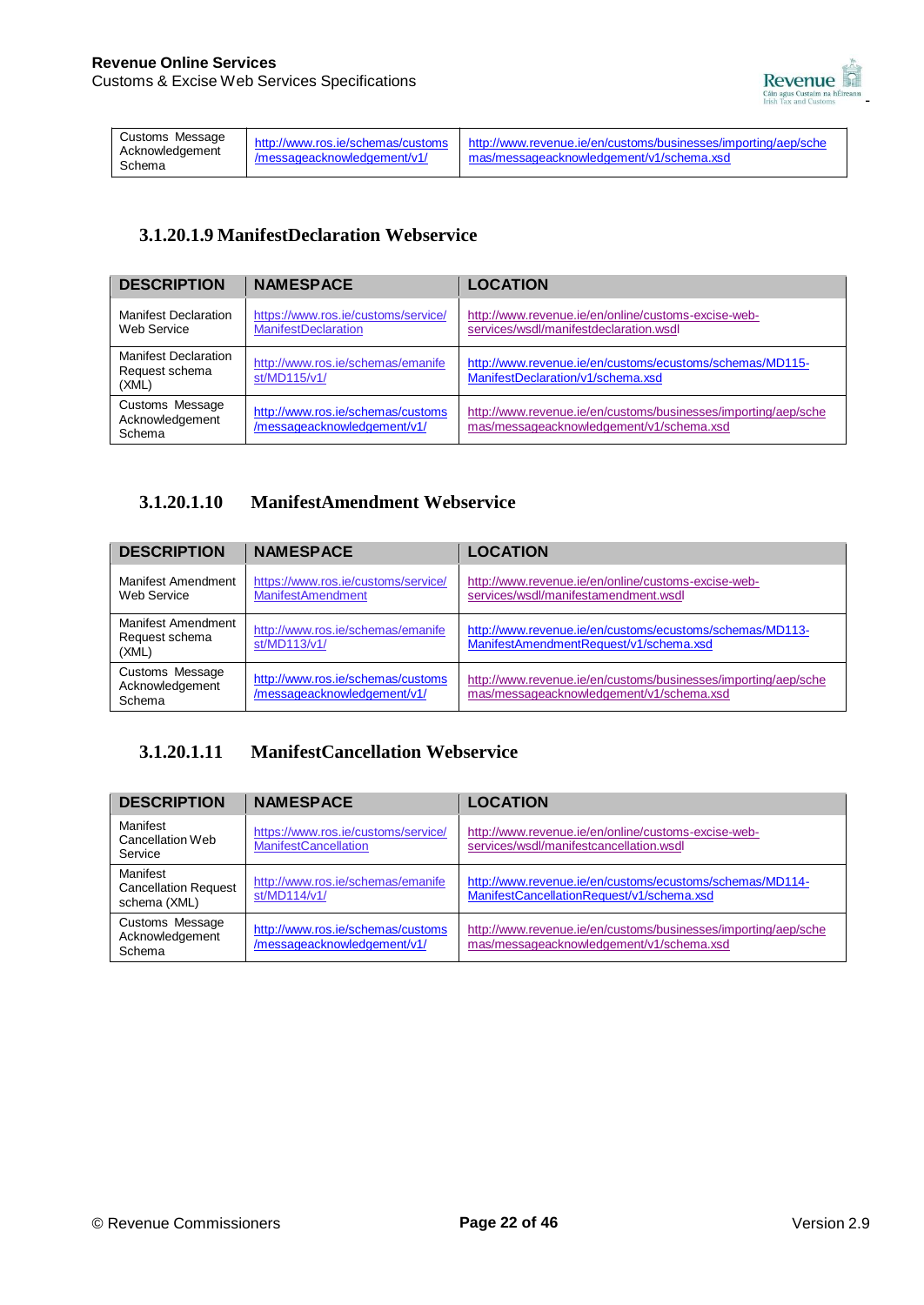

## *3.2 Web Services*

The following sections will describe the operation of each web service.

### **3.2.1 SAD web service**

### **SAD/File**

This WS can be used to indicate that the Customs SAD message should be submitted to Irish Customs. The contents of the body of the web service message can be in either XML or EDIFACT format. If successful, the Customs SAD message will be processed and a response message will be placed in the customer's mailbox. The synchronous response message will be a MessageAcknowledgement.

**Please note:** The SAD response messages will be placed in the customer's mailbox and the trader will use the Mailbox web services to retrieve these responses. Please refer to the message collection process for details on how to retrieve messages from the customer's mailbox.

### **3.2.2 Ede web service**

#### **Ede/File**

This WS can be used to indicate that the Customs SAD message should be submitted to Irish Customs. The contents of the body of the web service message should be in XML format. If successful, the Customs SAD message will be processed and a response message will be placed in the customer's mailbox. The synchronous response message will be a MessageAcknowledgement.

**Please note:** The EDE response messages will be placed in the customer's mailbox and the trader will use the Mailbox web services to retrieve these responses. Please refer to the message collection process for details on how to retrieve messages from the customer's mailbox.

#### **3.2.3 NOI web service**

#### **NOI/File**

This WS can be used to indicate that the Customs NOI message should be submitted to Irish Customs. The contents of the body of the web service message can be in either XML or EDIFACT format. If successful, the Customs NOI message will be processed and a response message will be placed in the customer's mailbox. The synchronous response message will be a MessageAcknowledgement.

**Please note:** The SAD response messages will be placed in the customer's mailbox and the trader will use the Mailbox web services to retrieve these responses. Please refer to the message collection process for details on how to retrieve messages from the customer's mailbox.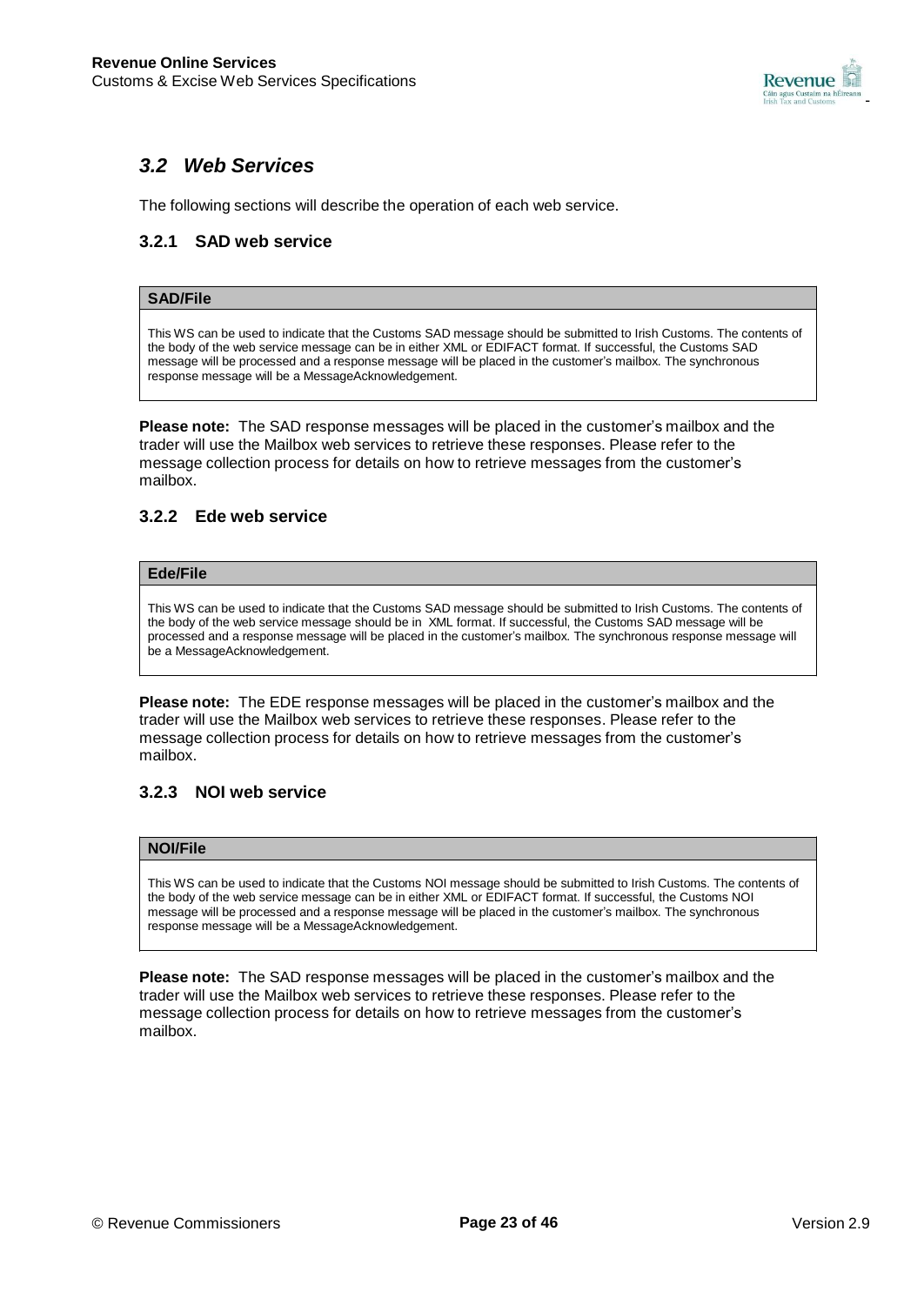

## **3.2.4 SadComTransfer web service**

#### **SadComTransfer/File**

This WS can be used to indicate that the Customs SadComTransfer message should be submitted to Irish Customs. The contents of the body of the web service message can be in either XML or EDIFACT format. If successful, the Customs SadComTransfer message will be processed and a response message will be placed in the customer's mailbox. The synchronous response message will be a MessageAcknowledgement.

**Please note:** The SAD response messages will be placed in the customer's mailbox and the trader will use the Mailbox web services to retrieve these responses. Please refer to the message collection process for details on how to retrieve messages from the customer's mailbox.

### **3.2.5 SadExUnderControl web service**

#### **SadExUnderControl/File**

This WS can be used to indicate that the Customs SadExUnderControl message should be submitted to Irish Customs. The contents of the body of the web service message can be in either XML or EDIFACT format. If successful, the Customs SadExUnderControl message will be processed and a response message will be placed in the customer's mailbox. The synchronous response message will be a MessageAcknowledgement.

**Please note:** The SAD response messages will be placed in the customer's mailbox and the trader will use the Mailbox web services to retrieve these responses. Please refer to the message collection process for details on how to retrieve messages from the customer's mailbox.

### **3.2.6 SAD Enquiry web service**

#### **Enquiry/Request**

This WS can be used to indicate that the Customs SAD Enquiry request message should be submitted to Irish Customs. The contents of the body of the web service message can be in either XML or EDIFACT format. If successful, the Customs SAD Enquiry message will be processed and a response message will be placed in the customer's mailbox. The synchronous response message will be a MessageAcknowledgement.

**Please note:** The Enquiry response messages will be placed in the customer's mailbox and the trader will use the Mailbox web services to retrieve these responses. Please refer to the message collection process for details on how to retrieve messages from the customer's mailbox.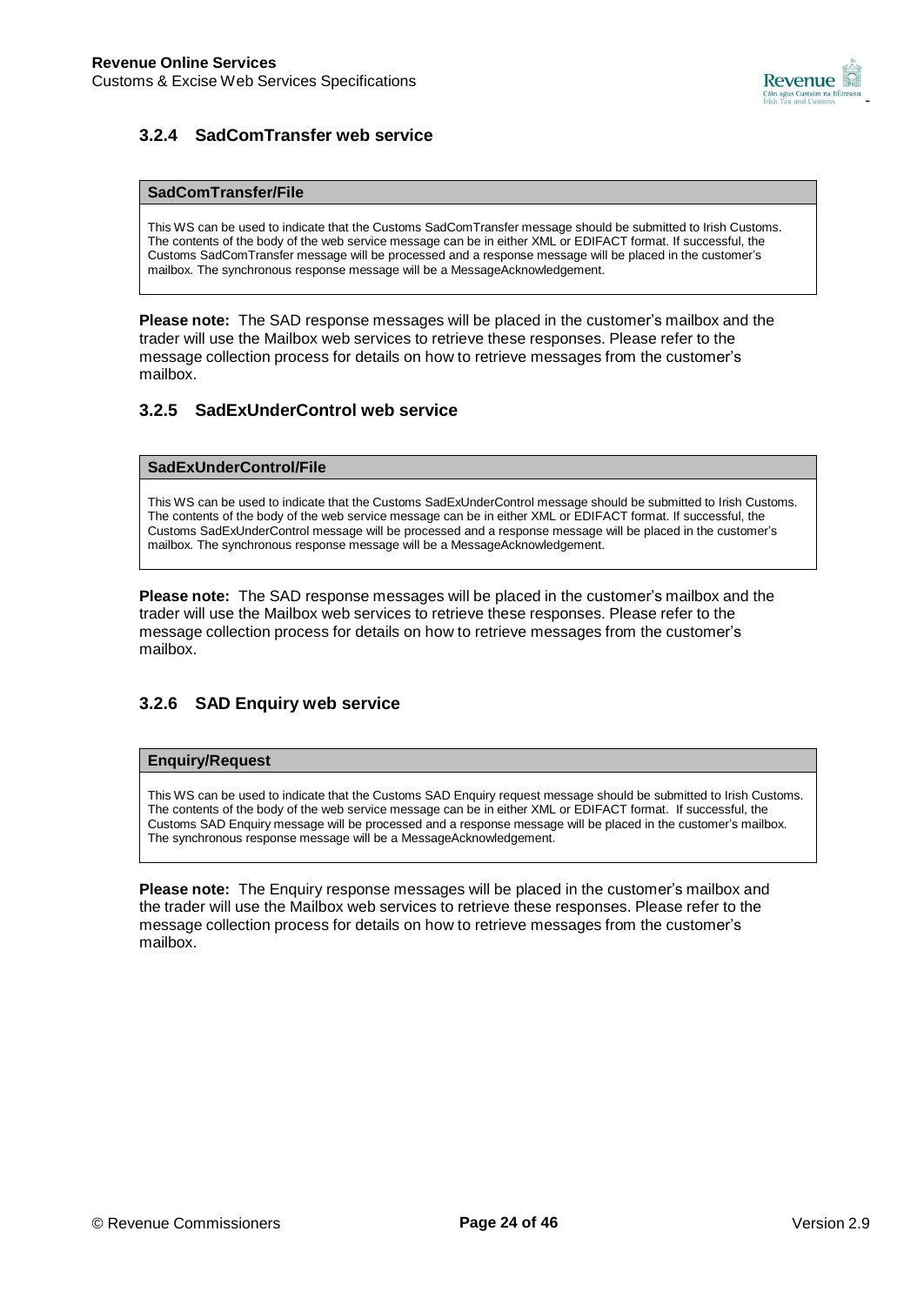

### **3.2.7 Ede Enquiry web service**

#### **EdeEnquiry/Request**

This WS can be used to indicate that the Customs Ede Enquiry request message should be submitted to Irish Customs. The contents of the body of the web service message should be in XML format. If successful, the Customs Ede Enquiry message will be processed and a response message will be placed in the customer's mailbox. The synchronous response message will be a MessageAcknowledgement.

**Please note:** The Enquiry response messages will be placed in the customer's mailbox and the trader will use the Mailbox web services to retrieve these responses. Please refer to the message collection process for details on how to retrieve messages from the customer's mailbox.

#### **3.2.8 NOI Enquiry web service**

#### **NOIEnquiry/Request**

This WS can be used to indicate that the Customs NOI Enquiry request message should be submitted to Irish Customs. The contents of the body of the web service message can be in either XML or EDIFACT format. If successful, the Customs NOI Enquiry message will be processed and a response message will be placed in the customer's mailbox. The synchronous response message will be a MessageAcknowledgement.

**Please note:** The Enquiry response messages will be placed in the customer's mailbox and the trader will use the Mailbox web services to retrieve these responses. Please refer to the message collection process for details on how to retrieve messages from the customer's mailbox.

#### **3.2.9 SadComTransfer Enquiry web service**

#### **SadComTransferEnquiry/Request**

This WS can be used to indicate that the Customs SadComTransfer Enquiry request message should be submitted to Irish Customs. The contents of the body of the web service message can be in either XML or EDIFACT format. If successful, the Customs SadComTransfer Enquiry message will be processed and a response message will be placed in the customer's mailbox. The synchronous response message will be a MessageAcknowledgement.

**Please note:** The Enquiry response messages will be placed in the customer's mailbox and the trader will use the Mailbox web services to retrieve these responses. Please refer to the message collection process for details on how to retrieve messages from the customer's mailbox.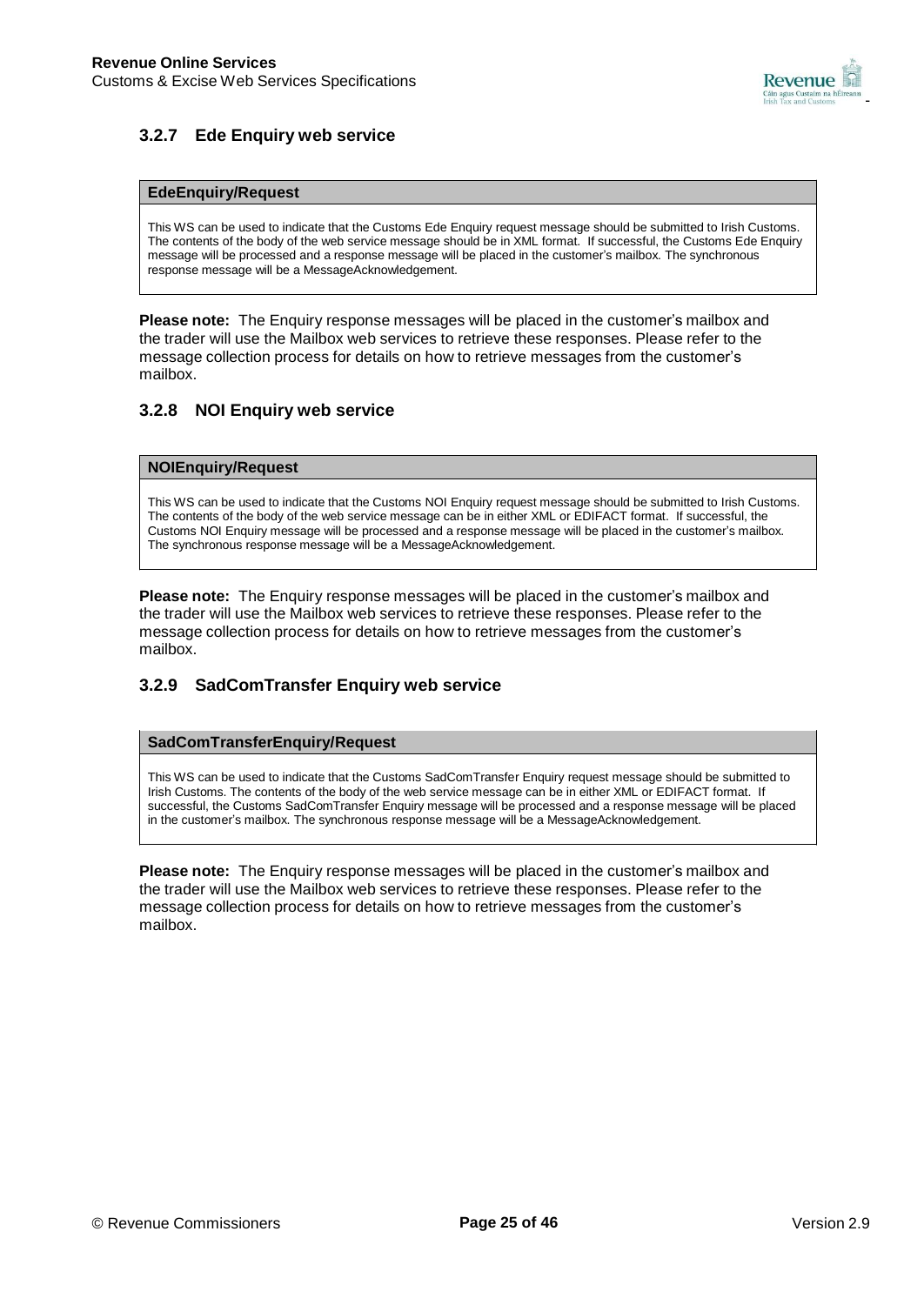

### **3.2.10 SadExUnderControl Enquiry web service**

#### **SadExUnderControlEnquiry/Request**

This WS can be used to indicate that the Customs SadExUnderControl Enquiry request message should be submitted to Irish Customs. The contents of the body of the web service message can be in either XML or EDIFACT format. If successful, the Customs SadExUnderControl Enquiry message will be processed and a response message will be placed in the customer's mailbox. The synchronous response message will be a MessageAcknowledgement.

**Please note:** The Enquiry response messages will be placed in the customer's mailbox and the trader will use the Mailbox web services to retrieve these responses. Please refer to the message collection process for details on how to retrieve messages from the customer's mailbox.

#### **3.2.11 Mailbox Collect web service**

#### **Mailbox/Collect**

This WS can be used to indicate that the Customs & Excise Mailbox Collect request message should be submitted to Irish Customs & Excise. The contents of the body of the web service message must be in XML format. The Customs Mailbox Collect request message will be processed and a Mailbox Collect response message will be returned to the trader in the synchronous response.

#### **Please note:**

- Mailbox items are stored, retrieved and acknowledged at customer level i.e. items are not specific to individual digital certs.
- A restriction will be applied to the interval frequency of Mailbox requests for the customer. This interval frequency is subject to change. If a request is sent to this web service and there has been a previous request within the defined interval, the web service request will not be accepted for processing.
- A restriction will be applied to the number of mailbox items that can be returned to a customer at any one time. This number restriction is subject to change. Where additional mailbox items are available for collection, this will be indicated in the response message.

#### **3.2.12 Mailbox Acknowledgement web service**

#### **Mailbox/Acknowledgement**

This WS can be used to indicate that the Customs & Excise Mailbox Acknowledgement request message should be submitted to Irish Customs & Excise. The contents of the body of the web service message must be in XML format. The Customs Mailbox Acknowledgement request message will be processed and a Mailbox Acknowledgement response message will be returned to the trader in the synchronous response.

### **3.2.13 Transaction ID Webservice**

#### **TransactionIDWebserviceRequest**

This WS will be used by Traders wishing to use the Reliable Messaging Service. The contents of the body of the WS message will be in XML format. The message will contain the total number of Transaction Identifiers that the trader requires. If Successful the TransactionID request message will be processed and a response message will be sent back to the Trader. The response message will contain the number of transaction ID numbers requested.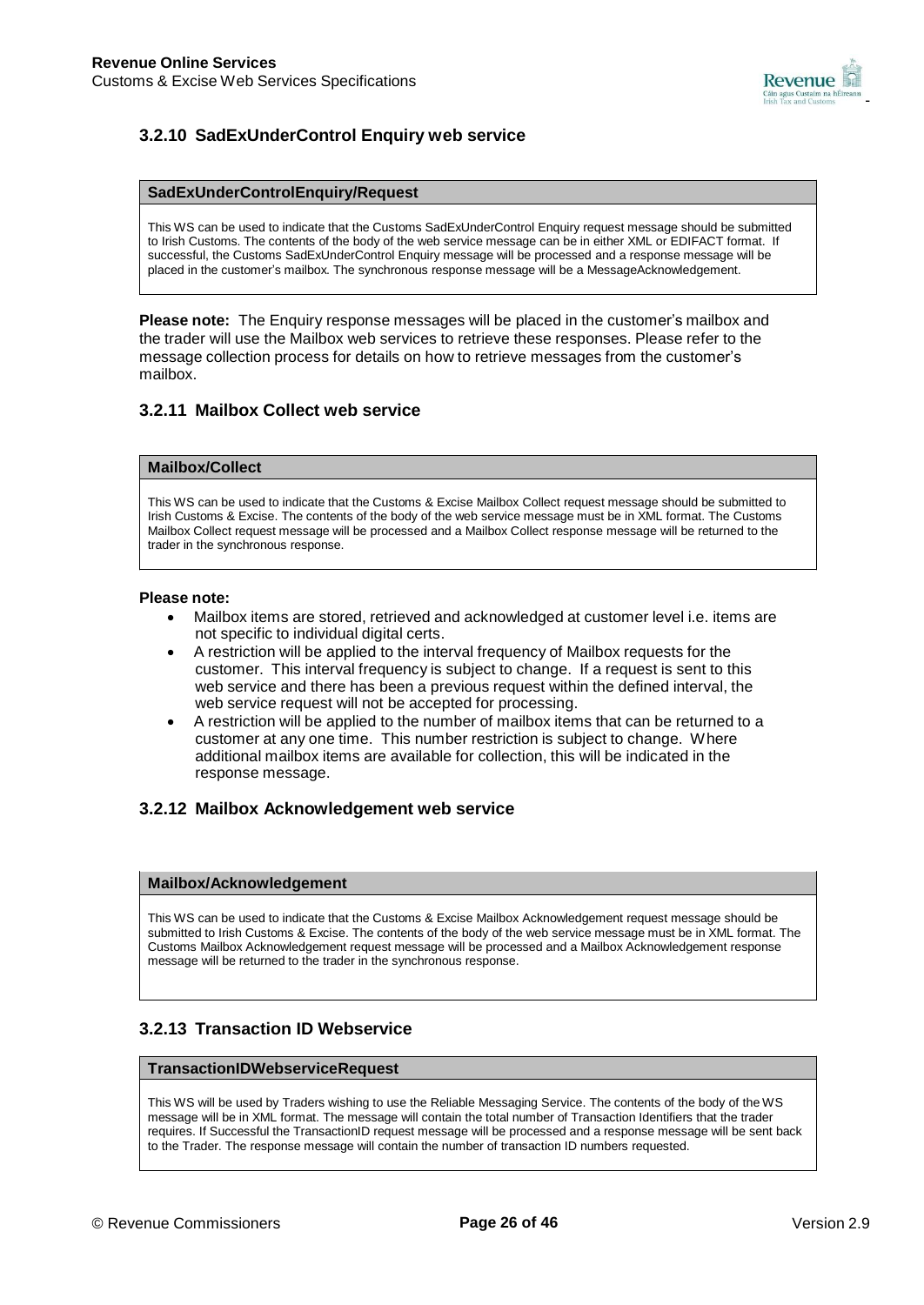

#### **Please note:**

All requested transaction Id details are stored and utilised when a SAD is processed.

#### **3.2.14 ArrivalAtExit Webservice**

#### **ArrivalAtExit**

This WS can be used to indicate that the ECS ArrivalAtExit message should be submitted to Irish Customs & Excise. The contents of the body of the web service message can be in either XML or EDIFACT format. If successful, the ECS ArrivalAtExit message will be processed and a response message will be placed in the customer's mailbox. The synchronous response message will be a MessageAcknowledgement.

**Please note:** The SAD response messages will be placed in the customer's mailbox and the trader will use the Mailbox web services to retrieve these responses. Please refer to the message collection process for details on how to retrieve messages from the customer's mailbox.

#### **3.2.15 ExitSummaryDeclaration Webservice**

#### **ExitSummaryDeclaration**

This WS can be used to indicate that the ECS ExitSummaryDeclaration message should be submitted to Irish Customs & Excise. The contents of the body of the web service message can be in either XML or EDIFACT format. If successful, the ECS ExitSummaryDeclaration message will be processed and a response message will be placed in the customer's mailbox. The synchronous response message will be a MessageAcknowledgement.

**Please note:** The SAD response messages will be placed in the customer's mailbox and the trader will use the Mailbox web services to retrieve these responses. Please refer to the message collection process for details on how to retrieve messages from the customer's mailbox.

#### **3.2.16 ExportCancellationRequest Webservice**

#### **ExportCancellationRequest**

This WS can be used to indicate that the ECS ExportCancellationRequest message should be submitted to Irish Customs & Excise. The contents of the body of the web service message can be in either XML or EDIFACT format. If successful, the ECS ExportCancellationRequest message will be processed and a response message will be placed in the customer's mailbox. The synchronous response message will be a MessageAcknowledgement.

**Please note:** The SAD response messages will be placed in the customer's mailbox and the trader will use the Mailbox web services to retrieve these responses. Please refer to the message collection process for details on how to retrieve messages from the customer's mailbox.

#### **3.2.17 DiversionRequestImport Webservice**

#### **ArrivalAtExit**

This WS can be used to indicate that the ICS DiversionRequestImport message should be submitted to Irish Customs & Excise. The contents of the body of the web service message can be in either XML or EDIFACT format. If successful, the ICS DiversionRequestImport message will be processed and a response message will be placed in the customer's mailbox. The synchronous response message will be a MessageAcknowledgement.

**Please note:** The response messages will be placed in the customer's mailbox and the trader will use the Mailbox web services to retrieve these responses. Please refer to the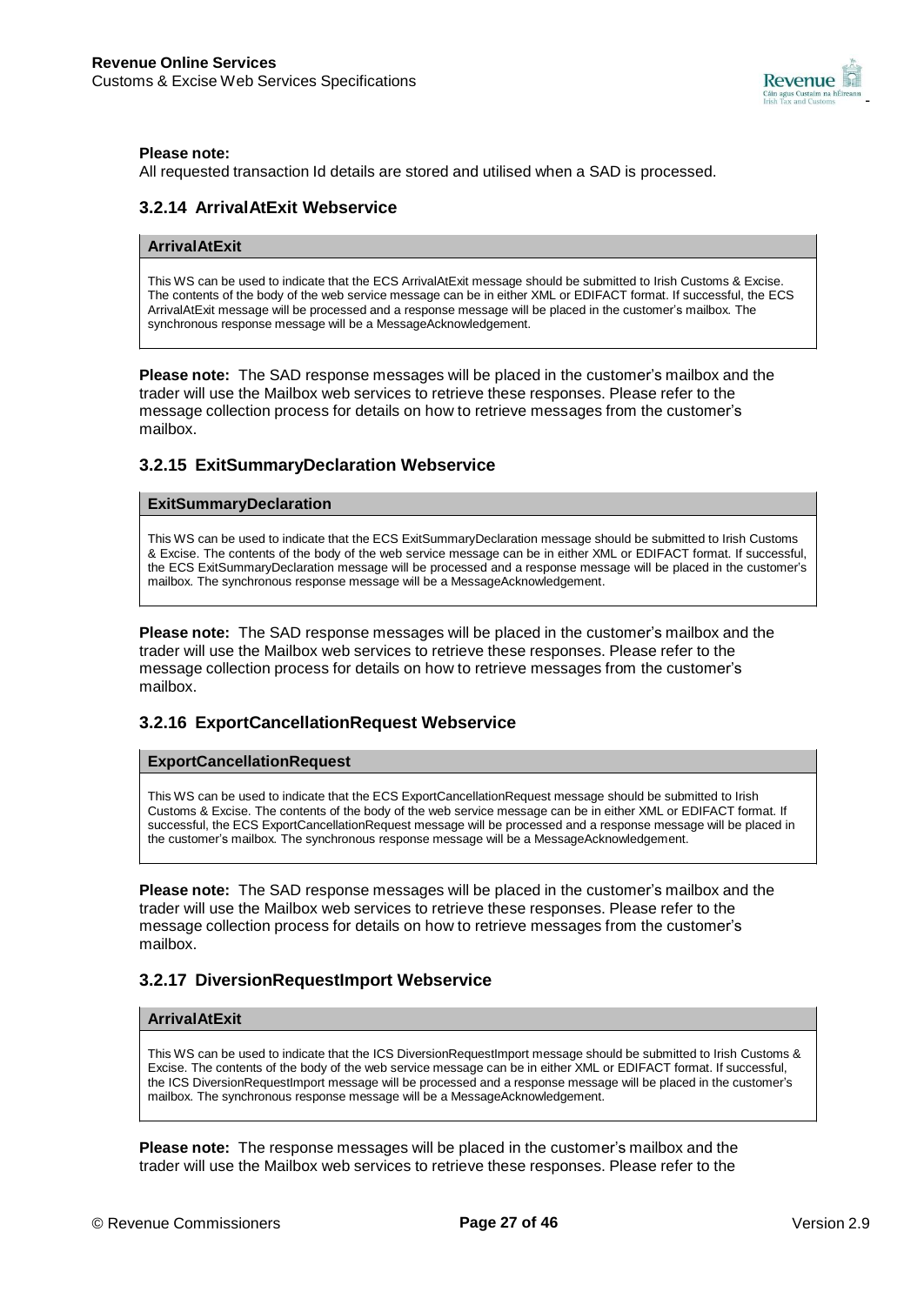

message collection process for details on how to retrieve messages from the customer's mailbox.

### **3.2.18 EntrySummaryDeclaration Webservice**

#### **ArrivalAtExit**

This WS can be used to indicate that the ICS EntrySummaryDeclaration message should be submitted to Irish Customs & Excise. The contents of the body of the web service message can be in either XML or EDIFACT format. If successful, the ICS EntrySummaryDeclaration message will be processed and a response message will be placed in the customer's mailbox. The synchronous response message will be a MessageAcknowledgement.

**Please note:** The response messages will be placed in the customer's mailbox and the trader will use the Mailbox web services to retrieve these responses. Please refer to the message collection process for details on how to retrieve messages from the customer's mailbox.

#### **3.2.19 EntrySummaryDeclarationAmendment Webservice**

#### **ArrivalAtExit**

This WS can be used to indicate that the ICS EntrySummaryDeclarationAmendment message should be submitted to Irish Customs & Excise. The contents of the body of the web service message can be in either XML or EDIFACT format. If successful, the ICS EntrySummaryDeclarationAmendment message will be processed and a response message will be placed in the customer's mailbox. The synchronous response message will be a MessageAcknowledgement.

**Please note:** The response messages will be placed in the customer's mailbox and the trader will use the Mailbox web services to retrieve these responses. Please refer to the message collection process for details on how to retrieve messages from the customer's mailbox.

#### **3.2.20 Excise Movement Control System Web Services**

#### **3.2.20.1 CancellationOfAnEAAD Webservice**

#### **CancellationOfAnEAAD**

This WS can be used to indicate that the EMCS IE810 message should be submitted to Irish Customs & Excise. The contents of the body of the web service message must be in XML format. If successful, the EMCS IE810 message will be processed and a response message will be placed in the customer's mailbox. The synchronous response message will be a MessageAcknowledgement.

**Please note:** The EMCS response messages will be placed in the customer's mailbox and the trader will use the Mailbox web services to retrieve these responses. Please refer to the message collection process for details on how to retrieve messages from the customer's mailbox.

#### **3.2.20.2 ChangeOfDestination Webservice**

#### **ChangeOfDestination**

This WS can be used to indicate that the EMCS IE813 message should be submitted to Irish Customs & Excise. The contents of the body of the web service message must be in XML format. If successful, the EMCS IE813 message will be processed and a response message will be placed in the customer's mailbox. The synchronous response message will be a MessageAcknowledgement.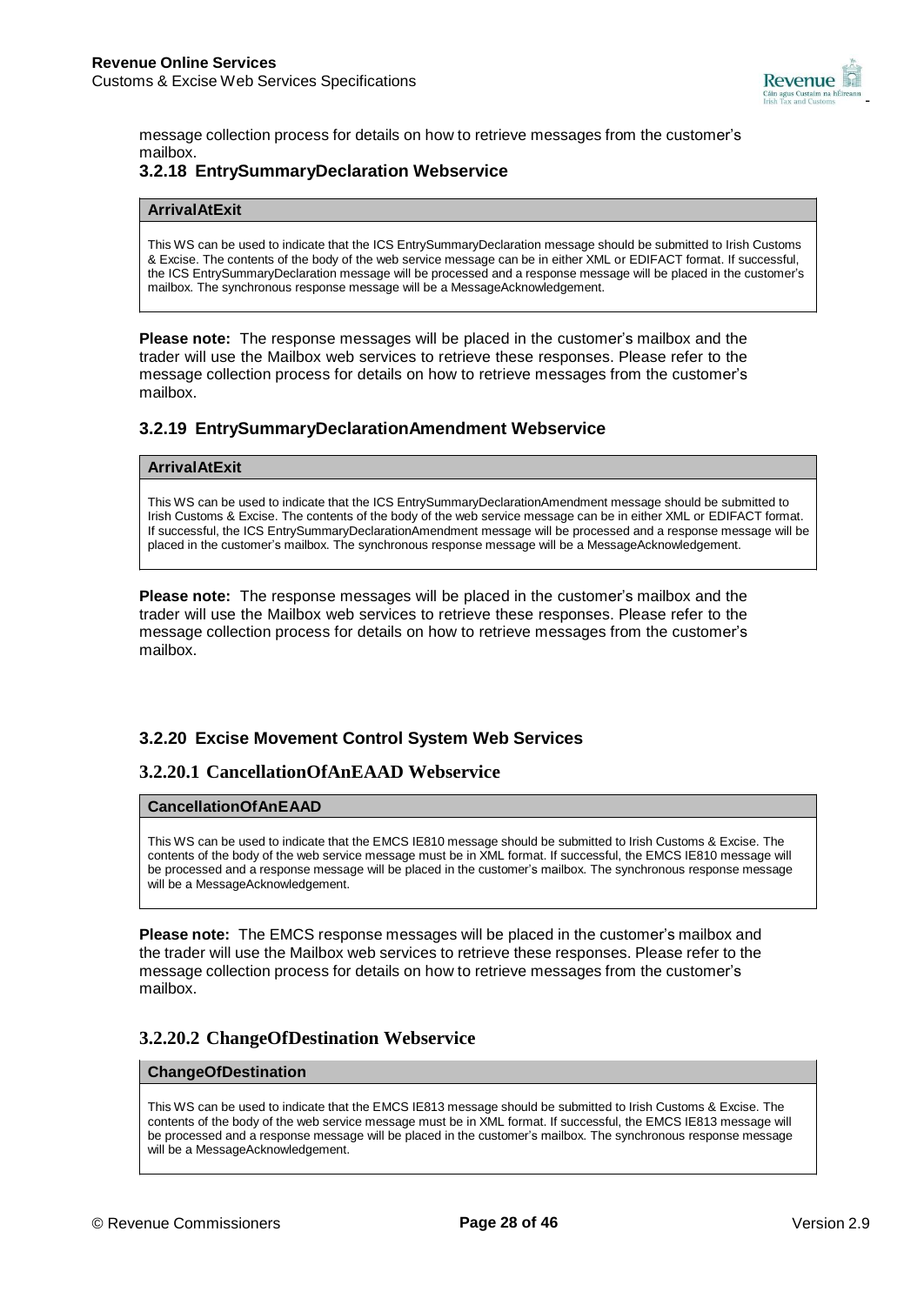

**Please note:** The EMCS response messages will be placed in the customer's mailbox and the trader will use the Mailbox web services to retrieve these responses. Please refer to the message collection process for details on how to retrieve messages from the customer's mailbox.

### **3.2.20.3 SubmittedDraftofEAAD Webservice**

#### **SubmittedDraftofEAAD**

This WS can be used to indicate that the EMCS IE815 message should be submitted to Irish Customs & Excise. The contents of the body of the web service message must be in XML format. If successful, the EMCS IE815 message will be processed and a response message will be placed in the customer's mailbox. The synchronous response message will be a MessageAcknowledgement.

**Please note:** The EMCS response messages will be placed in the customer's mailbox and the trader will use the Mailbox web services to retrieve these responses. Please refer to the message collection process for details on how to retrieve messages from the customer's mailbox.

### **3.2.20.4 AcceptedOrRejectReportOfReceipt Webservice**

#### **AcceptedOrRejectReportOfReceipt**

This WS can be used to indicate that the EMCS IE818 message should be submitted to Irish Customs & Excise. The contents of the body of the web service message must be in XML format. If successful, the EMCS IE818 message will be processed and a response message will be placed in the customer's mailbox. The synchronous response message will be a MessageAcknowledgement.

**Please note:** The EMCS response messages will be placed in the customer's mailbox and the trader will use the Mailbox web services to retrieve these responses. Please refer to the message collection process for details on how to retrieve messages from the customer's mailbox.

#### **3.2.20.5 ExplanationOnDelayForDelivery Webservice**

#### **ExplanationOnDelayForDelivery**

This WS can be used to indicate that the EMCS IE837 message should be submitted to Irish Customs & Excise. The contents of the body of the web service message must be in XML format. If successful, the EMCS IE837 message will be processed and a response message will be placed in the customer's mailbox. The synchronous response message will be a MessageAcknowledgement.

**Please note:** The EMCS response messages will be placed in the customer's mailbox and the trader will use the Mailbox web services to retrieve these responses. Please refer to the message collection process for details on how to retrieve messages from the customer's mailbox.

#### **3.2.20.6 AlertOrRejection Webservice**

#### **AlertOrRejection**

This WS can be used to indicate that the EMCS IE819 message should be submitted to Irish Customs & Excise. The contents of the body of the web service message must be in XML format. If successful, the EMCS IE819 message will be processed and a response message will be placed in the customer's mailbox. The synchronous response message will be a MessageAcknowledgement.

**Please note:** The EMCS response messages will be placed in the customer's mailbox and the trader will use the Mailbox web services to retrieve these responses. Please refer to the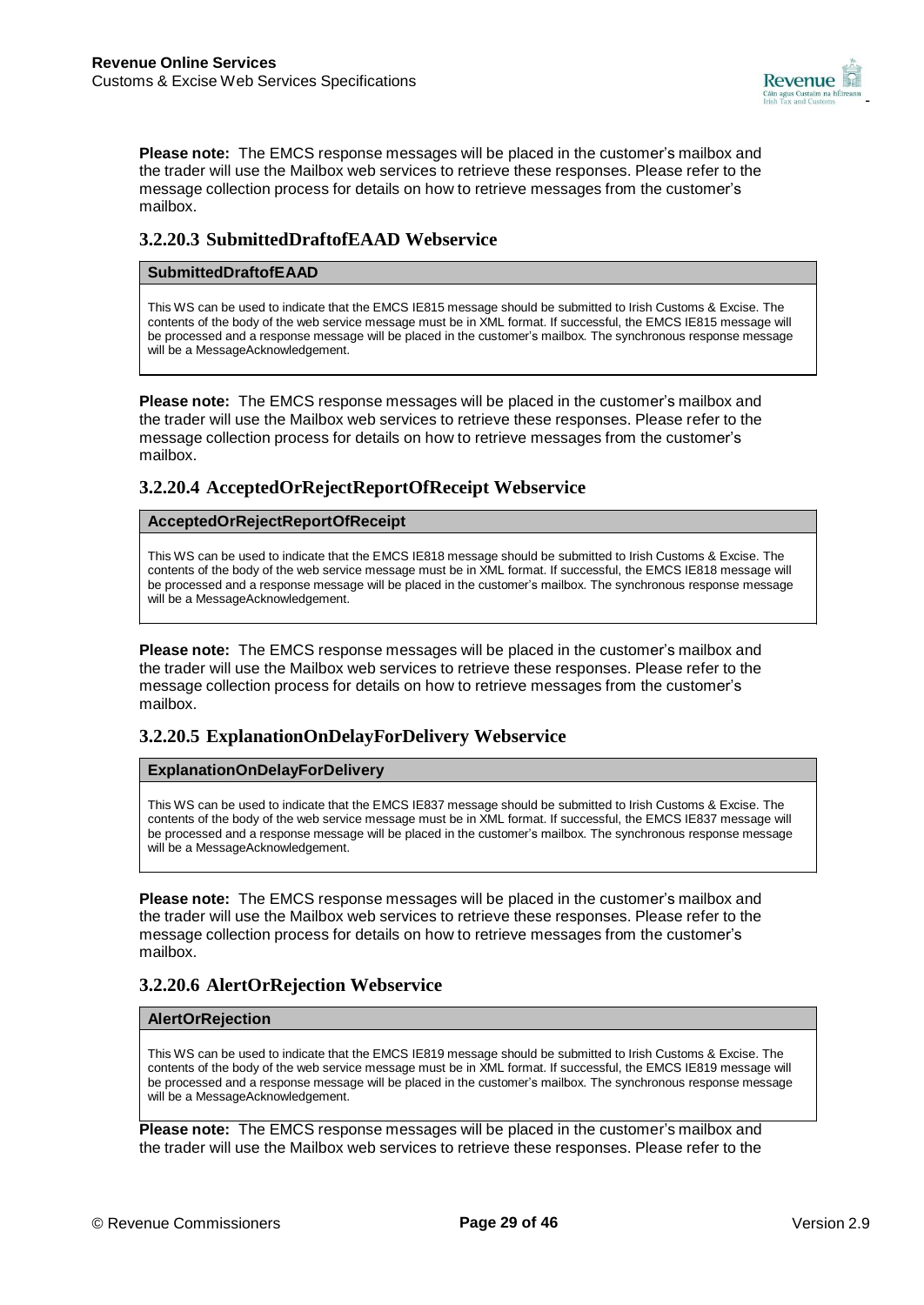

message collection process for details on how to retrieve messages from the customer's mailbox.

### **3.2.20.7 [SubmittedDraftofSplittingOperation](http://www.revenue.ie/en/online/customs-excise-web-services/wsdl/submitteddraftofsplittingoperation) Webservice**

#### **SubmittedDraftofSplittingOperation**

This WS can be used to indicate that the EMCS IE825 message should be submitted to Irish Customs & Excise. The contents of the body of the web service message must be in XML format. If successful, the EMCS IE825 message will be processed and a response message will be placed in the customer's mailbox. The synchronous response message will be a MessageAcknowledgement.

**Please note:** The EMCS response messages will be placed in the customer's mailbox and the trader will use the Mailbox web services to retrieve these responses. Please refer to the message collection process for details on how to retrieve messages from the customer's mailbox.

### **3.2.20.8 ExplanationonReasonForShortage Webservice**

#### **ExplanationonReasonForShortage**

This WS can be used to indicate that the EMCS IE871 message should be submitted to Irish Customs & Excise. The contents of the body of the web service message must be in XML format. If successful, the EMCS IE871 message will be processed and a response message will be placed in the customer's mailbox. The synchronous response message will be a MessageAcknowledgement.

**Please note:** The EMCS response messages will be placed in the customer's mailbox and the trader will use the Mailbox web services to retrieve these responses. Please refer to the message collection process for details on how to retrieve messages from the customer's mailbox.

### **3.2.20.9 Manifest Declaration Webservice**

#### **SAD/File**

This WS can be used to submit Customs Manifest Declaration messages to Irish Customs. The contents of the body of the web service message will be in XML format. If successful, the Customs Manifest Declaration message will be processed and a response message will be placed in the customer's mailbox. The synchronous response message will be a Message Acknowledgement.

**Please note:** The Manifest Declaration response messages will be placed in the customer's mailbox and the trader will use the Mailbox web services to retrieve these responses. Please refer to the message collection process for details on how to retrieve messages from the customer's mailbox.

### **3.2.20.10 Manifest Amendment Webservice**

#### **SAD/File**

This WS can be used to submit Customs Manifest Amendment messages to Irish Customs. The contents of the body of the web service message will be in XML format. If successful, the Customs Manifest Amendment message will be processed and a response message will be placed in the customer's mailbox. The synchronous response message will be a Message Acknowledgement.

**Please note:** The Manifest Amendment response messages will be placed in the customer's mailbox and the trader will use the Mailbox web services to retrieve these responses. Please refer to the message collection process for details on how to retrieve messages from the customer's mailbox.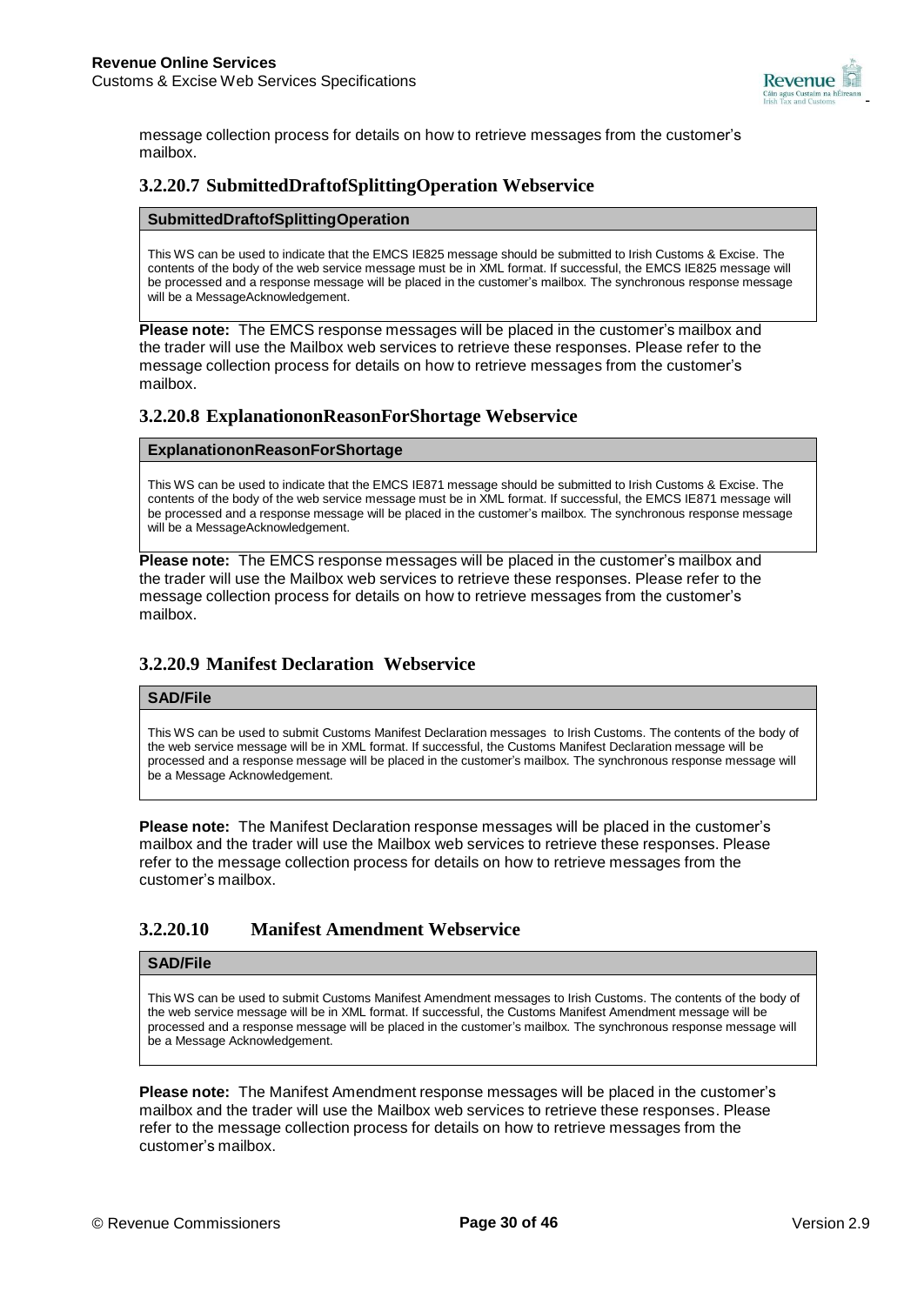

## **3.2.20.11 Manifest Cancellation Webservice**

#### **SAD/File**

This WS can be used to submit Customs Manifest Cancellation messages to Irish Customs. The contents of the body of the web service message will be in XML format. If successful, the Customs Manifest Cancelation message will be processed and a response message will be placed in the customer's mailbox. The synchronous response message will be a Message Acknowledgement.

**Please note:** The Manifest Cancellation response messages will be placed in the customer's mailbox and the trader will use the Mailbox web services to retrieve these responses. Please refer to the message collection process for details on how to retrieve messages from the customer's mailbox.

## *3.3 Digital Signatures*

The Customs & Excise web services will require a digital signature. This will be the digital signature of the declarant.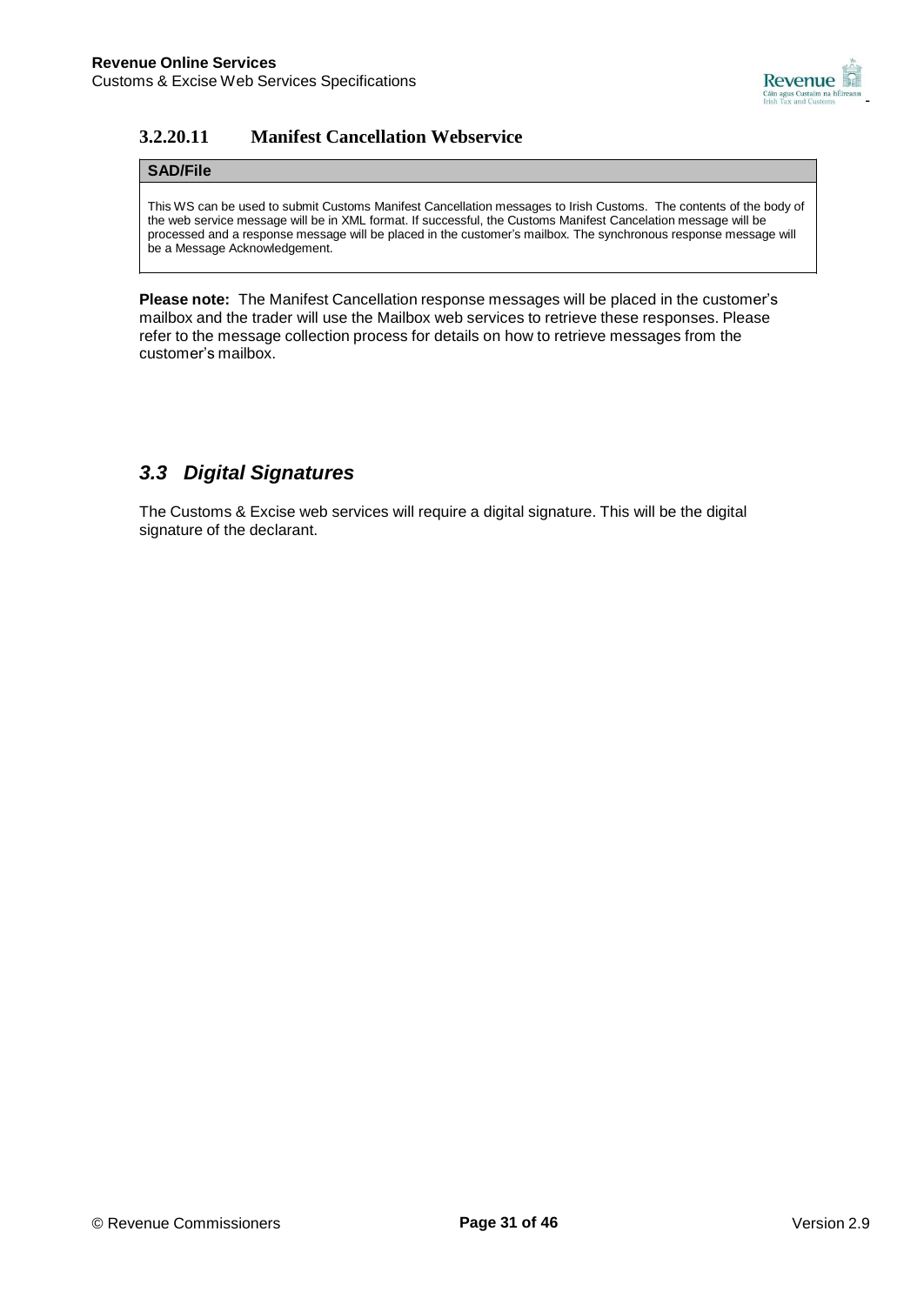

## **4 INTERPRETING THE RESPONSE**

Each web service will return a response message to the trader as outlined below.

## *4.1 Soap Faults*

All SOAP messages sent to ROS web services must be well formed, reference a valid ROS WS, and be correctly signed with an authentic digital signature. If this is not the case, a SOAP fault will be returned synchronously and no processing will occur.

## *4.2 SAD/File, EDE/File & EMCS/e-AD*

**Synchronous response:** A message acknowledgement is returned synchronously to acknowledge successful or failed delivery of the message to Irish Customs & Excise for processing. A successful message acknowledgement will contain a transaction ID. A negative message acknowledgement will contain an error indicating the reason for the failure.

**Asynchronous mailbox response:** Responses generated during processing (e.g. functional response messages or error messages) will be placed in the Mailbox for asynchronous collection.

## *4.3 Enquiry/Request*

**Synchronous response:** A message acknowledgement is returned synchronously to acknowledge successful or failed delivery of the message to Irish Customs & Excise for processing. A successful message acknowledgement will contain a transaction ID. A negative message acknowledgement will contain an error indicating the reason for the failure.

**Asynchronous mailbox response:** Responses generated during processing (e.g. functional response messages or error messages) will be placed in the Mailbox for asynchronous collection.

## *4.4 Mailbox/Collect*

**Synchronous response:** A Collect response message will be returned synchronously when the message is processed. The Collect response message will contain previously uncollected and unacknowledged mailbox items for that customer. When the number of mailbox items is greater than the restriction limit for the number of items that can be returned at any one time, the Collect response will specify that there are still mailbox items to collect. When the mailbox contains no mailbox items, the same response message will be returned but it will not contain any mailbox items. If the Mailbox Collect message can not be successfully processed (e.g. message sent in was malformed), the Collect response message will contain an error indicating the reason for the failure.

**Asynchronous mailbox response:** Not applicable.

## *4.5 Mailbox/Acknowledge*

**Synchronous response:** An Acknowledge response message will be returned synchronously when the message is processed. The Acknowledge response message will contain the mailbox IDs of all mailbox items that have been acknowledged and therefore cleaned down from the Mailbox for that customer. If the Mailbox Acknowledgement message cannot be successfully processed (e.g. message sent in was malformed), the Acknowledge response message will contain an error indicating the reason for the failure.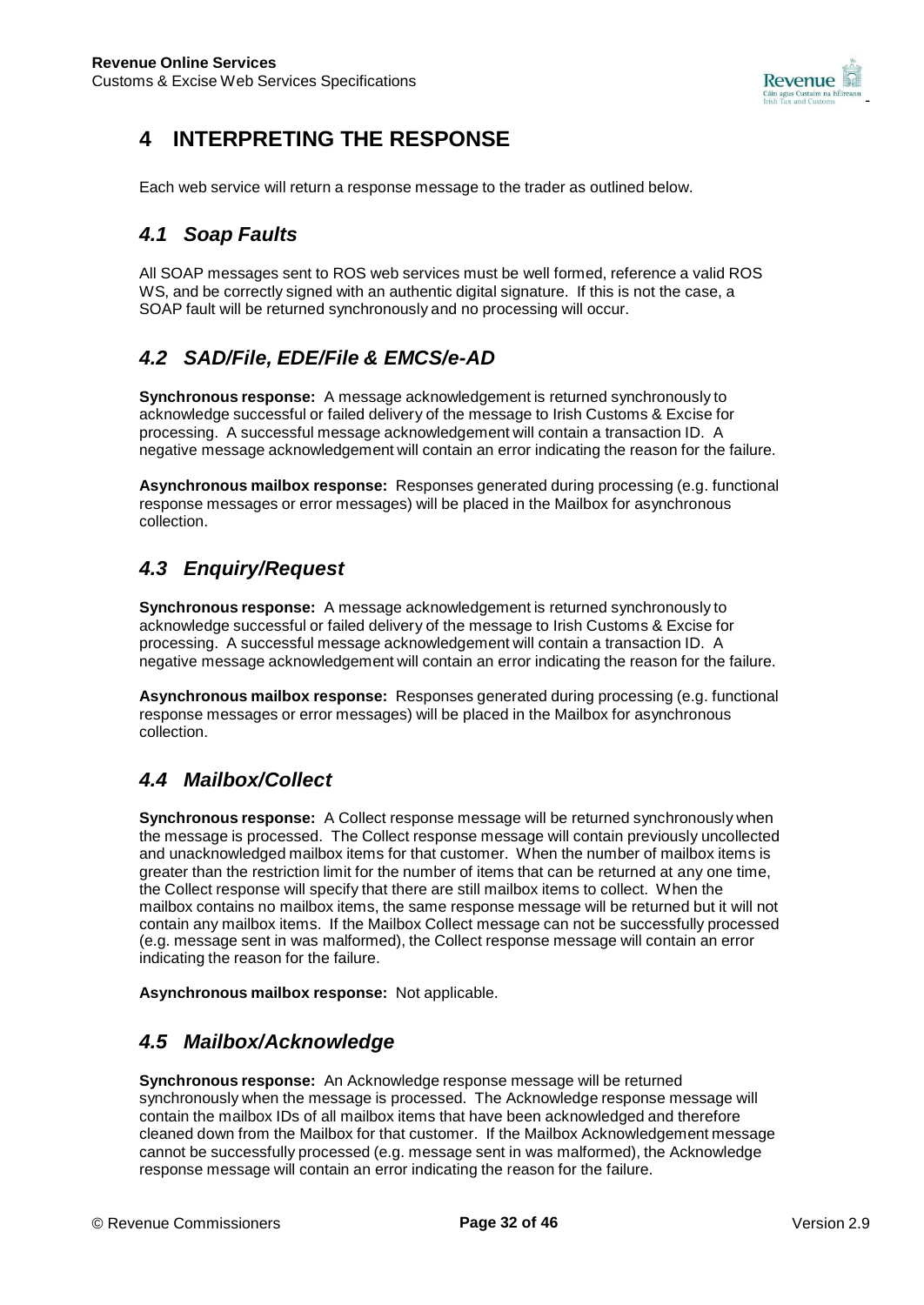

**Asynchronous mailbox response:** Not applicable.

## *4.6 Reliable Messaging Service*

**Synchronous response:** A message acknowledgement is returned synchronously to acknowledge successful or failed delivery of the message to Irish Customs & Excise for processing. A successful message acknowledgement will contain a Message Status and a Transaction ID status (see below details). A negative message acknowledgement will contain an error indicating the reason for the failure.

When the trader is using Reliable messaging they will receive extra information back as part of the acknowledgement message for a Customs & Excise document submission. There are a number of different scenarios for the acknowledgment response document to take when the trader uses Reliable Messaging. They are listed in figure 4.6 shown below.

| MessageStatus   | TransactionIdStatus | Description                                      |
|-----------------|---------------------|--------------------------------------------------|
| <b>ACCEPTED</b> | <b>ACCEPTED</b>     | The message has been accepted and the            |
|                 |                     | transaction ID is valid. The request is sent for |
|                 |                     | processing.                                      |
| <b>ACCEPTED</b> | ALREADY ACCEPTED    | The message has been accepted but the            |
|                 |                     | transaction ID has already been used by          |
|                 |                     | another Customs & Excise submission. The         |
|                 |                     | request is not sent for processing.              |
| <b>REJECTED</b> | <b>INVALID</b>      | The message has been rejected because the        |
|                 |                     | transaction ID is invalid.                       |
| <b>REJECTED</b> | <b>EXPIRED</b>      | The message has been rejected because the        |
|                 |                     | transaction ID used has expired, i.e. if is more |
|                 |                     | than 7 days old                                  |
| <b>REJECTED</b> | <b>ERROR</b>        | The message has been rejected because a          |
|                 |                     | problem has arisen unrelated to the              |
|                 |                     | <b>Transaction ID</b>                            |

Figure 4.6 Reliable message response scenarios

**Asynchronous mailbox response:** Responses generated during processing (e.g. functional response messages or error messages) will be placed in the Mailbox for asynchronous collection.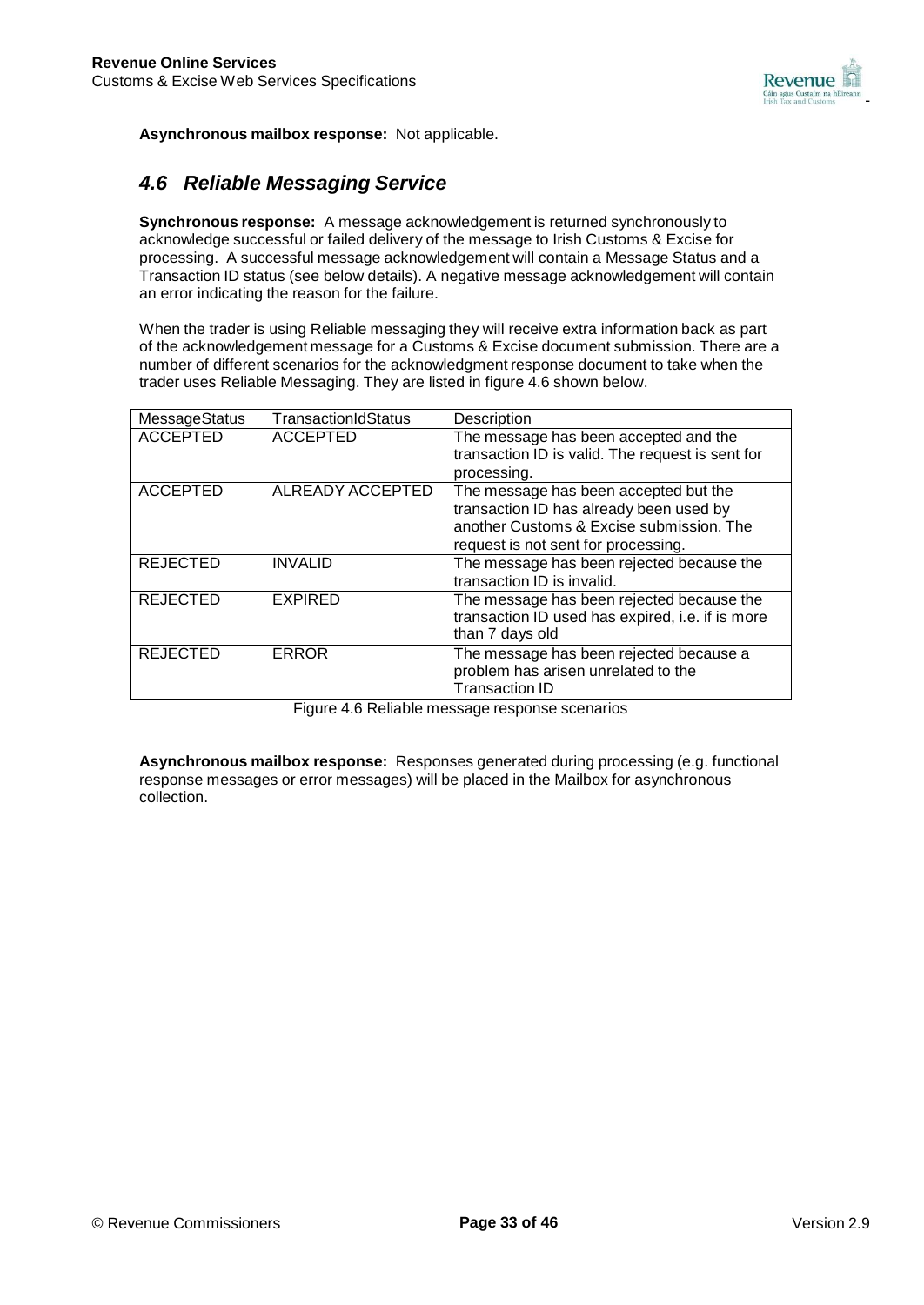

## **5 DIGITAL SIGNATURES**

Any ROS web service request that either returns confidential information or accepts a submission of information must be digitally signed. This must be done using a digital certificate that has been previously retrieved from ROS. The digital signature must be applied to the message in accordance with the WS-Security specification.

If a valid digital signature is not attached, a SOAP Fault will be returned. The fault code will be "Server." The fault string will provide more information on the details of the problem.

## *5.1 Namespaces*

There are two valid approaches to this:

### **Pre-Oasis Standards:**

- The WS-Security namespace should be: <http://schemas.xmlsoap.org/ws/2002/07/secext>
- The XML Digital Signature namespace should be: [http://www.w3.org/2000/09/xmldsig#.](http://www.w3.org/2000/09/xmldsig)

#### **Oasis Standards:**

- The WS-Security namespace should be: <http://docs.oasis-open.org/wss/2004/01/oasis-200401-wss-wssecurity-secext-1.0.xsd>
- The WSU namespace should be: <http://docs.oasis-open.org/wss/2004/01/oasis-200401-wss-wssecurity-utility-1.0.xsd>
- All Id references should now be of the form wsu:Id eg <x:myElement wsu:Id="ID1" xmlns:x="..." xmlns:wsu="..."/>
- The XML Digital Signature namespace should be: [http://www.w3.org/2000/09/xmldsig#.](http://www.w3.org/2000/09/xmldsig)

## *5.2 Security Token*

#### **Pre-Oasis Standards:**

The X509 certificate used to sign the message should be included in the message as a Base64 encoded BinarySecurityToken element

(Envelope/Header/Security/BinarySecurityToken). BinarySecurityToken/EncodingType should have a value of Base64Binary (prefixed by the WS-Security namespace prefix, i.e. "wsse:Base64Binary"). BinarySecurityToken/ValueType should have a value of X509v3 (prefixed by the WS-Security namespace prefix, i.e. "wsse:X509v3").

#### **Oasis Standards:**

The X509 certificate used to sign the message should be included in the message as a Base64 encoded BinarySecurityToken element

(Envelope/Header/Security/BinarySecurityToken). BinarySecurityToken/EncodingType should have a value of [http://docs.oasis-open.org/wss/2004/01/oasis-200401-wss-soap](http://docs.oasis-open.org/wss/2004/01/oasis-200401-wss-soap-)message-security-1.0#Base64Binary. BinarySecurityToken/ValueType should have a value of [http://docs.oasis-open.org/wss/2004/01/oasis-200401-wss-x509-token](http://docs.oasis-open.org/wss/2004/01/oasis-200401-wss-x509-token-profile-1.0#X509v3)[profile-1.0#X509v3](http://docs.oasis-open.org/wss/2004/01/oasis-200401-wss-x509-token-profile-1.0#X509v3)

The BinarySecurityToken should be referenced by a SecurityTokenReference element (Envelope/Header/Security/Signature/KeyInfo/SecurityTokenReference).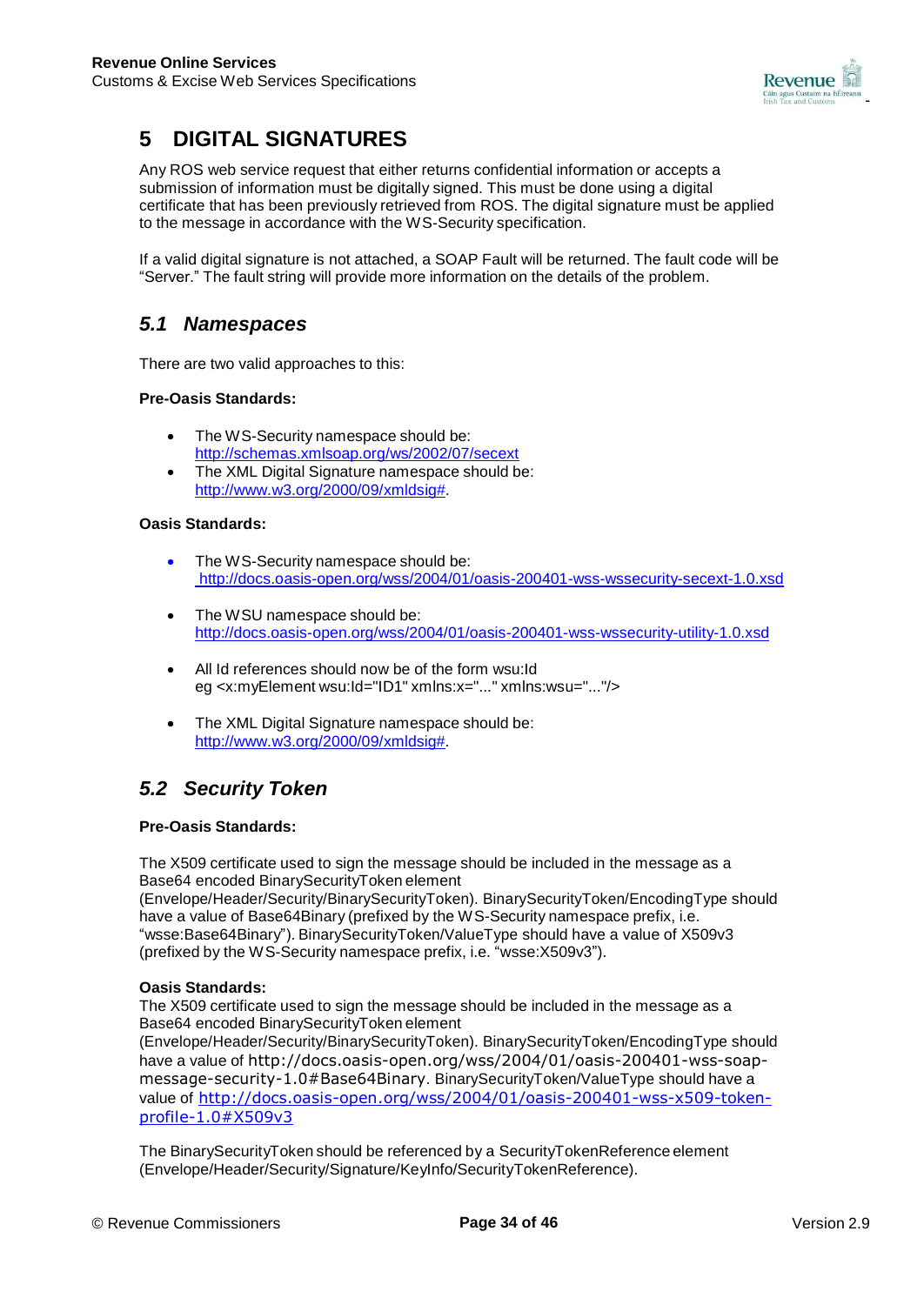

SecurityTokenReference/Reference/URI should reference the Id attribute of the BinarySecurityToken element as a URI. For example, if the Id attribute of the BinarySecurityToken was "X509Token", the URI attribute of the Reference subelement should be "#X509Token".

## *5.3 Signature*

**Canonicalization:** The Canonicalization Algorithm should be XML-EXC-C14N (Exclusive Canonicalization) [-http://www.w3.org/2001/10/xml-exc-c14n#](http://www.w3.org/2001/10/xml-exc-c14n)

**Signature Algorithm:** The Signature Algorithm should be SHA1withRSA <http://www.w3.org/2000/09/xmldsig#rsa-sha1>

#### **Pre-Oasis Standards:**

**References:** There must be a Reference element (Envelope/Header/Security/Signature/SignedInfo/Reference) corresponding to the signed Body element within the message. This should have an Id attribute with a value of 'MsgBody'. The Reference should have a single transform - Exclusive Canonicalization (see the URI

above). The Digest Algorithm should be SHA1 - <http://www.w3.org/2000/09/xmldsig#sha1>

### **Oasis Standards:**

**References:** There must be a Reference element

(Envelope/Header/Security/Signature/SignedInfo/Reference) corresponding to the signed Body element within the message. This should have an Id attribute whose value is the same as the Id attribute of the SOAP <body> element e.g if the Reference element starts with <ds:Reference URI="#id-13399097" then the SOAP body element should start with <soap:Body wsu:Id="id-13399097". The Reference should have a single transform - Exclusive Canonicalization (see the URI above). The Digest Algorithm should be SHA1 - <http://www.w3.org/2000/09/xmldsig#sha1>

## *5.4 Opening ROS PKCS#12 Files*

Each customer of ROS will have a digital certificate and private key stored in an industry standard PKCS#12 file. In order to create a digital signature, the private key of the customer must be accessed. A password is required to retrieve the private key from the P12 file. This password can be obtained by prompting the user for their password. The password on the P12 is not the same as the password entered by the customer. It is in fact the MD5 hash of that password.

To calculate the hashed password, follow these steps:

- 1. First get the bytes of the original password, assuming a "Latin-1" encoding. For the password "Baltimore1," these bytes are: 66 97 108 116 105 109 111 114 101 49 44 (i.e. the value of "B" is 66, "a" is 97, etc).
- 2. Then get the MD5 hash of these bytes. MD5 is a standard, public algorithm. Once again, for the password "Baltimore1," these bytes work out as: 223 238 161 24 62 121 39 143 115 167 51 163 245 231 226 94
- 3. Finally, create the new password by Base64-encoding the bytes from the previous step. For example, the password, "Baltimore1," this is "3+6hGD55J49zpzOj9efiXg==".

This new password can then be used to open a standard ROS P12 file.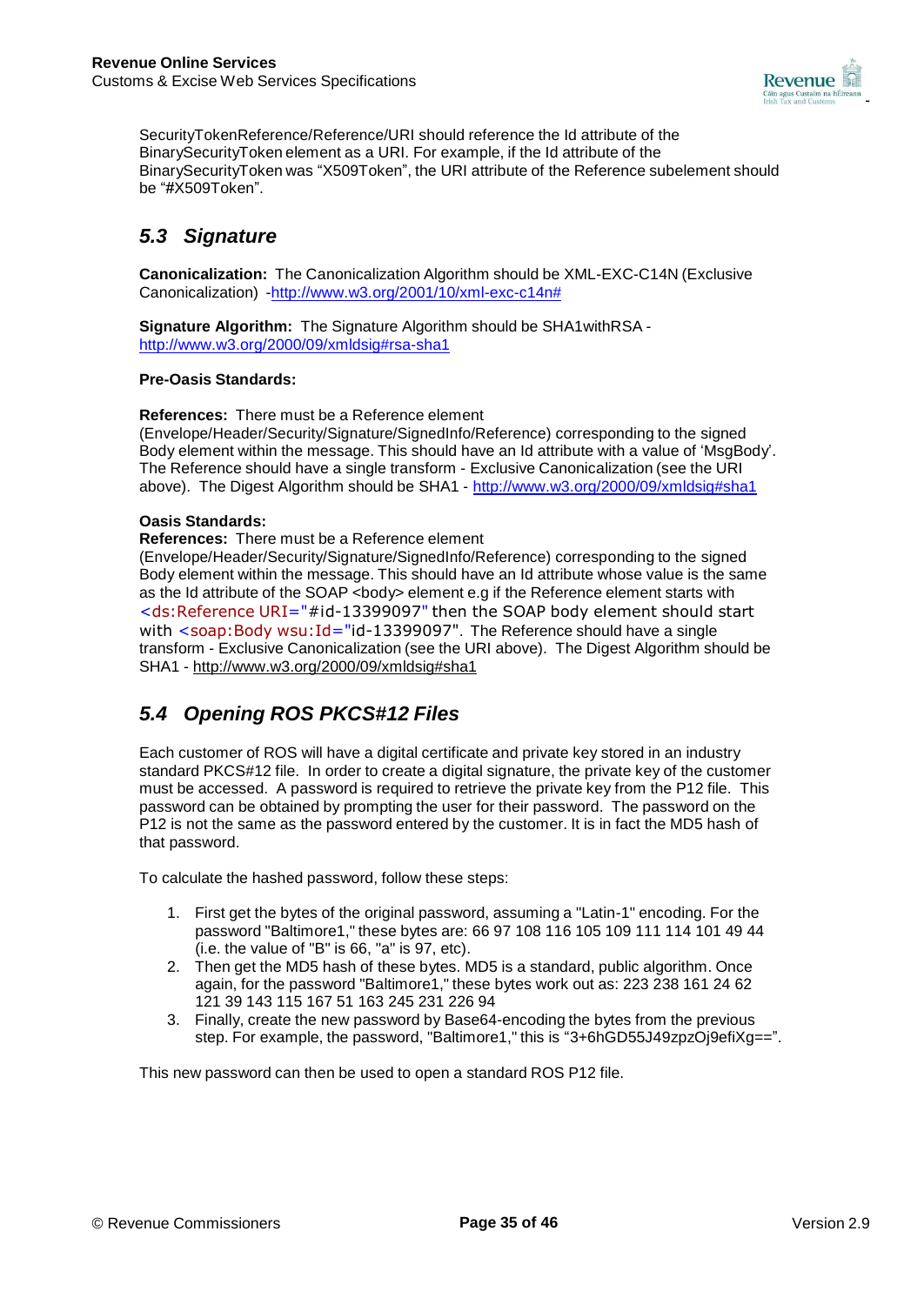

## **6 EXAMPLE MESSAGES**

### *6.1 Introduction*

This section outlines sample Customs & Excise web services messages that can be sent in and the synchronous responses that can be returned. In some cases, details of the SOAP envelope have been omitted from the samples for conciseness.

## *6.2 SOAP Fault Response*

```
<soap:Envelope xmlns:soap="http://schemas.xmlsoap.org/soap/envelope/">
  <soap:Fault>
     <faultcode>soap:Server</faultcode>
     <faultstring>Invalid signature</faultstring>
  </soap:Fault>
</soap:Envelope>
```
## *6.3 Successful Message Acknowledgement Response*

```
<soap:Envelope xmlns:soap="http://schemas.xmlsoap.org/soap/envelope/">
  <soap:Body>
     <ack:MessageAcknowledgement
     xmlns:ack="http://www.ros.ie/schemas/customs/messageacknowledgement/v1"
     >
        <ack:TransactionId>c1b9d5a2-f162-11cf-9ece-
     0020afc76f16</ack:TransactionId>
     </ack:MessageAcknowledgement>
  </soap:Body>
</soap:Envelope>
```
## *6.4 Un-successful Message Acknowledgement Response*

```
<soap:Envelope xmlns:soap="http://schemas.xmlsoap.org/soap/envelope/">
  <soap:Body>
     <ack:MessageAcknowledgement 
     xmlns:ack="http://www.ros.ie/schemas/customs/messageacknowledgement/v1"
     \rightarrow<ack:ErrorReference>
           <ack:ErrorCode> ROS-212002</ack:ErrorCode>
        </ack:ErrorReference>
     </ack:MessageAcknowledgement>
  </soap:Body>
</soap:Envelope>
```
## *6.5 Reliable Messaging Service Message Acknowledgement Response*

## **6.5.1 Accepted – Accepted**

```
<soapenv:Envelope xmlns:soapenv="http://schemas.xmlsoap.org/soap/envelope/"
xmlns:xsd="http://www.w3.org/2001/XMLSchema"
xmlns:xsi="http://www.w3.org/2001/XMLSchema-instance">
<soapenv:Body>
 <MessageAcknowledgement 
xmlns="http://www.ros.ie/schemas/customs/messageacknowledgement/v1"
xmlns:ns1="http://www.ros.ie/schemas/customs/messageacknowledgement/v1">
   <TransactionId>
```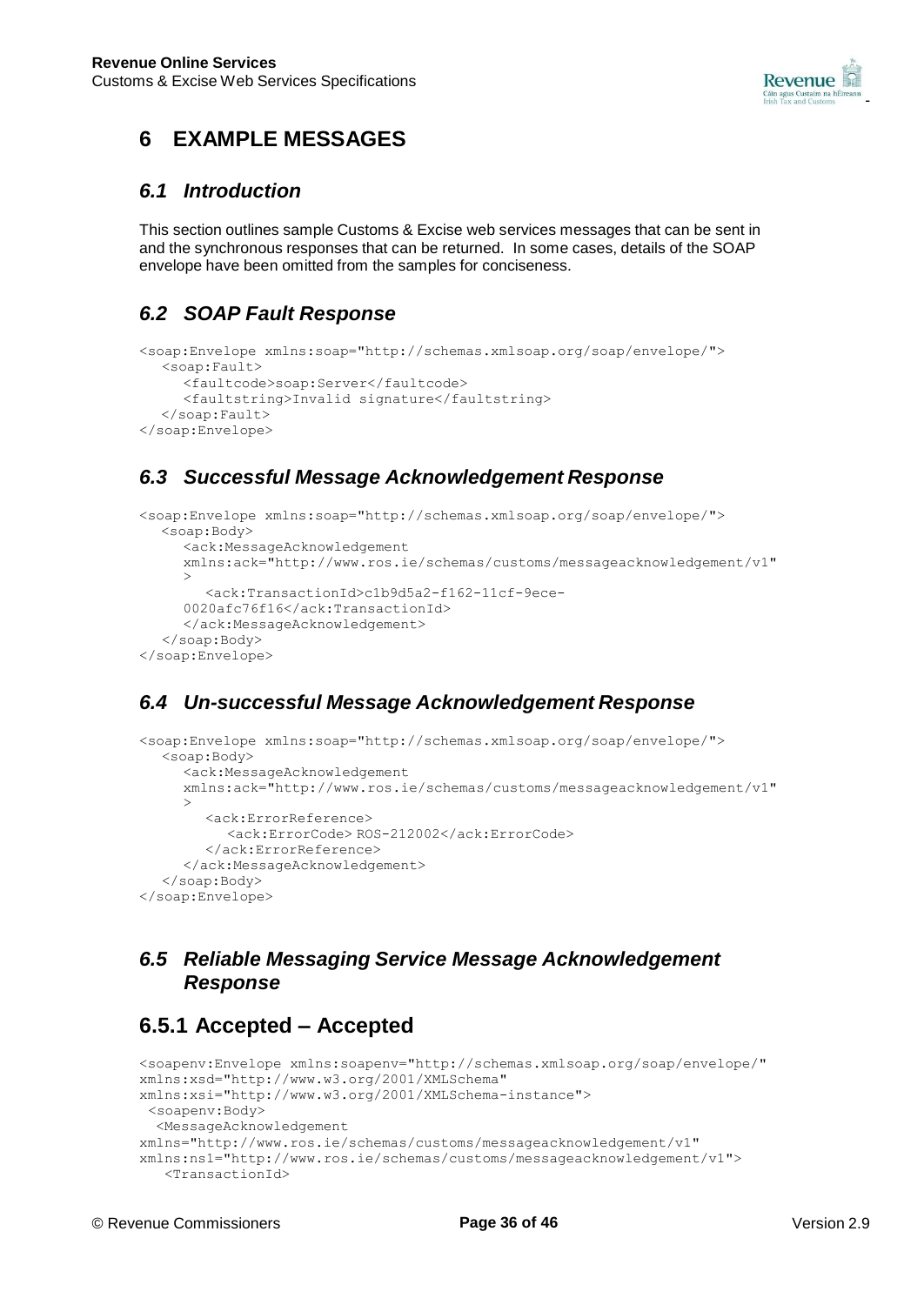

```
8c561fce-fa64-4255-b665-a53e0696797a </TransactionId>
       <Status><MessageStatus>ACCEPTED</MessageStatus>
             <TransactionIdStatus>ACCEPTED</TransactionIdStatus>
      </Status>
 </MessageAcknowledgement>
 </soapenv:Body>
</soapenv:Envelope>
```
## **6.5.2 Accepted – Already Accepted**

```
<soapenv:Envelope xmlns:soapenv="http://schemas.xmlsoap.org/soap/envelope/"
xmlns:xsd="http://www.w3.org/2001/XMLSchema" 
xmlns:xsi="http://www.w3.org/2001/XMLSchema-instance">
 <soapenv:Body>
  <MessageAcknowledgement
xmlns="http://www.ros.ie/schemas/customs/messageacknowledgement/v1"
xmlns:ns1="http://www.ros.ie/schemas/customs/messageacknowledgement/v1">
   <TransactionId>
8c561fce-fa64-4255-b665-a53e0696797a </TransactionId>
      <Status>
             <MessageStatus>ACCEPTED</MessageStatus>
             <TransactionIdStatus>ALREADY_ACCEPTED</TransactionIdStatus>
      </Status>
 </MessageAcknowledgement>
 </soapenv:Body>
</soapenv:Envelope>
```
## **6.5.3 Rejected - Expired**

```
<soapenv:Envelope xmlns:soapenv="http://schemas.xmlsoap.org/soap/envelope/"
xmlns:xsd="http://www.w3.org/2001/XMLSchema"
xmlns:xsi="http://www.w3.org/2001/XMLSchema-instance">
<soapenv:Body>
 <MessageAcknowledgement
xmlns="http://www.ros.ie/schemas/customs/messageacknowledgement/v1"
xmlns:ns1="http://www.ros.ie/schemas/customs/messageacknowledgement/v1">
  <TransactionId>a4621a38-ff5a-4d3a-94e9-0661357c7c70</TransactionId>
     <Status><MessageStatus>REJECTED</MessageStatus>
        <TransactionIdStatus>EXPIRED</TransactionIdStatus>
     \langle/Status>
  </MessageAcknowledgement>
 </soapenv:Body>
</soapenv:Envelope>
```
## **6.5.4 Rejected – InValid**

```
<soapenv:Envelope xmlns:soapenv="http://schemas.xmlsoap.org/soap/envelope/"
xmlns:xsd="http://www.w3.org/2001/XMLSchema" 
xmlns:xsi="http://www.w3.org/2001/XMLSchema-instance">
 <soapenv:Body>
 <MessageAcknowledgement
xmlns="http://www.ros.ie/schemas/customs/messageacknowledgement/v1"
xmlns:ns1="http://www.ros.ie/schemas/customs/messageacknowledgement/v1">
   <TransactionId>a4621a38-ff5a-4d3a-94e9-0661357c7c70</TransactionId>
      <Status>
        <MessageStatus>REJECTED</MessageStatus>
        <TransactionIdStatus>INVALID</TransactionIdStatus>
     </Status>
  </MessageAcknowledgement>
 </soapenv:Body>
</soapenv:Envelope>
```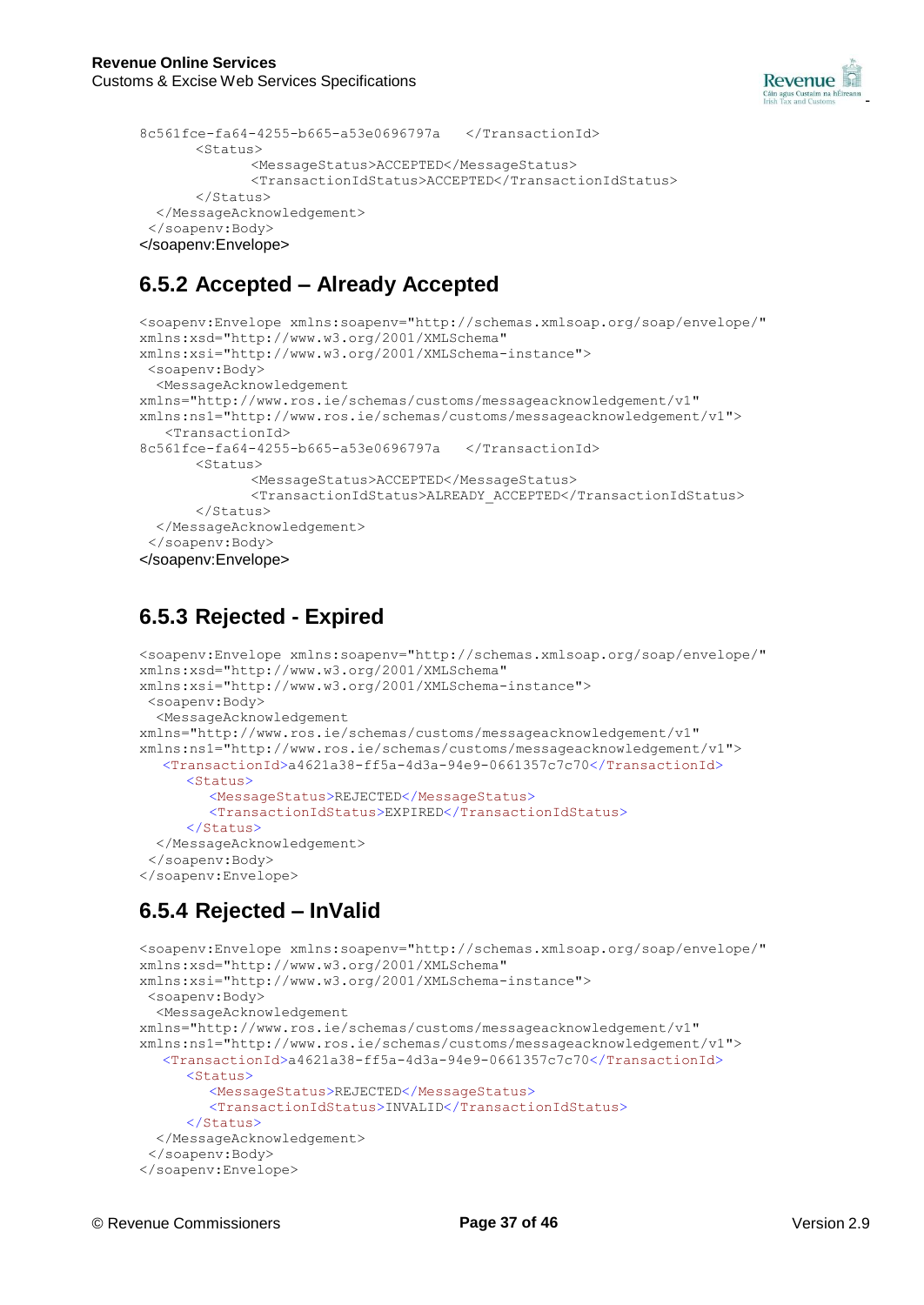

## **6.5.5 Rejected – Error**

```
<soapenv:Envelope xmlns:soapenv="http://schemas.xmlsoap.org/soap/envelope/"
xmlns:xsd="http://www.w3.org/2001/XMLSchema"
xmlns:xsi="http://www.w3.org/2001/XMLSchema-instance">
<soapenv:Body>
 <MessageAcknowledgement 
xmlns="http://www.ros.ie/schemas/customs/messageacknowledgement/v1"
xmlns:ns1="http://www.ros.ie/schemas/customs/messageacknowledgement/v1">
   <TransactionId>a4621a38-ff5a-4d3a-94e9-0661357c7c70</TransactionId>
     <Status><MessageStatus>REJECTED</MessageStatus>
        <TransactionIdStatus>ERROR</TransactionIdStatus>
     </Status>
  </MessageAcknowledgement>
 </soapenv:Body>
</soapenv:Envelope>
```
## *6.6 SAD Request*

```
<soap:Envelope xmlns:soap="http://schemas.xmlsoap.org/soap/envelope/">
  <soap:Header>
     <wsse:Security
xmlns:wsse="http://schemas.xmlsoap.org/ws/2002/07/secext">
        <wsse:BinarySecurityToken ValueType="wsse:X509v3" 
EncodingType="wsse:Base64Binary" Id="X509Token">
          MIIEZzCcA9cgwaABQfd86afd2g...
        </wsse:BinarySecurityToken>
        <ds:Signature xmlns:ds="http://www.w3.org/2000/09/xmldsig#">
          <ds:SignedInfo>
             <ds:CanonicalizationMethod>
                  Algorithm="http://www.w3.org/2001/10/xml-enc-c14n#"/>
             </ds:CanonicalizationMethod>
             <ds:SignatureMethod Algorithm=" 
http://www.w3.org/2000/09/xmldsig#rsa-sha1"/>
             <ds:Reference URI="#MsgBody">
                <ds:Transforms>
                  <ds:Transform
Algorithm="http://www.w3.org/2001/10/xml-exc-c14n#"/>
                </ds:Transforms>
                <ds:DigestMethod
Algorithm="http://www.w3.org/2000/09/xmldsig#sha1"/>
                <ds:DigestValue>DJbchm5gk...</ds:DigestValue>
             </ds:Reference>
          </ds:SignedInfo>
          <ds:SignatureValue>LyLsF0pi4wPu...</ds:SignatureValue>
          <ds:KeyInfo>
             <wsse:SecurityTokenReference>
                <wsse:Reference URI="#X509Token"/>
             </wsse:SecurityTokenReference>
          </ds:KeyInfo>
        </ds:Signature>
     </wsse:Security>
  </soap:Header>
  <soap:Body id="MsgBody">
     <sad:ImportCustomsDeclaration
xmlns:sad="http://www.ros.ie/schemas/customs/sadimport/v1">
        <sad:Declaration>
          <sad:TypeCode>IMA</sad:TypeCode>
          <sad:IEMessageType>X12</sad:IEMessageType>
```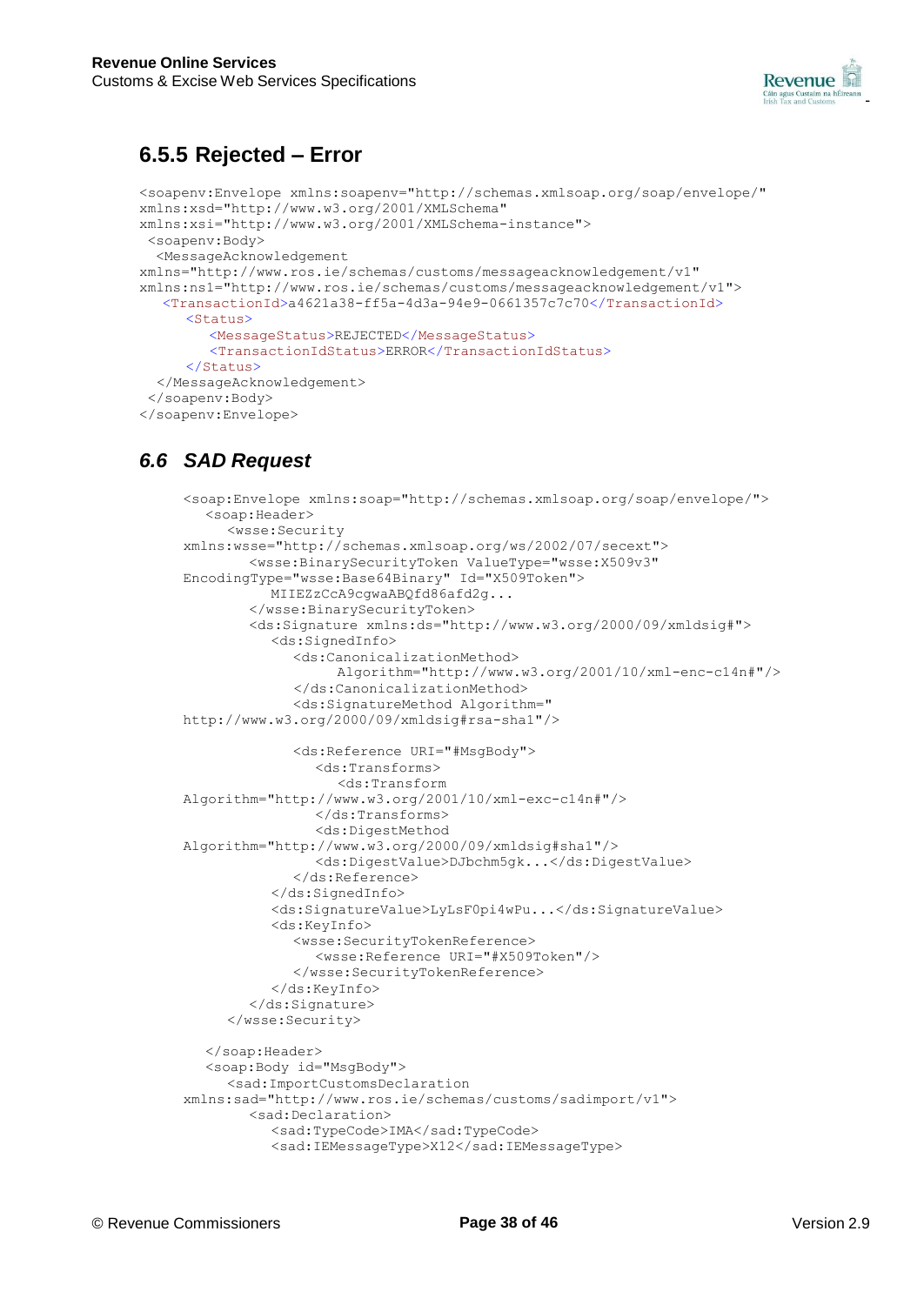

```
<sad:DeclarationOfficeIdentifier>IESNN400</sad:DeclarationOfficeIdent 
ifier>
           <sad:GoodsItemQuantity>2</sad:GoodsItemQuantity>
           <sad:InvoiceAmount>10000</sad:InvoiceAmount>
           <sad:GoodsShipment>
   <sad:ExportationCountryIdentifier>US</sad:ExportationCountryIdentifie 
r>
             <sad:TradeTerm>
                <sad:ConditionCode>CIF</sad:ConditionCode>
                <sad:LocationNameText>SHANNON</sad:LocationNameText>
   <sad:CountryRelationshipCode>1</sad:CountryRelationshipCode>
             </sad:TradeTerm>
             <sad:EntryCustomsOffice>
                <sad:CodeIdentifier>IESNN400</sad:CodeIdentifier>
             </sad:EntryCustomsOffice>
             <sad:CustomsGoodsItem>
                <sad:GoodsPackaging>
                   <sad:MarkNumberText>Test XX</sad:MarkNumberText>
                  <sad:QuantityQuantity>1</sad:QuantityQuantity>
                  <sad:TypeCode>PK</sad:TypeCode>
                </sad:GoodsPackaging>
                <sad:IEUniqueLPRef>1</sad:IEUniqueLPRef>
   <sad:IEPcksDescSequenceIdentifier>001</sad:IEPcksDescSequenceIdentifi 
\alpha<sad:SequenceIdentifier>001</sad:SequenceIdentifier>
                <sad:Commodity>
   <sad:DescriptionText>Transformers</sad:DescriptionText>
   <sad:TariffClassificationCode>0803001100</sad:TariffClassificationCod 
\Rightarrow<sad:EUDutyRegimeCode>100</sad:EUDutyRegimeCode>
                </sad:Commodity>
                <sad:Origin>
  <sad:OriginCountryIdentifier>AE</sad:OriginCountryIdentifier>
                </sad:Origin>
                <sad:GoodsMeasure>
   <sad:NetNetWeightMeasure>1000</sad:NetNetWeightMeasure>
                  <sad:TariffQuantity>500</sad:TariffQuantity>
                </sad:GoodsMeasure>
                <sad:CustomsProcedure>
                  <sad:CurrentCode>53</sad:CurrentCode>
                   <sad:PreviousCode>00</sad:PreviousCode>
                   <sad:CategoryCode>000</sad:CategoryCode>
                </sad:CustomsProcedure>
                <sad:PreviousCustomsDocument>
                   <sad:ReferenceIdentifier>X-740-
xxxx12345678</sad:ReferenceIdentifier>
                </sad:PreviousCustomsDocument>
                <sad:EUItemPriceAmount>5000.00</sad:EUItemPriceAmount>
                <sad:EUCustomsValuation>
                  <sad:MethodCode>3</sad:MethodCode>
                </sad:EUCustomsValuation>
                <sad:AdditionalInformation>
                  <sad:ContentText>12345675</sad:ContentText>
                   <sad:StatementCode>1D25</sad:StatementCode>
                </sad:AdditionalInformation>
                <sad:AdditionalInformation>
                   <sad:ContentText>200.5</sad:ContentText>
                   <sad:StatementCode>1V21</sad:StatementCode>
                </sad:AdditionalInformation>
```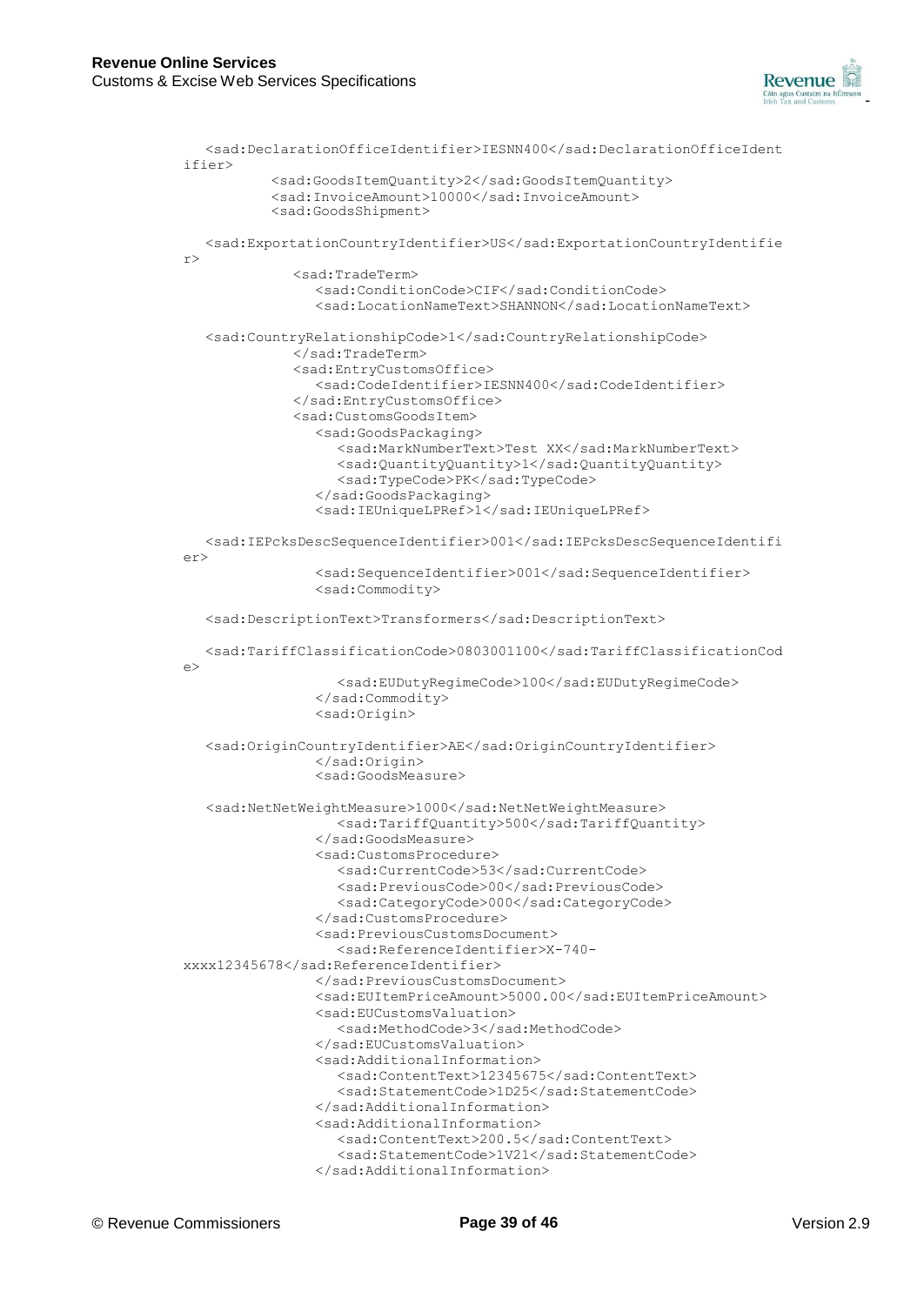

<sad:AdditionalInformation> <sad:ContentText>1112</sad:ContentText> <sad:StatementCode>1D28</sad:StatementCode> </sad:AdditionalInformation> <sad:AdditionalDocument> <sad:ReferenceIdentifier>12345675</sad:ReferenceIdentifier> <sad:TypeCode>N935</sad:TypeCode> </sad:AdditionalDocument> <sad:AdditionalDocument> <sad:ReferenceIdentifier>12345675</sad:ReferenceIdentifier> <sad:TypeCode>N934</sad:TypeCode> </sad:AdditionalDocument> <sad:StatisticalValueAmount>10.00</sad:StatisticalValueAmount> </sad:CustomsGoodsItem> <sad:CustomsGoodsItem> <sad:GoodsPackaging> <sad:MarkNumberText>Dummy XX</sad:MarkNumberText> <sad:QuantityQuantity>1</sad:QuantityQuantity> <sad:TypeCode>FC</sad:TypeCode> </sad:GoodsPackaging> <sad:IEUniqueLPRef>1</sad:IEUniqueLPRef> <sad:IEPcksDescSequenceIdentifier>002</sad:IEPcksDescSequenceIdentifi er> <sad:SequenceIdentifier>002</sad:SequenceIdentifier> <sad:Commodity> <sad:DescriptionText>Apples</sad:DescriptionText> <sad:TariffClassificationCode>0803001100</sad:TariffClassificationCod e> <sad:EUDutyRegimeCode>100</sad:EUDutyRegimeCode> </sad:Commodity> <sad:Origin> <sad:OriginCountryIdentifier>AE</sad:OriginCountryIdentifier> </sad:Origin> <sad:GoodsMeasure> <sad:NetNetWeightMeasure>1000</sad:NetNetWeightMeasure> <sad:TariffQuantity>500</sad:TariffQuantity> </sad:GoodsMeasure> <sad:CustomsProcedure> <sad:CurrentCode>53</sad:CurrentCode> <sad:PreviousCode>00</sad:PreviousCode> <sad:CategoryCode>000</sad:CategoryCode> </sad:CustomsProcedure> <sad:PreviousCustomsDocument> <sad:ReferenceIdentifier>X-740 xxxx12345678</sad:ReferenceIdentifier> </sad:PreviousCustomsDocument> <sad:EUItemPriceAmount>5000.00</sad:EUItemPriceAmount> <sad:EUCustomsValuation> <sad:MethodCode>3</sad:MethodCode> </sad:EUCustomsValuation> <sad:AdditionalInformation> <sad:ContentText>12345675</sad:ContentText> <sad:StatementCode>1D25</sad:StatementCode> </sad:AdditionalInformation> <sad:AdditionalInformation> <sad:ContentText>200.5</sad:ContentText> <sad:StatementCode>1V21</sad:StatementCode> </sad:AdditionalInformation> <sad:AdditionalInformation> <sad:ContentText>1112</sad:ContentText>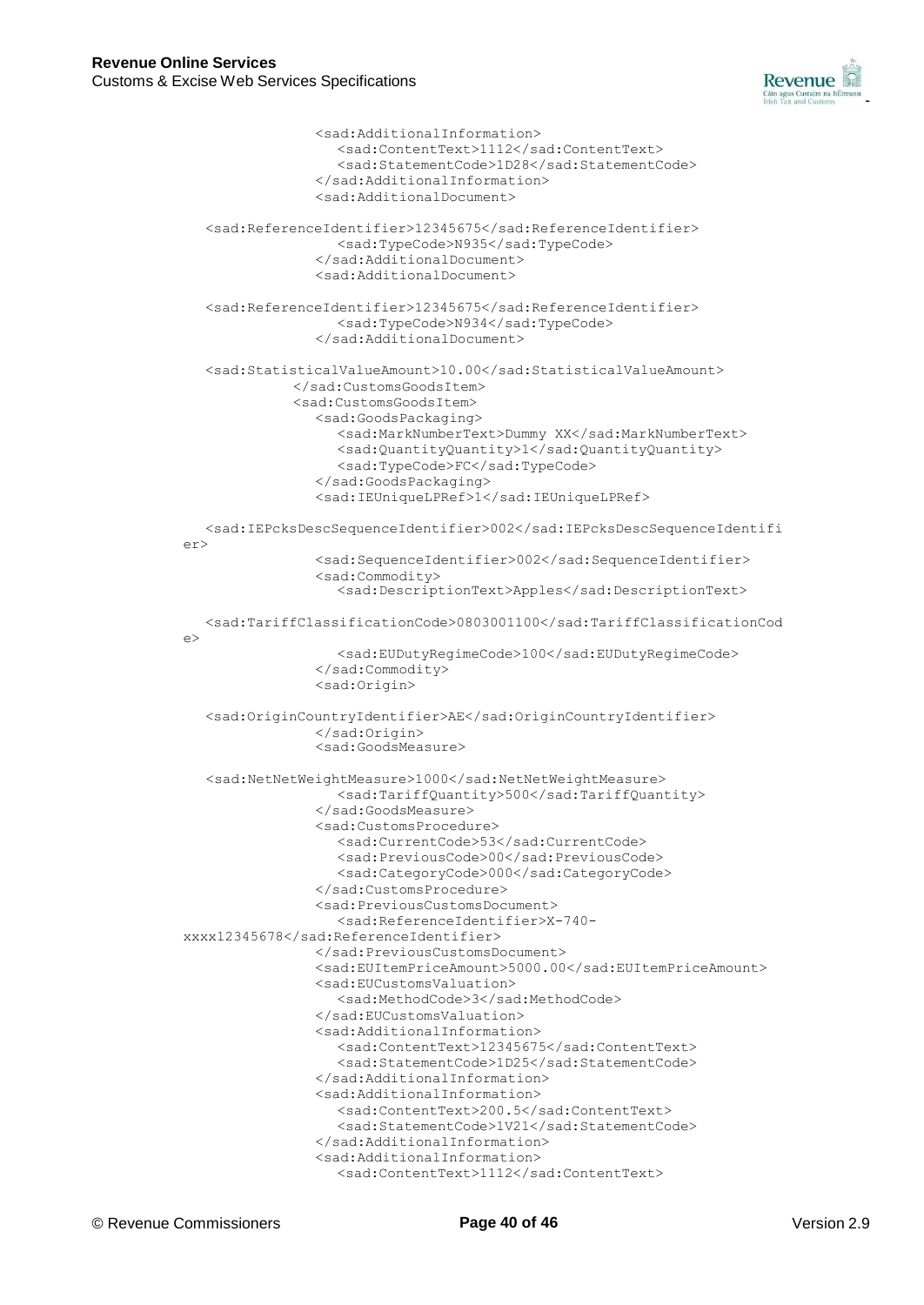

```
<sad:StatementCode>1D28</sad:StatementCode>
                </sad:AdditionalInformation>
                <sad:AdditionalDocument>
  <sad:ReferenceIdentifier>12345675</sad:ReferenceIdentifier>
                  <sad:TypeCode>N935</sad:TypeCode>
                </sad:AdditionalDocument>
                <sad:AdditionalDocument>
  <sad:ReferenceIdentifier>12345675</sad:ReferenceIdentifier>
                  <sad:TypeCode>N934</sad:TypeCode>
                </sad:AdditionalDocument>
  <sad:StatisticalValueAmount>10.00</sad:StatisticalValueAmount>
             </sad:CustomsGoodsItem>
             <sad:Consignment>
                <sad:BorderTransportMeans>
                  <sad:ModeAndTypeCode>5</sad:ModeAndTypeCode>
                </sad:BorderTransportMeans>
                <sad:GoodsLocation>
  <sad:LocationIdentifier>IESNN401</sad:LocationIdentifier>
                </sad:GoodsLocation>
                <sad:TransportEquipment>
                  <sad:EquipmentIdentification>
  <sad:IdentificationIdentifier>CRXU1234567</sad:IdentificationIdentifi 
\rho r</sad:EquipmentIdentification>
                </sad:TransportEquipment>
                <sad:TransportContractDocument>
                  <sad:TypeCode>4</sad:TypeCode>
  <sad:ReferenceIdentifier>0530531</sad:ReferenceIdentifier>
                </sad:TransportContractDocument>
             </sad:Consignment>
             <sad:Consignee>
  <sad:IdentityIdentifier>VAT1234567T</sad:IdentityIdentifier>
                <sad:Address/>
             </sad:Consignee>
             <sad:IEValueDetailsCode>A</sad:IEValueDetailsCode>
             <sad:IEPayer>
  <sad:IEPayerIdentifier>VAT1234567M</sad:IEPayerIdentifier>
             </sad:IEPayer>
             <sad:AdditionalInformation>
                <sad:ContentText>200</sad:ContentText>
                <sad:StatementCode>00400</sad:StatementCode>
             </sad:AdditionalInformation>
             <sad:AdditionalDocument>
  <sad:ReferenceIdentifier>12345675</sad:ReferenceIdentifier>
               <sad:TypeCode>N934</sad:TypeCode>
             </sad:AdditionalDocument>
          </sad:GoodsShipment>
          <sad:CurrencyExchange>
  <sad:CurrencyTypeIdentifier>USD</sad:CurrencyTypeIdentifier>
          </sad:CurrencyExchange>
          <sad:Agent>
  <sad:IdentityIdentifier>CUS1234567N</sad:IdentityIdentifier>
             <sad:StatusCode>3</sad:StatusCode>
          </sad:Agent>
        </sad:Declaration>
     </sad:ImportCustomsDeclaration>
```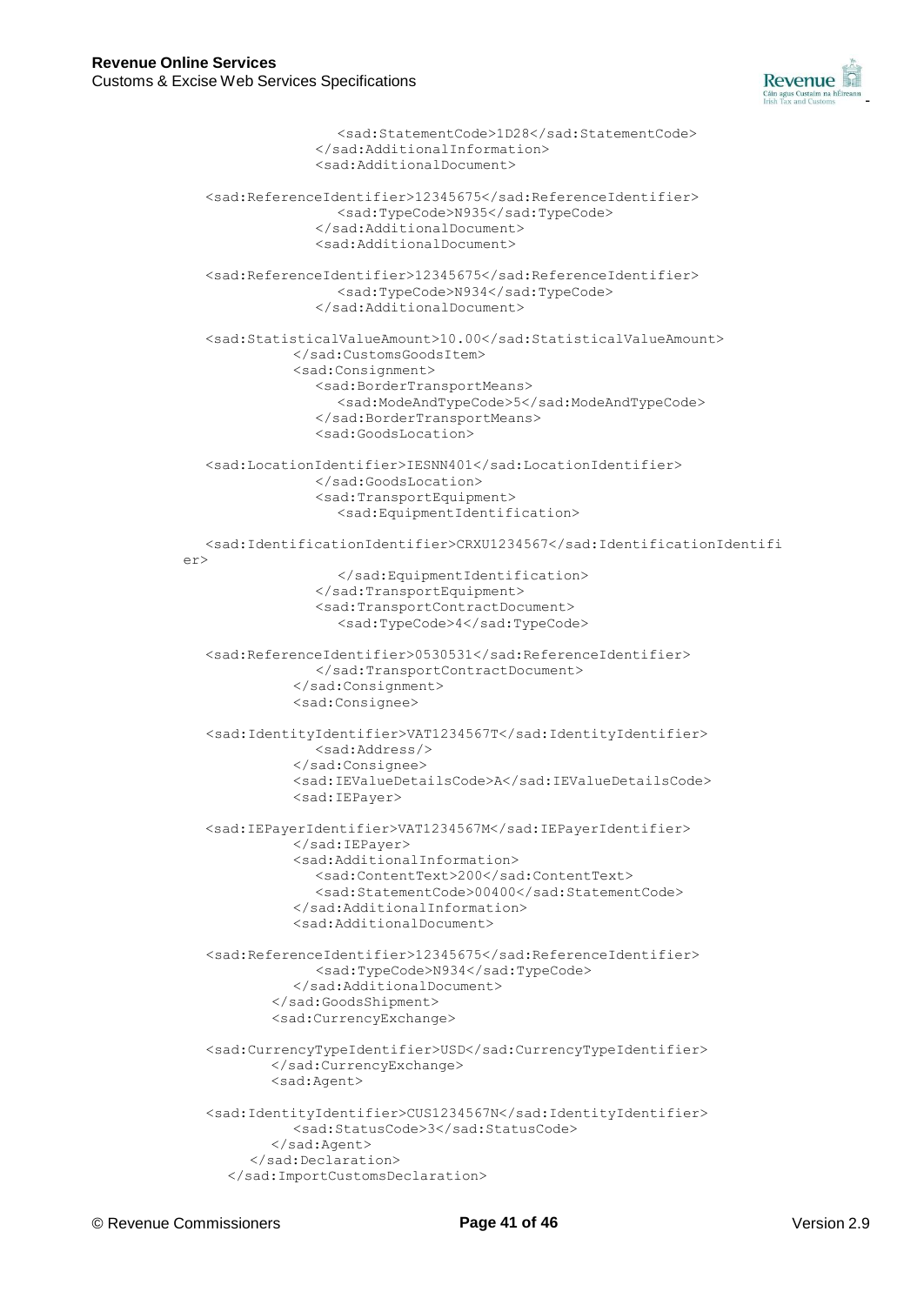

</soap:Body> </soap:Envelope>

## *6.7 Enquiry Request*

```
<soap:Envelope xmlns:soap="http://schemas.xmlsoap.org/soap/envelope/">
   <soap:Header>
     <wsse:Security
xmlns:wsse="http://schemas.xmlsoap.org/ws/2002/07/secext">
        <wsse:BinarySecurityToken ValueType="wsse:X509v3" 
EncodingType="wsse:Base64Binary" Id="X509Token">
          MIIEZzCcA9cgwaABQfd86afd2g...
        </wsse:BinarySecurityToken>
        <ds:Signature xmlns:ds="http://www.w3.org/2000/09/xmldsig#">
          <ds:SignedInfo>
             <ds:CanonicalizationMethod>
                   Algorithm="http://www.w3.org/2001/10/xml-enc-c14n#"/>
             </ds:CanonicalizationMethod>
             <ds:SignatureMethod Algorithm=" 
http://www.w3.org/2000/09/xmldsig#rsa-sha1"/>
             <ds:Reference URI="#MsgBody">
                <ds:Transforms>
                  <ds:Transform Algorithm="http://www.w3.org/2001/10/xml-
exc-c14n#"/>
                </ds:Transforms>
                <ds:DigestMethod
Algorithm="http://www.w3.org/2000/09/xmldsig#sha1"/>
                <ds:DigestValue>DJbchm5gk...</ds:DigestValue>
             </ds:Reference>
          </ds:SignedInfo>
          <ds:SignatureValue>LyLsF0pi4wPu...</ds:SignatureValue>
          <ds:KeyInfo>
             <wsse:SecurityTokenReference>
                <wsse:Reference URI="#X509Token"/>
             </wsse:SecurityTokenReference>
          </ds:KeyInfo>
        </ds:Signature>
     </wsse:Security>
   </soap:Header>
  <soap:Body id="MsgBody">
     <enq:EdiEnquiryRequest
xmlns:enq="http://www.ros.ie/schemas/customs/edienquiryrequest/v1"><![CDATA[
  UNB+UNOC:3+123456+REV.IE+070307:1200+8'UNH+2+CUSENQ:D:96B:UN:IEC001'BGM++0
6DU1IM000000434+SSQ'NAD+CN+VAT0000316D'UNT+4+2'UNZ+1+8'
```

```
]]></enq:EdiEnquiryRequest>
   </soap:Body>
</soap:Envelope>
```
## *6.8 Mailbox Collect Request*

```
<soap:Envelope xmlns:soap="http://schemas.xmlsoap.org/soap/envelope/">
  <soap:Header>
     <wsse:Security
xmlns:wsse="http://schemas.xmlsoap.org/ws/2002/07/secext">
        <wsse:BinarySecurityToken ValueType="wsse:X509v3" 
EncodingType="wsse:Base64Binary" Id="X509Token">
          MIIEZzCcA9cgwaABQfd86afd2g...
        </wsse:BinarySecurityToken>
       <ds:Signature xmlns:ds="http://www.w3.org/2000/09/xmldsig#">
          <ds:SignedInfo>
             <ds:CanonicalizationMethod>
```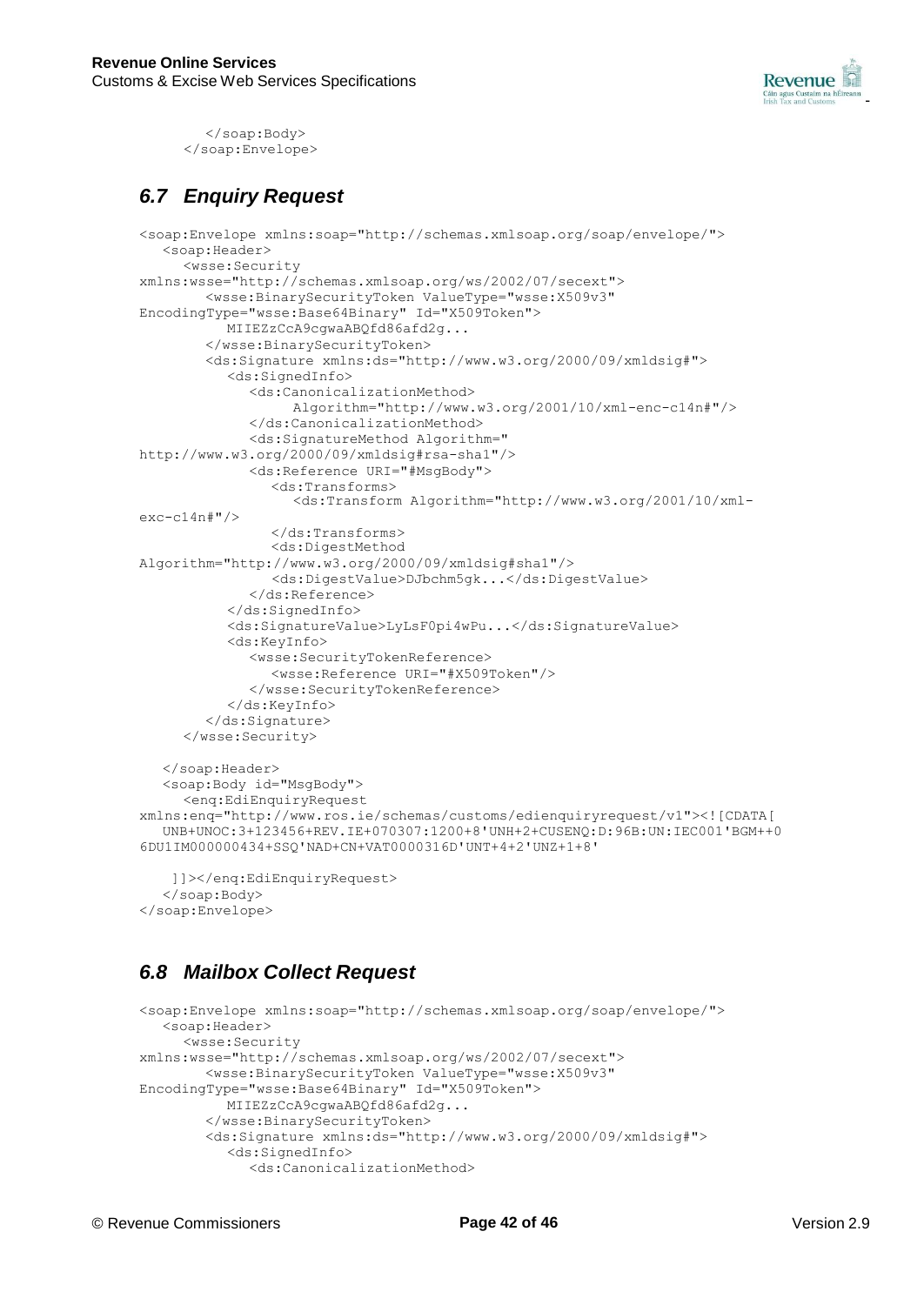

```
Algorithm="http://www.w3.org/2001/10/xml-enc-c14n#"/>
             </ds:CanonicalizationMethod>
             <ds:SignatureMethod Algorithm=" 
http://www.w3.org/2000/09/xmldsig#rsa-sha1"/>
             <ds:Reference URI="#MsgBody">
                <ds:Transforms>
                   <ds:Transform Algorithm="http://www.w3.org/2001/10/xml-
exc-c14n#"/>
                </ds:Transforms>
                <ds:DigestMethod
Algorithm="http://www.w3.org/2000/09/xmldsig#sha1"/>
                <ds:DigestValue>DJbchm5gk...</ds:DigestValue>
             </ds:Reference>
          </ds:SignedInfo>
          <ds:SignatureValue>LyLsF0pi4wPu...</ds:SignatureValue>
          <ds:KeyInfo>
             <wsse:SecurityTokenReference>
                <wsse:Reference URI="#X509Token"/>
             </wsse:SecurityTokenReference>
          </ds:KeyInfo>
        </ds:Signature>
     </wsse:Security>
   </soap:Header>
  <soap:Body id="MsgBody">
     <mcr:MailboxCollectRequest
xmlns:mcr="http://www.ros.ie/schemas/customs/collectrequest/v1"/>
   </soap:Body>
</soap:Envelope>
```
## *6.9 Mailbox Collect Response*

```
<soap:Envelope xmlns:soap="http://schemas.xmlsoap.org/soap/envelope/">
  <soap:Body>
     <mcr:MailboxCollectResponse
xmlns:mcr="http://www.ros.ie/schemas/customs/collectresponse/v1">
        <mcr:MailboxItemList moremessages="false" messagecount="2">
          <mcr:MailboxItem>
             <mcr:MailboxId>a1b2c3d4-e5f6-g7h8-9ijk-
0123lmn45o67</mcr:MailboxId>
             <mcr:TransactionId>537f4897-6266-4617-99ee-
0451c039b67b</mcr:TransactionId>
             <mcr:Message>
                <cdr:CustomsDeclarationResponse
xmlns:cdr="http://www.ros.ie/schemas/customs/sadresponse/v1">
                  <cdr:IEMessageType>X12</cdr:IEMessageType>
  <cdr:CustomsReferenceIdentifier>06DU1IM12345678A</cdr:CustomsReferenceIden 
tifier>
                  <cdr:TransportContractDocument>
  <cdr:ReferenceIdentifier>12345678901</cdr:ReferenceIdentifier>
                  </cdr:TransportContractDocument>
                  <cdr:IERiskRouting>R</cdr:IERiskRouting>
                  <cdr:AcceptanceDate>20060901164320</cdr:AcceptanceDate>
                </cdr:CustomsDeclarationResponse>
             </mcr:Message>
          </mcr:MailboxItem>
          <mcr:MailboxItem>
             <mcr:MailboxId>bad64d11-1fd5-42f2-8ecd-
e10bb6723578</mcr:MailboxId>
             <mcr:TransactionId>8f97d152-0a48-48dd-905a-
60ddb75566fe</mcr:TransactionId>
             <mcr:Message>
               <cdr:CustomsDeclarationResponse
xmlns:cdr="http://www.ros.ie/schemas/customs/sadresponse/v1">
```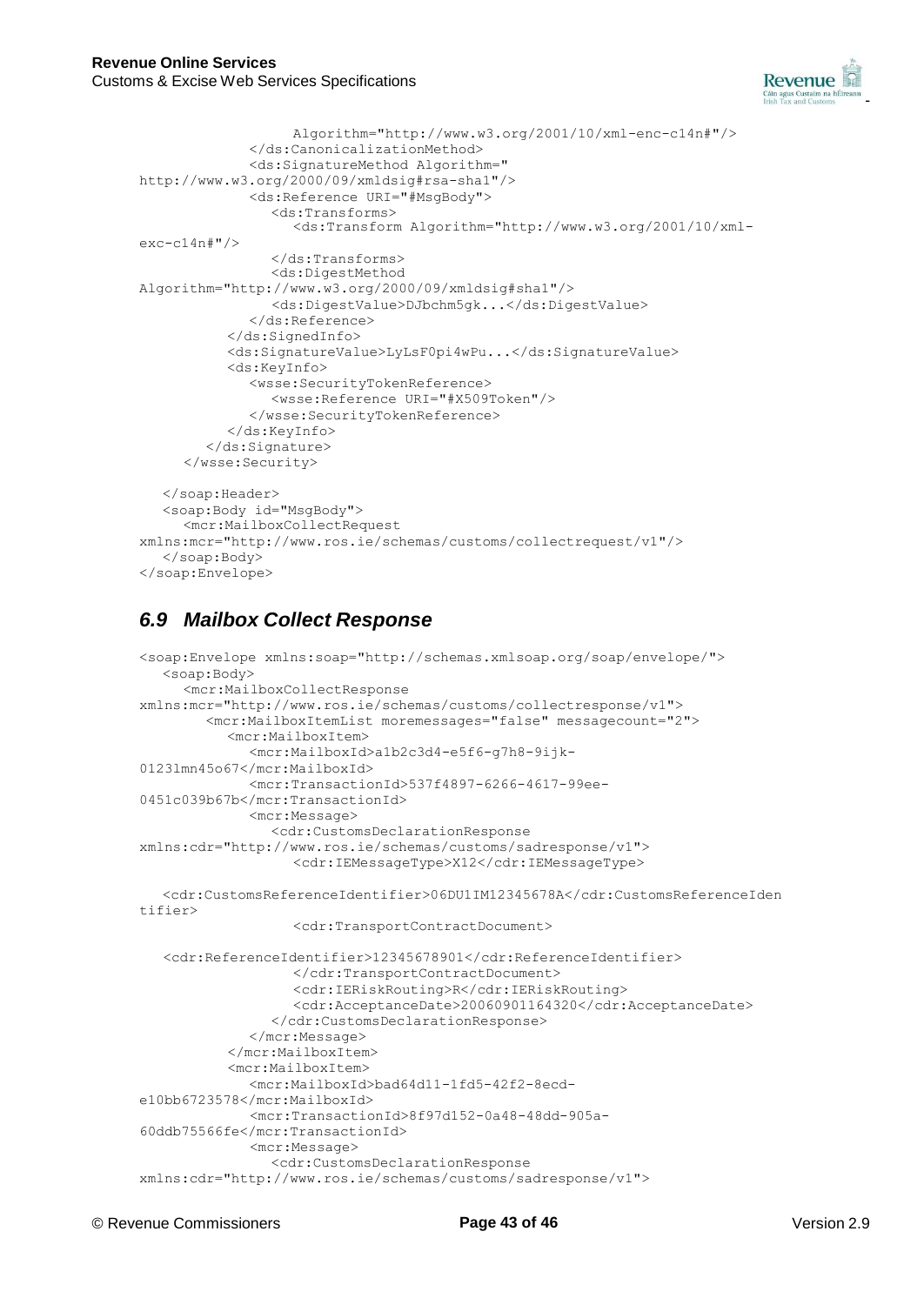

```
<cdr:IEMessageType>X12</cdr:IEMessageType>
  <cdr:CustomsReferenceIdentifier>06AR1IM12345678C</cdr:CustomsReferenceIden 
tifier>
                  <cdr:IEPayerIdentifier>VAT0012345M</cdr:IEPayerIdentifier>
                  <cdr:AcceptanceDate>20060821151802</cdr:AcceptanceDate>
  <cdr:IEMessageSendingDate>20060821151807</cdr:IEMessageSendingDate>
                  <cdr:DutyTaxFee>
                     <cdr:TypeCode>A00</cdr:TypeCode>
                     <cdr:TaxAssessmentAmount>0.00</cdr:TaxAssessmentAmount>
                     <cdr:MethodCode>F</cdr:MethodCode>
                  </cdr:DutyTaxFee>
                  <cdr:DutyTaxFee>
                     <cdr:TypeCode>B10</cdr:TypeCode>
  <cdr:TaxAssessmentAmount>3564.01</cdr:TaxAssessmentAmount>
                     <cdr:MethodCode>F</cdr:MethodCode>
                  </cdr:DutyTaxFee>
                </cdr:CustomsDeclarationResponse>
             </mcr:Message>
          </mcr:MailboxItem>
        </mcr:MailboxItemList>
     </mcr:MailboxCollectResponse>
  </soap:Body>
</soap:Envelope>
```
## *6.10 Mailbox Acknowledgement Request*

```
<soap:Envelope xmlns:soap="http://schemas.xmlsoap.org/soap/envelope/">
  <soap:Header>
     <wsse:Security
xmlns:wsse="http://schemas.xmlsoap.org/ws/2002/07/secext">
        <wsse:BinarySecurityToken ValueType="wsse:X509v3" 
EncodingType="wsse:Base64Binary" Id="X509Token">
          MIIEZzCcA9cgwaABQfd86afd2g...
        </wsse:BinarySecurityToken>
        <ds:Signature xmlns:ds="http://www.w3.org/2000/09/xmldsig#">
          <ds:SignedInfo>
             <ds:CanonicalizationMethod> 
                  Algorithm="http://www.w3.org/2001/10/xml-enc-c14n#"/>
             </ds:CanonicalizationMethod>
             <ds:SignatureMethod Algorithm="
http://www.w3.org/2000/09/xmldsig#rsa-sha1"/>
             <ds:Reference URI="#MsgBody">
                <ds:Transforms>
                   <ds:Transform Algorithm="http://www.w3.org/2001/10/xml-
exc-c14n#"/>
                </ds:Transforms>
                <ds:DigestMethod
Algorithm="http://www.w3.org/2000/09/xmldsig#sha1"/>
                <ds:DigestValue>DJbchm5gk...</ds:DigestValue>
             </ds:Reference>
          </ds:SignedInfo>
          <ds:SignatureValue>LyLsF0pi4wPu...</ds:SignatureValue>
          <ds:KeyInfo>
             <wsse:SecurityTokenReference>
                <wsse:Reference URI="#X509Token"/>
             </wsse:SecurityTokenReference>
          </ds:KeyInfo>
        </ds:Signature>
     </wsse:Security>
   </soap:Header>
   <soap:Body id="MsgBody">
```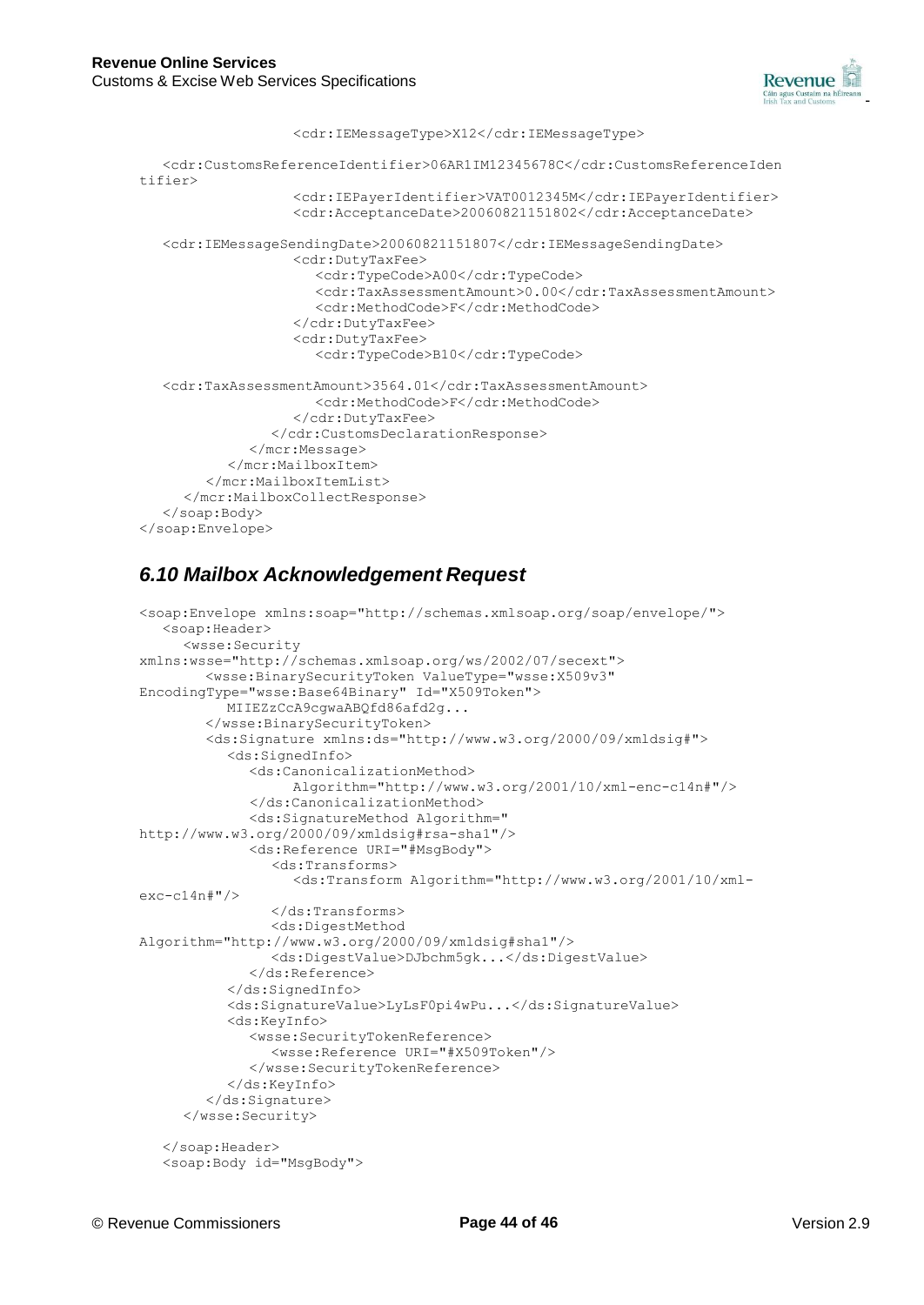

```
<mar:MailboxAcknowledgeRequest
xmlns:mar="http://www.ros.ie/schemas/customs/acknowledgerequest/v1">
        <mar:MailboxId>a1b2c3d4-e5f6-g7h8-9ijk-0123lmn45o67</mar:MailboxId>
        <mar:MailboxId>bad64d11-1fd5-42f2-8ecd-e10bb6723578</mar:MailboxId>
     </mar:MailboxAcknowledgeRequest>
  </soap:Body>
</soap:Envelope>
```
## *6.11 Mailbox Acknowledgement Response*

```
<soap:Envelope xmlns:soap="http://schemas.xmlsoap.org/soap/envelope/">
  <soap:Body>
     <mar:MailboxAcknowledgeResponse
xmlns:mar="http://www.ros.ie/schemas/customs/acknowledgeresponse/v1">
       <mar:MailboxAcknowledgement>
          <mar:MailboxId>a1b2c3d4-e5f6-g7h8-9ijk-
0123lmn45o67</mar:MailboxId>
          <mar:AcknowledgementStatus>SUCCESS</mar:AcknowledgementStatus>
        </mar:MailboxAcknowledgement>
       <mar:MailboxAcknowledgement>
          <mar:MailboxId>bad64d11-1fd5-42f2-8ecd-
e10bb6723578</mar:MailboxId>
          <mar:AcknowledgementStatus>SUCCESS</mar:AcknowledgementStatus>
       </mar:MailboxAcknowledgement>
     </mar:MailboxAcknowledgeResponse>
  </soap:Body>
</soap:Envelope>
```
## *6.12 Transaction ID Request*

```
<soap:Envelope xmlns:soap="http://schemas.xmlsoap.org/soap/envelope/">
  <soap:Header>
  <wsse:Security xmlns:wsse="http://schemas.xmlsoap.org/ws/2002/07/secext">
       <wsse:BinarySecurityToken EncodingType="wsse:Base64Binary" 
Id="X509Token" ValueType="wsse:X509v3">MIIEHTCCAwWgAwIBAgIQOBxa7u...
       </wsse:BinarySecurityToken>
       <ds:Signature xmlns:ds="http://www.w3.org/2000/09/xmldsig#">
          <ds:SignedInfo>
             <ds:CanonicalizationMethod
Algorithm="http://www.w3.org/2001/10/xml-exc-c14n#"/>
             <ds:SignatureMethod
Algorithm="http://www.w3.org/2000/09/xmldsig#rsa-sha1"/>
             <ds:Reference URI="#MsgBody">
                <ds:Transforms>
                   <ds:Transform Algorithm="http://www.w3.org/2001/10/xml-
exc-c14n#"/>
                </ds:Transforms>
                <ds:DigestMethod
Algorithm="http://www.w3.org/2000/09/xmldsig#sha1"/>
                <ds:DigestValue>fr3o8IMPt9LjTu9c5SORsSDDrwg=
</ds:DigestValue>
             </ds:Reference>
          </ds:SignedInfo>
          <ds:SignatureValue>LSfV9Q14VY+...</ds:SignatureValue>
          <ds:KeyInfo>
             <wsse:SecurityTokenReference>
                <wsse:Reference URI="#X509Token"/>
             </wsse:SecurityTokenReference>
          </ds:KeyInfo>
       </ds:Signature>
  </wsse:Security>
  </soap:Header>
```